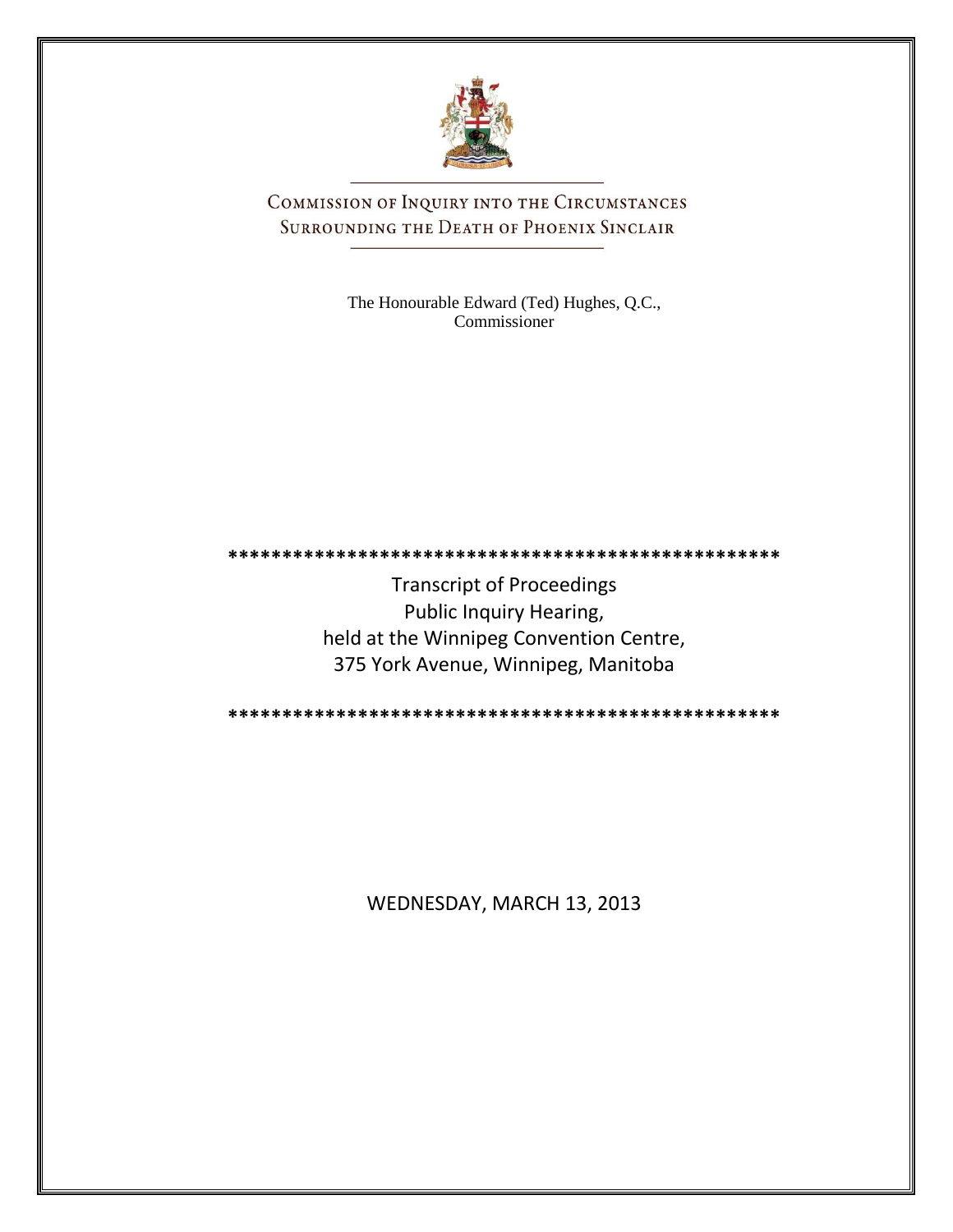## **APPEARANCES**

**MS. S. WALSH,** Commission Counsel **MR. D. OLSON,** Senior Associate Commission Counsel **MS. K. MCCANDLESS**, Associate Commission Counsel **MR. N. GLOBERMAN,** Associate Commission Counsel **MR. R. MASCARENHAS**, Associate Commission Counsel

**MR. G. MCKINNON** and **MR. S. PAUL,** for Department of Family Services and Labour

**MR. T. RAY,** for Manitoba Government and General Employees Union

**MR. K. SAXBERG** and **MR. S. SCARCELLO,** for General Child and Family Services Authority, First Nations of Northern Manitoba Child and Family Services Authority, First Nations of Southern Manitoba Child and Family Services Authority and Child and Family All Nation Coordinated Response Network

**MR. H. KHAN** and **MR. J. BENSON,** for Intertribal Child and Family Services

**MR. G. DERWIN** and **MR. D. IRELAND,** for Mr. Nelson Draper Steve Sinclair**,** and Ms. Kimberly-Ann Edwards

**MR. J. FUNKE** and **MS. J. SAUNDERS,** for Assembly of Manitoba Chiefs and Southern Chiefs Organization Inc.

**MR. A. LADYKA**, for Ms. J. Christianson-Wood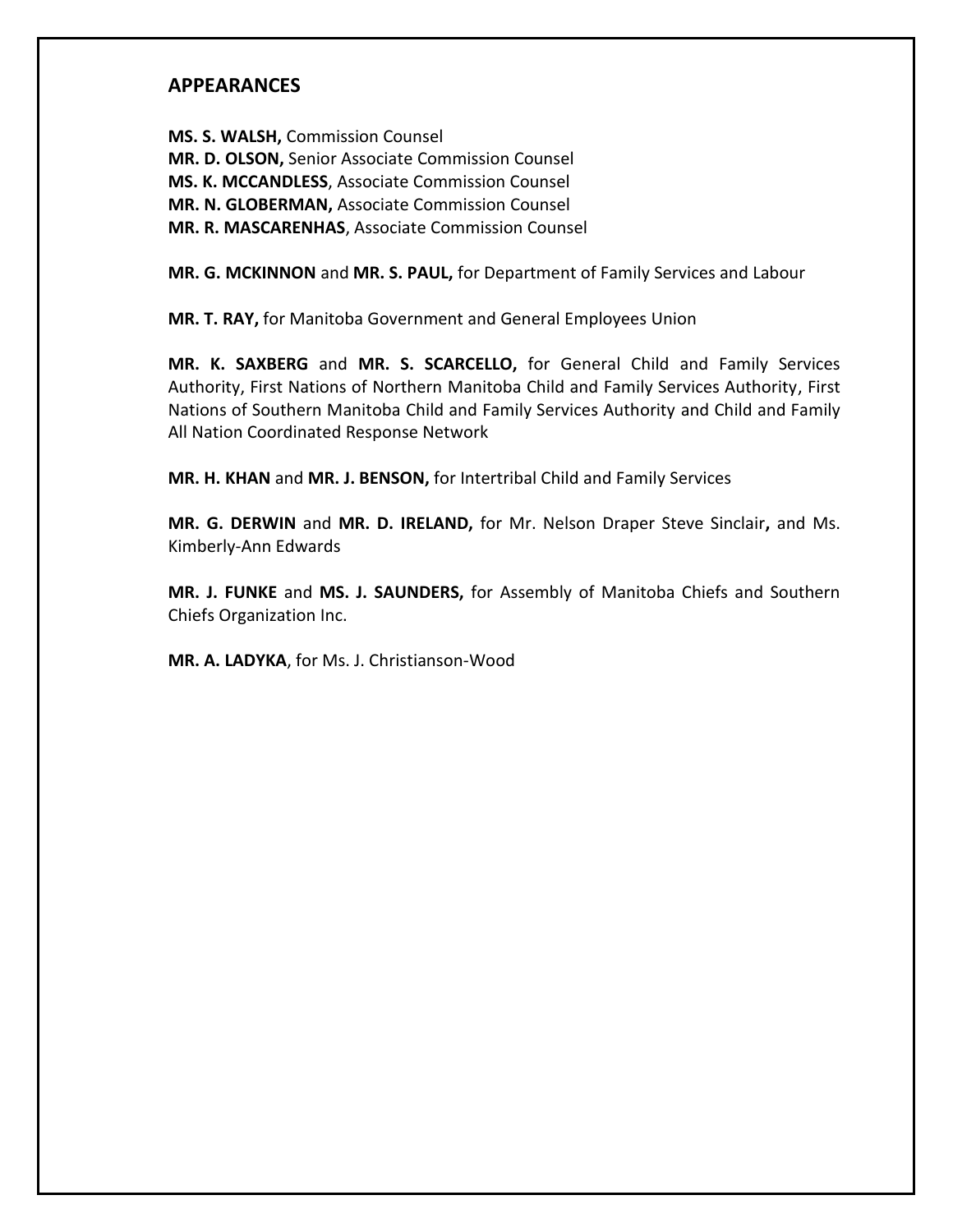# **INDEX**

**Page**

PROCEEDINGS

1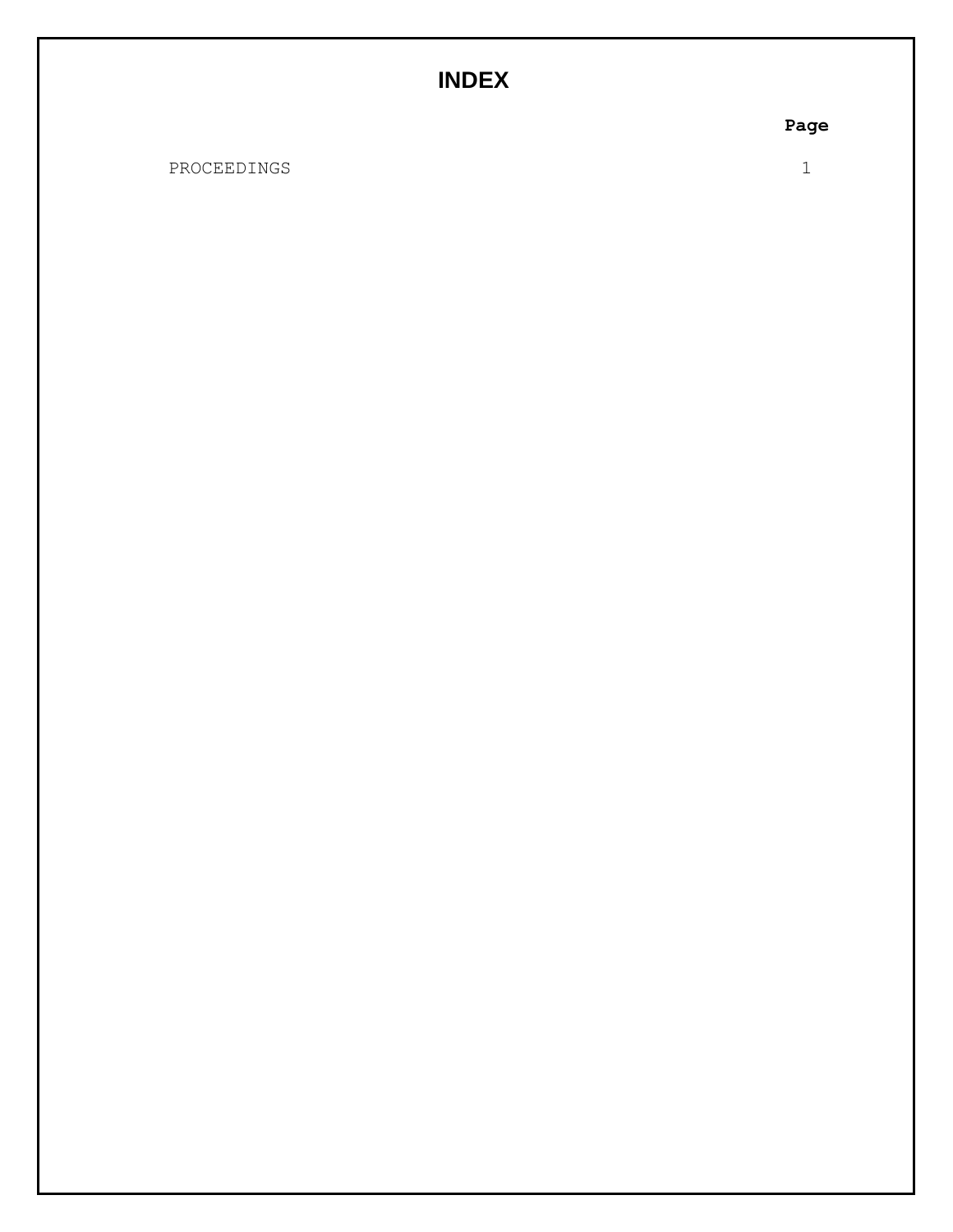MARCH 13, 2013

PROCEEDINGS CONTINUED FROM MARCH 12, 2013

 THE COMMISSIONER: All right. I'm going to have Commission staff pass out a package of material from which I'm going to read extensively. And the reason I'm reading it is that when I'm through I'm going to read to you and pass out a series of questions that I'm going to ask Mr. Saxberg to answer, not today, but based on this material. And the reason I'm reading parts of it to you is so that those questions will be understood as to what the relevancy of these documents in fact are. So I've directed a copy of that, what staff has put together, be in the hands of all counsel. And I hope there are sufficient copies for the media who have a responsibility of what goes on here and have done so on a very apt and informative way up till now. So I would like them to be involved with a copy so they can follow, if that be the choice.

 Mr. Saxberg, I wonder if you and your associates would like to come up to the front table here. Maybe not, but I'm not expecting a specific response from you today but I think it's reasonable that you would have that opportunity of having occupancy of this counsel desk.

 All right. On the document that has been distributed, there is an index and from tab 1 you will see

 $- 1 -$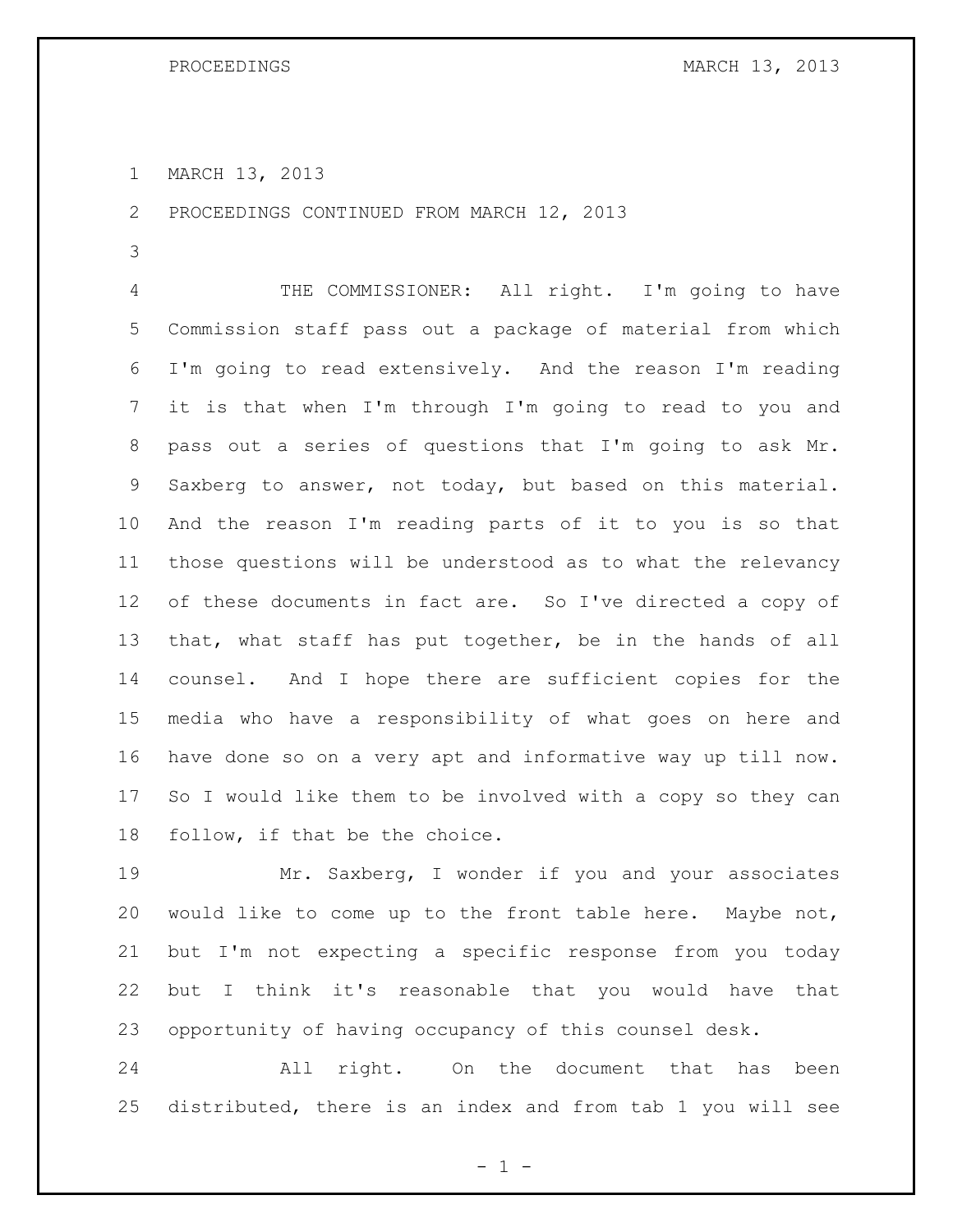| 1              | "Excerpts from submissions on Application for Standing by   |
|----------------|-------------------------------------------------------------|
| 2              | the Authorities and ANCR Transcript of Proceedings from     |
| 3              | June 28, 2011" and the numbered pages. I'm going to read    |
| 4              | some passages from those pages and will indicate from where |
| 5              | I'm reading, and I'm going to start on page 29 at line 11   |
| 6              | with Mr. Cochrane speaking, who was there representing      |
| $\overline{7}$ | ANCR:                                                       |
| $8\,$          |                                                             |
| $\mathsf 9$    | "Right now. So there are two                                |
| 10             | separate parties, with respect to                           |
| 11             | ANCR we are seeking full standing,                          |
| 12             | with respect to all three phases                            |
| 13             | of the inquiry. And we don't                                |
| 14             | believe that shared standing with                           |
| 15             | respect to ANCR would<br>be                                 |
| 16             | appropriate and I will talk to the                          |
| 17             | reasons for that.                                           |
| 18             | letter that I<br>The<br>have                                |
| 19             | submitted, June 6th, which is at                            |
| 20             | tab two, I don't propose to review                          |
| 21             | that this morning, however, if you                          |
| 22             | do have any questions in that                               |
| 23             | respect I would be pleased to                               |
| 24             | answer. I will supplement,                                  |
| 25             | however, my letter in light of the                          |

 $- 2 -$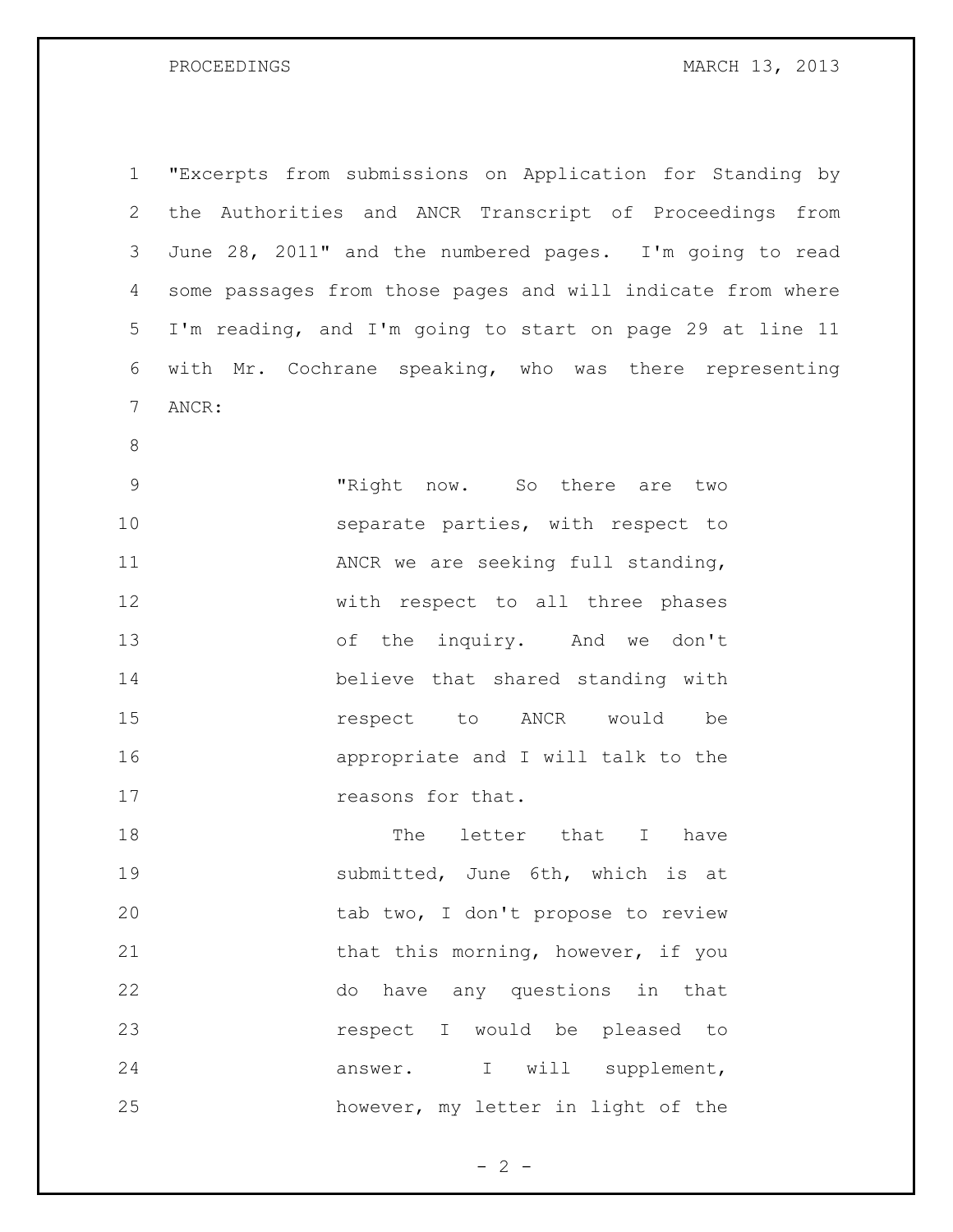comments made with respect to the three phases that were talked about this morning. So with respect to the, the first phase, Mr. Commissioner, and that is the factual aspects of what happened, inquiring as to 8 What happened, inquiring as to the child welfare services that were provided or not provided to **Phoenix Sinclair and her family,**  it's my submission that ANCR has a direct and substantial interest in this area. 15 As you may be aware, it's 16 certainly mentioned in my, in my letter, a number of ANCR's current 18 employees, which was up to 13 employees, were directly involved in the child welfare services provided to Phoenix Sinclair and her family. Now, these workers at the time were workers of Winnipeg

Child and Family Services. They

- 3 -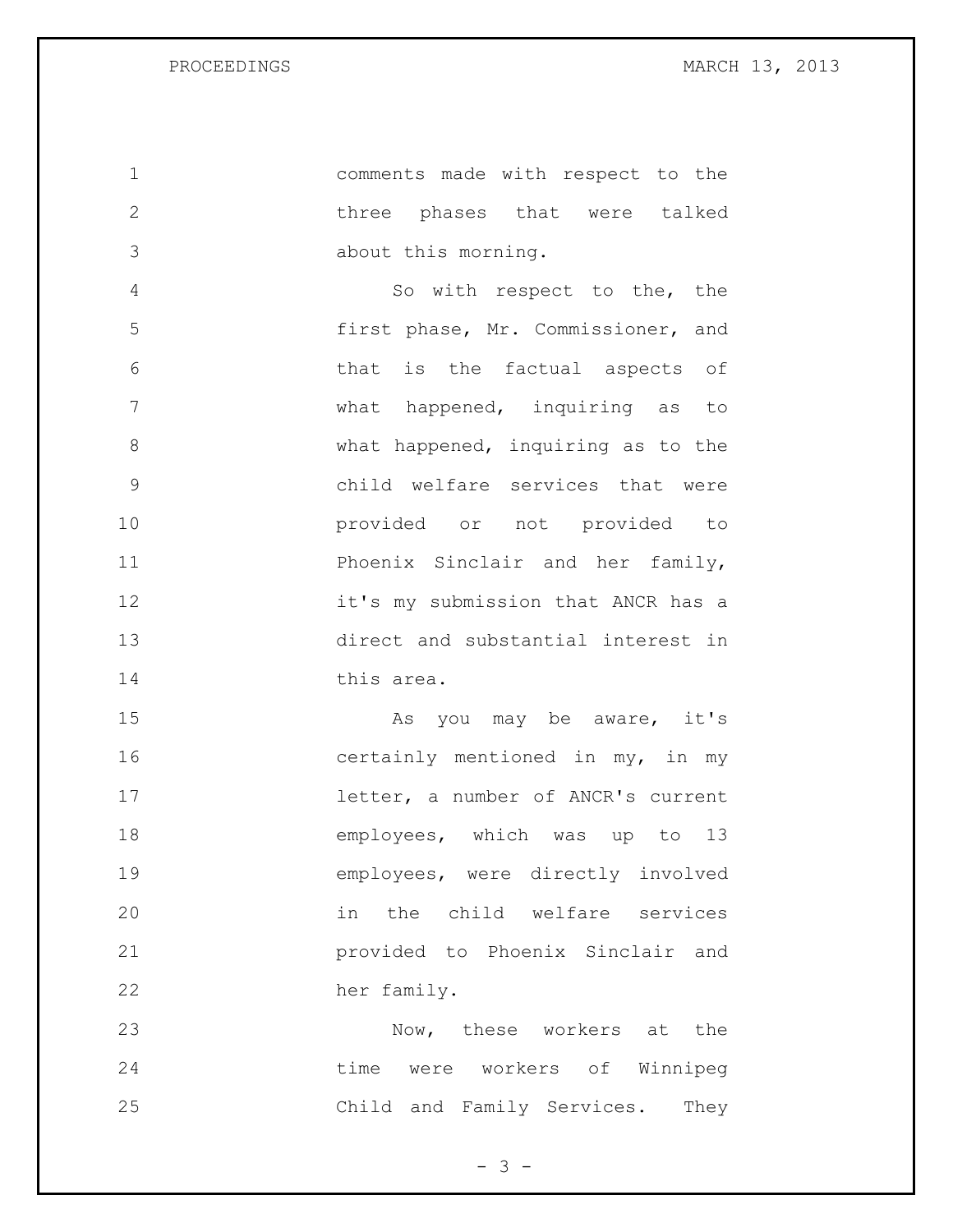are now seconded workers at ANCR 2 and my understanding is that they will be called to provide evidence to, to give -- to shed some light on the factual aspects, that first phase of this inquiry. So the evidence of these employees, which are now current ANCR employees, although they are seconded from Winnipeg CFS, in my opinion is crucial to this inquiry 12 and in particular to the first phase that Ms. Walsh has talked about. The conduct of these current ANCR employees could be directly 17 at issue in this inquiry. 18 THE COMMISSIONER: And they 19 are seconded from whom? 20 MR. COCHRANE: They are seconded from Winnipeg Child and Family Services. THE COMMISSIONER: And who -- Winnipeg Child and Family

Services, today, is under the

 $- 4 -$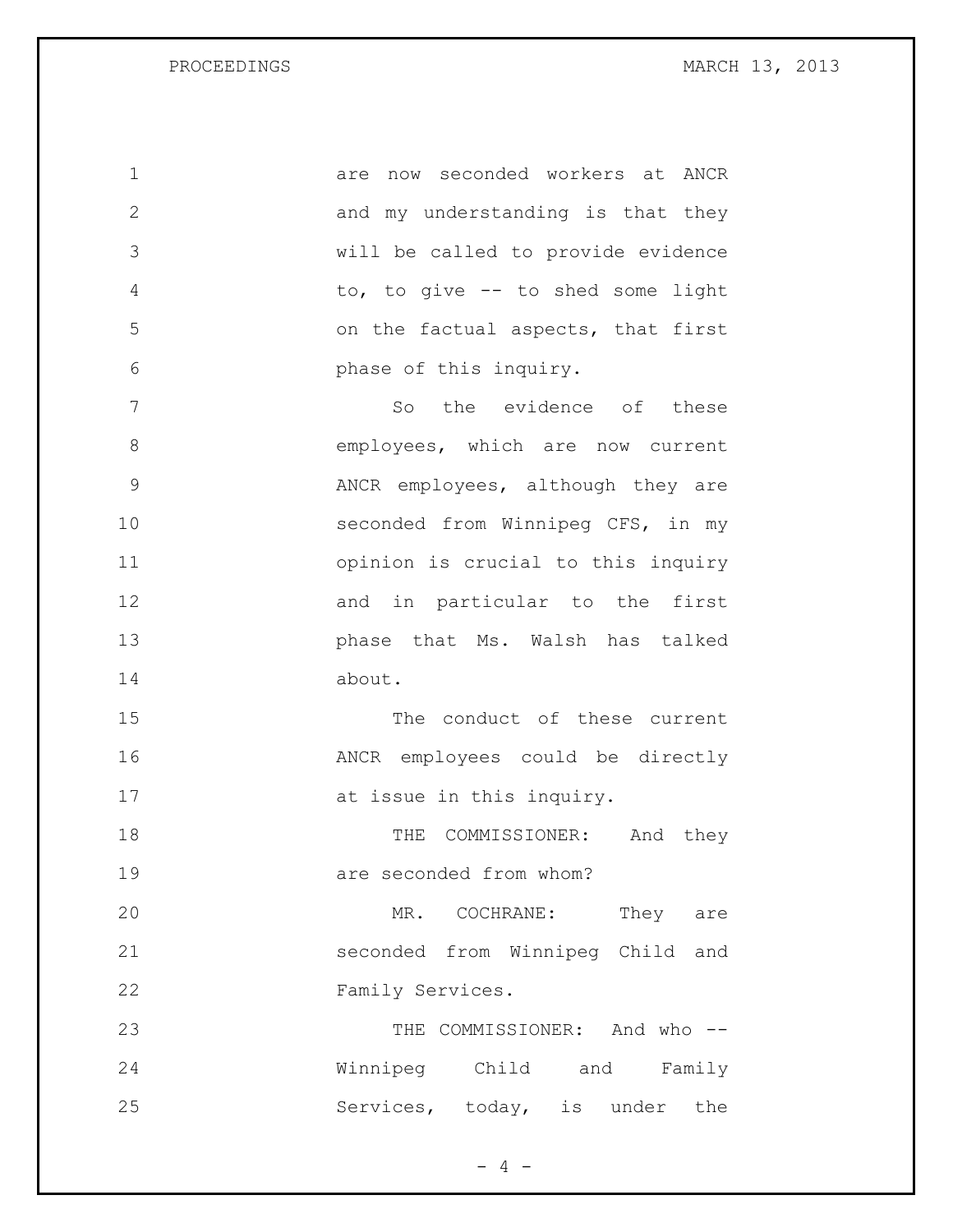| $\mathbf 1$  | direction or responsible to whom?  |
|--------------|------------------------------------|
| $\mathbf{2}$ | MR. COCHRANE: They are             |
| 3            | responsible -- they are under the  |
| 4            | direction of the General           |
| 5            | Authority. Maybe I should -- if    |
| 6            | you -- if it's okay, I'll take a   |
| 7            | moment --                          |
| 8            | THE COMMISSIONER: Yes.             |
| $\mathsf 9$  | MR. COCHRANE: -- just to           |
| 10           | back up.                           |
| 11           | THE COMMISSIONER: Yes.             |
| 12           | MR. COCHRANE: In, in, in           |
| 13           | 2005, when this incident occurred, |
| 14           | the services provided were         |
| 15           | provided by Winnipeg Child and     |
| 16           | Family Services, that agency.      |
| 17           | ANCR, my client, at that point,    |
| 18           | did not exist. ANCR came into      |
| 19           | existence after and assumed the    |
| 20           | role of Winnipeg CFS with respect  |
| 21           | to intake services and that's      |
| 22           | explained a little bit in my       |
| 23           | letter, June 6th, letter.          |
| 24           | THE COMMISSIONER: Yes.             |
| 25           | MR. COCHRANE: So my point is       |

 $-5 -$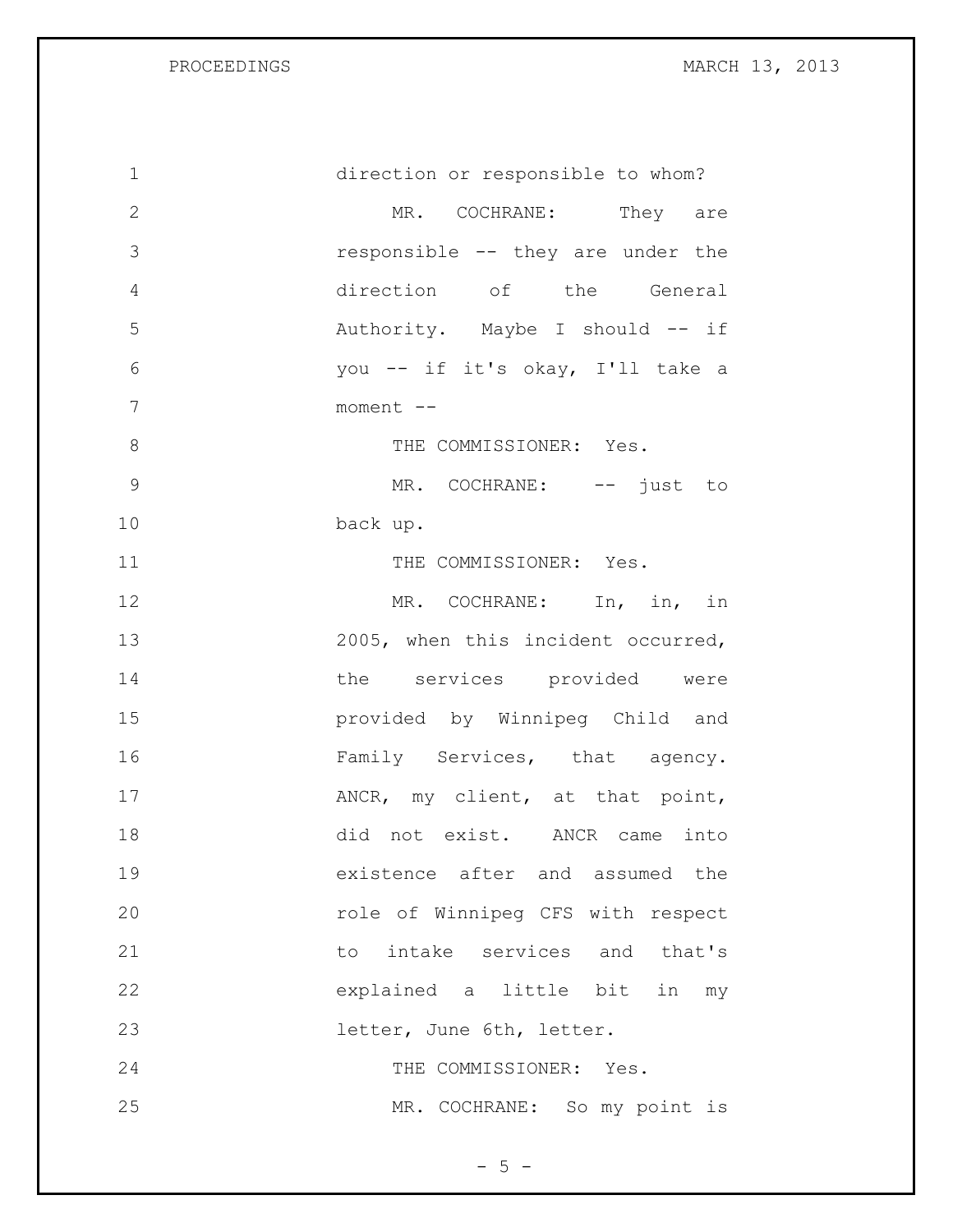1 that the, the workers that were 2 involved with Winnipeg CFS, back 3 at the time in 2005, are now 4 seconded employees at ANCR. Okay? 5 They will be called and they will 6 be able to provide the factual 7 background in, in many ways, that 8 will be of interest to this 9 inquiry. 10 Any findings by this inquiry 11 which may comment on the standard 12 of services provided by these 13 employees, which are now ANCR 14 employees, will, in my opinion, 15 have a direct and substantial 16 impact on ANCR. 17 THE COMMISSIONER: Right. 18 MR. COCHRANE: And for that 19 **19** reason we feel, with respect to 20 the first phase, we have a direct 21 and substantial impact." 22 23 I now move to page 51 and will read from mid-page 24 words of Mr. Saxberg, and I will be reading at some length 25 on his remarks.

 $- 6 -$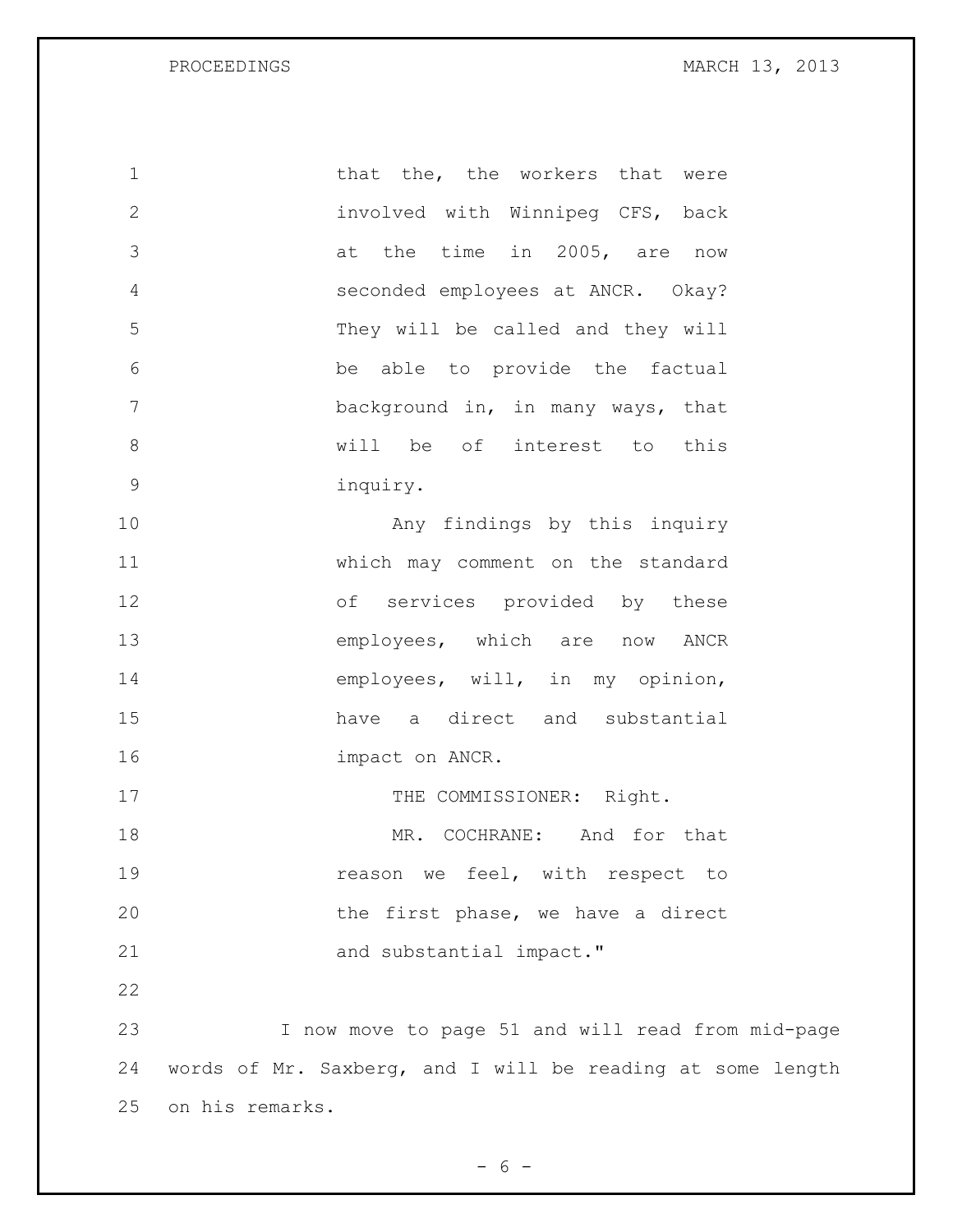| 1             | $\mathbf{H}$<br>MR. SAXBERG: Firstly, with |
|---------------|--------------------------------------------|
| $\mathbf{2}$  | respect to the factual aspect of           |
| 3             | the hearing, that is the inquiry           |
| 4             | involving Phoenix's birth to the           |
| 5             | discovery of her death, and what           |
| 6             | services were provided or not              |
| 7             | provided, the Southern Authority           |
| 8             | has, and I think to be bold it's           |
| $\mathcal{G}$ | self-apparent, a direct and                |
| 10            | substantial interest in this               |
| 11            | aspect of the hearing because the          |
| 12            | abuse and the death of Phoenix             |
| 13            | Sinclair occurred in Fisher River.         |
| 14            | The agency with the mandated               |
| 15            | jurisdiction in Fisher River is            |
| 16            | Intertribal CFS, the Southern              |
| 17            | Authority oversees Intertribal             |
| 18            | and, in particular, it's the               |
| 19            | Southern Authority that was                |
| 20            | responsible for the policies,              |
| 21            | practise standards and procedures          |
| 22            | that were in place in that                 |
| 23            | jurisdiction, at the time that             |
| 24            | Phoenix Sinclair was murdered and          |
| 25            | following, during the period that          |

- 7 -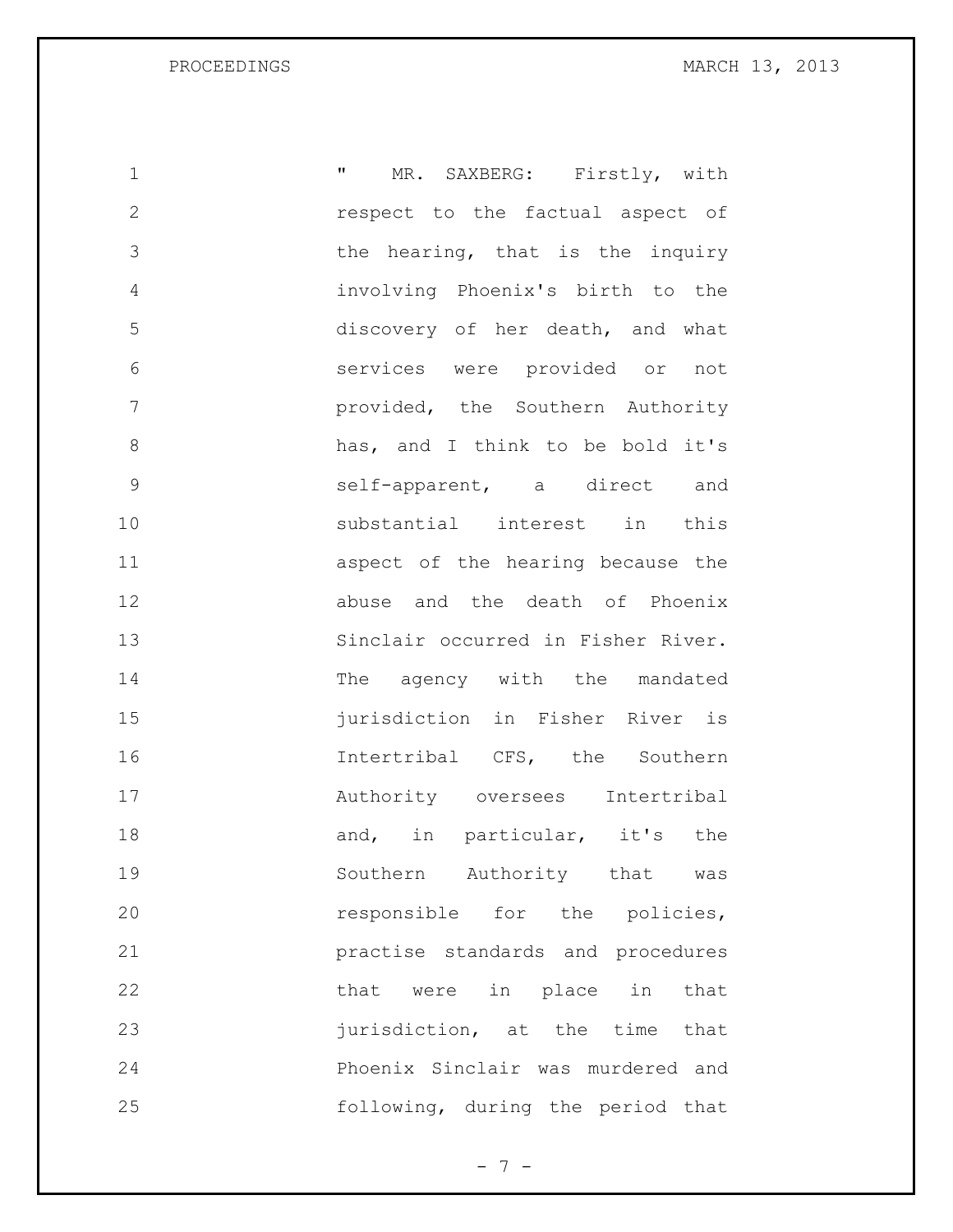1 the murder was undiscovered.

 So in that regard the Southern Authority has crucial information to provide to the Commission in terms of those policies and whether they were being implemented and applied 8 correctly and what the Southern Authority did to ensure that those **policies were, in fact, firmly in**  place and again, implemented by 12 the frontline social workers.

13 Given the importance of this 14 aspect of the inquiry, I believe 15 that that -- the value of that 16 evidence will be very important. 17 17 It would be the Southern 18 Authority's intention to call 19 witnesses in that regard and 20 subject to further elaboration on 21 the process, to -- with the 22 Commissioner's approval and, and 23 would be to act -- do the direct 24 evidence of those witnesses with 25 **respect** to that phase and the

- 8 -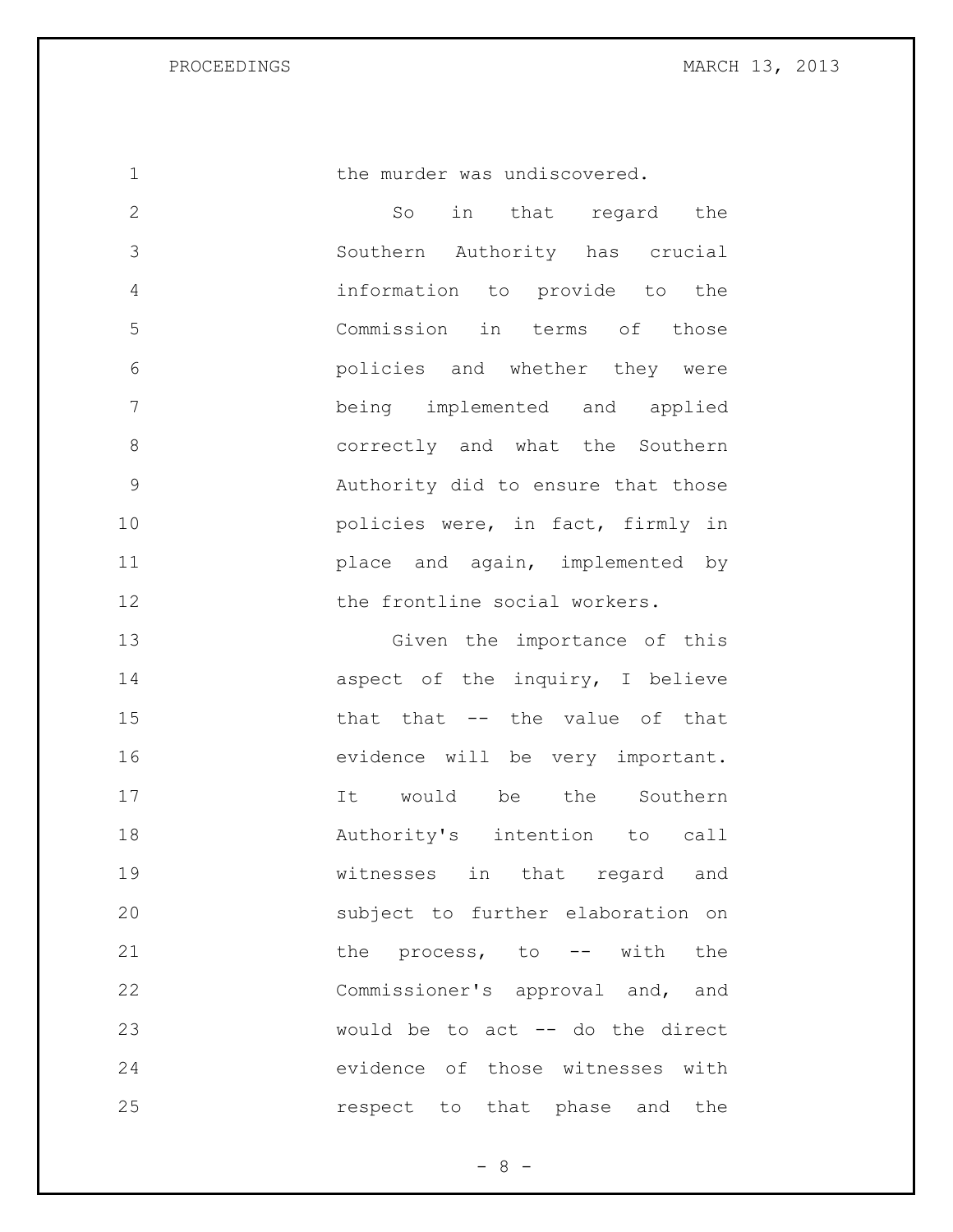1 other phases.

 THE COMMISSIONER: Did any agencies have a responsibility or contracted with the Southern Authority, either prior to or subsequent to devolution, I guess 7 I would have to put it that way, have any direct contact with Phoenix and her family, anyone 10 that you're, you're representing 11 today, have any direct contact with the little girl? 13 MR. SAXBERG: Well, that's an **issue, I suppose, with respect to** 15 whether there was -- whether there 16 ought to have been contact. 17 THE COMMISSIONER: I see. 18 MR. SAXBERG: Because, as I 19 5 aid, the Southern Authority is the authority that was in charge of intertribal CFS which was the agency with the jurisdiction in Fisher River. THE COMMISSIONER: And -- MR. SAXBERG; There's also an

 $-9 -$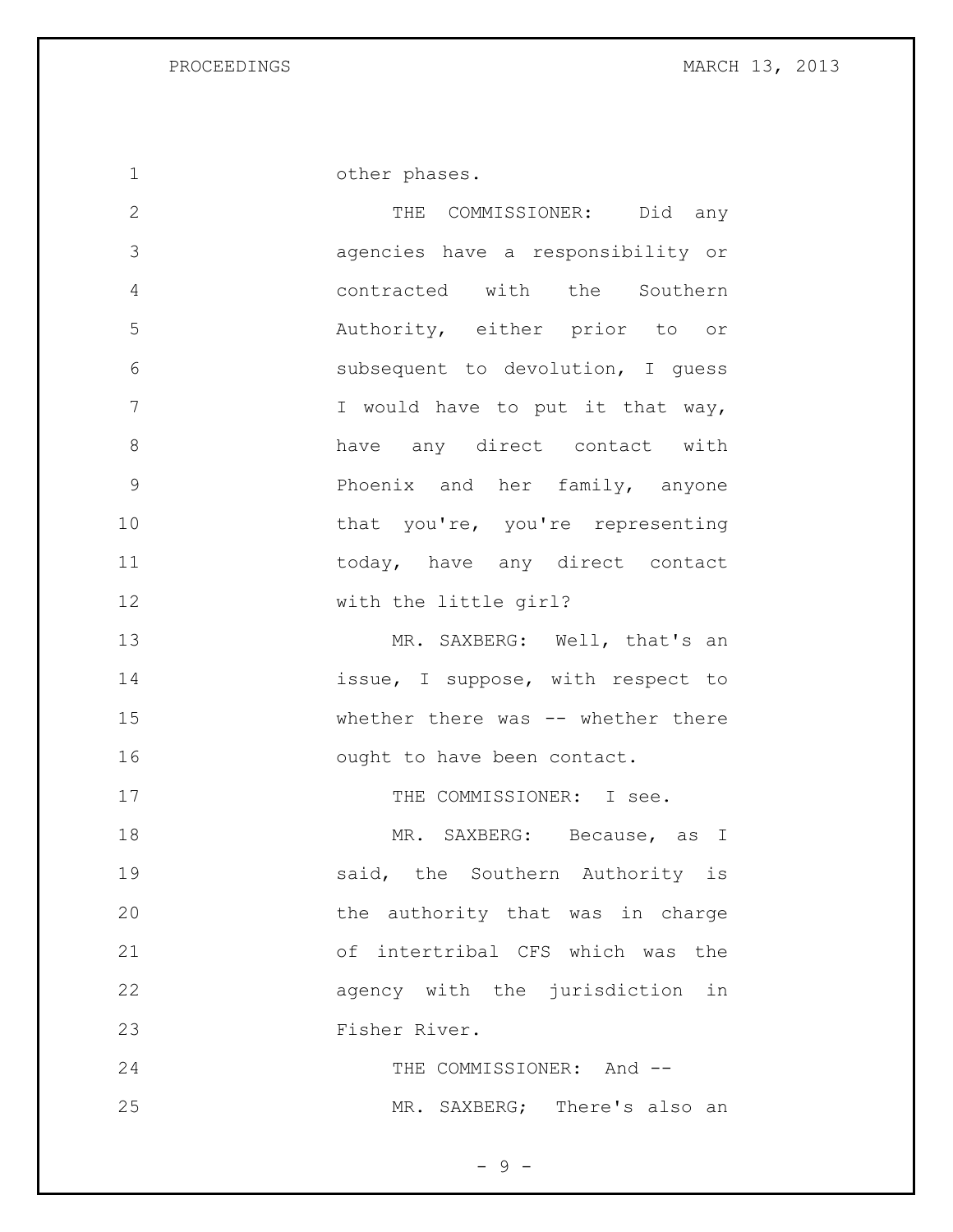issue that comes into play with respect to whether there were any -- there was information that was provided, or phone call in particular that was made at a given time which I won't get into but there's that issue. 8 THE COMMISSIONER: I understand you. MR. SAXBERG: So that's with **11** respect to phase one. I should 12 also, parenthetically, add that 13 the Southern Authority is the 14 authority at this time that is -- that has the responsibility for ANCR. With respect to the other two **phases** of the hearing, I don't want to be repetitive of Mr. Harvey's comments but -- so I'll **just** adopt them, as it were, and reiterate that there is a reason 23 where they are separate authorities in -- that have been created and that it's very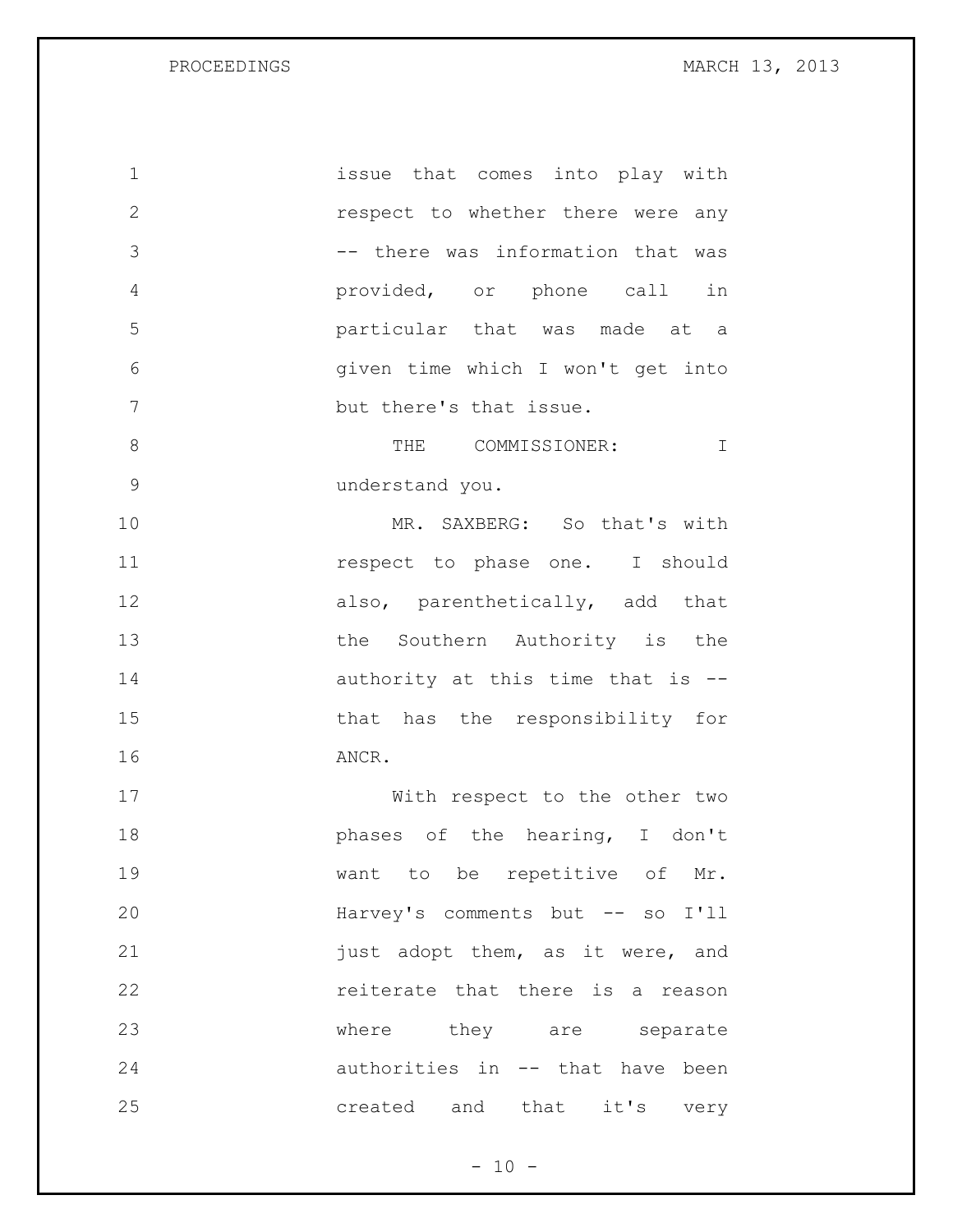important for the Commissioner to recognize that those authorities have the ability to adopt different policies and to implement them differently. And so although at first one might consider that they have a very connected participation in this hearing, in fact, that isn't the 10 case, in my submission. 11 Subject to any questions, 12 those are my comments. 13 THE COMMISSIONER: No, I have 14 to tell you, I, I am concerned 15 that -- about the, the, the public interest being well served by a multitude of, of grants of full standing as distinct from some **ightle in separate grants** -- joining in, in joint grants 21 because of both the, I guess, particularly because of the, of the time factor that would -- that could possibly be involved, so I

hear you, I understand your issue

 $- 11 -$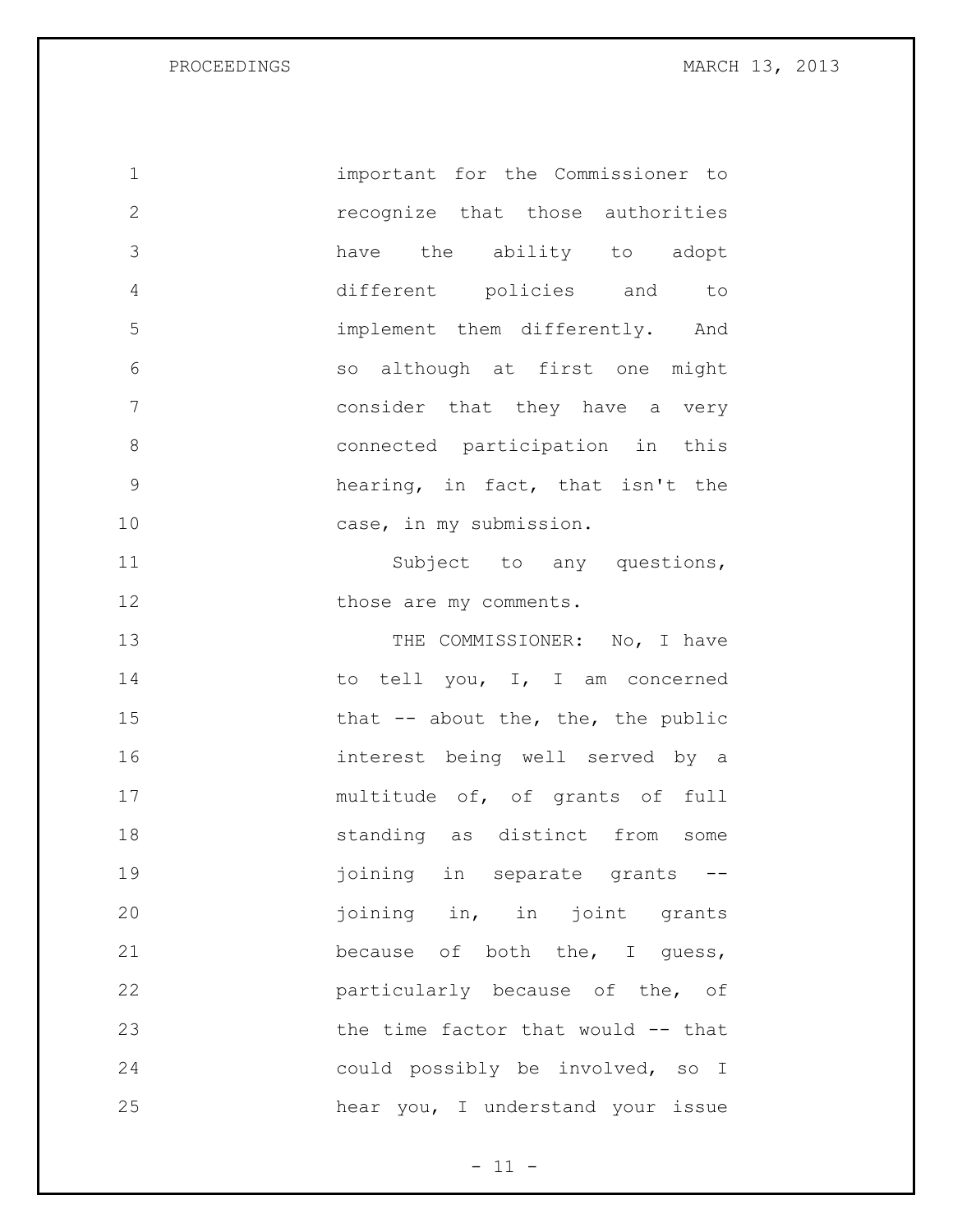| $\mathbf 1$   | but I have to say that I am -- I   |
|---------------|------------------------------------|
| $\mathbf{2}$  | am going to look at, at whether    |
| 3             | there is a basis for, for making   |
| 4             | some grants here that are, are     |
| 5             | joint between parties whose        |
| 6             | similar -- whose interests are not |
| 7             | identical but have substantial     |
| 8             | similarities.                      |
| $\mathcal{G}$ | MR. SAXBERG: And I --              |
| 10            | THE COMMISSIONER: And if you       |
| 11            | want to respond to that, why fair  |
| 12            | enough.                            |
| 13            | MR. SAXBERG: If I may?             |
| 14            | THE COMMISSIONER: Yes.             |
| 15            | MR. SAXBERG: I would just          |
| 16            | submit that with respect to the    |
| 17            | Southern Authority, it's going to  |
| 18            | have a unique involvement with     |
| 19            | respect to the first phase, as I   |
| 20            | have described it, because of its  |
| 21            | direct responsibility for the      |
| 22            | community in which Phoenix         |
| 23            | Sinclair was murdered. And those   |
| 24            | -- that -- it does not hold true   |
| 25            | with respect to the other          |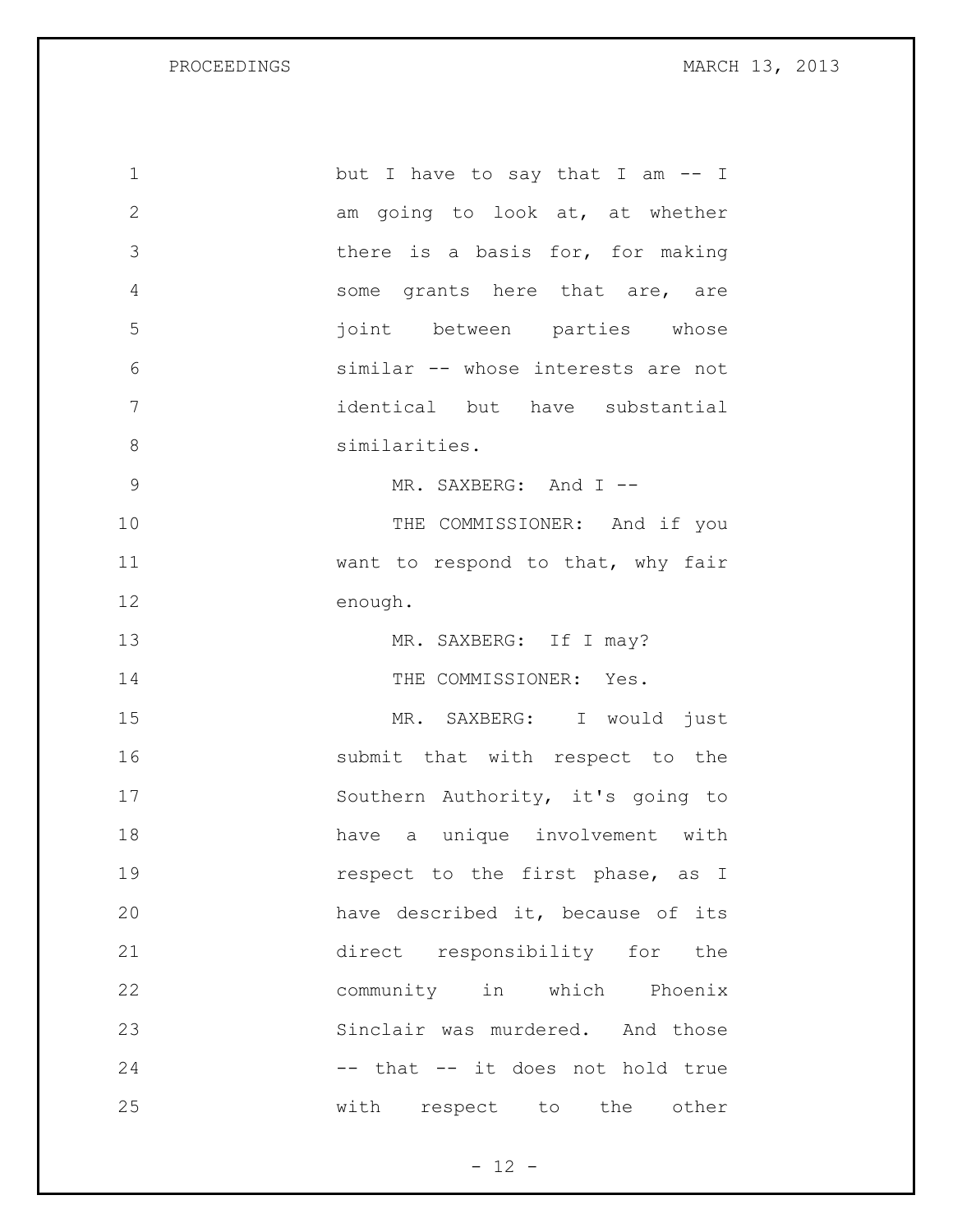authorities. So in combination with respect to the intervention at that phase, I don't think can work." And then I move to page 56 where Mr. Gutkin is speaking, who represented on that morning the general authority. And in line 5, where I commence, he says this: "In terms of the phases of this inquiry, Mr. Commissioner, I do not anticipate that during phase 13 one, and my client will have a 14 tremendous amount of factual evidence to give as to its involvement in a supervisory capacity. As explained in the **written material**, the Authorities Act was proclaimed in force in November of 2003, that's when the 21 four authorities, including the General Authority, was created. There was a transition period, over a number of years, dealing with the various protocols

 $- 13 -$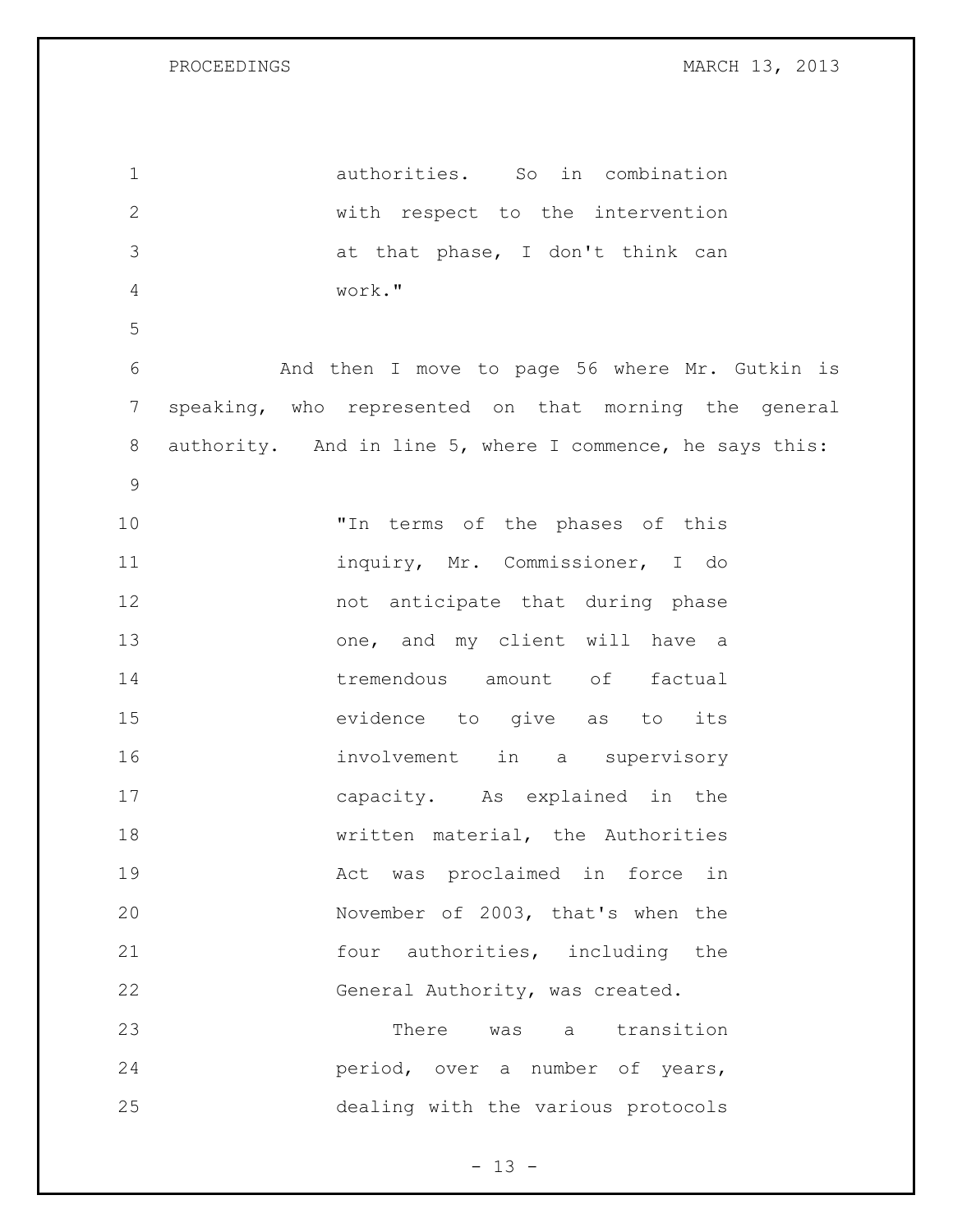| 1             | in the Authorities Act and the     |
|---------------|------------------------------------|
| $\mathbf{2}$  | transfer of cases to, to           |
| 3             | responsible agencies. During the   |
| 4             | time period leading up to the --   |
| 5             | to at least March of 2005 and, in  |
| 6             | fact, until May of 2005, insofar   |
| 7             | as the Winnipeg Child and Family   |
| 8             | Services Agency is concerned, you  |
| $\mathcal{G}$ | will hear evidence that it was the |
| 10            | director of Child and Family       |
| 11            | Services who had direct            |
| 12            | responsibility, up until that      |
| 13            | point in time on a de facto basis, |
| 14            | although legally the General       |
| 15            | Authority was already in existence |
| 16            | and had been in existence from     |
| 17            | November of 2003 onwards.          |
| 18            | So what is the, the interest       |
| 19            | of the General Authority in the    |
| 20            | first phase? Well, to begin with,  |
| 21            | once the tragic death of Phoenix   |
| 22            | Sinclair came to light, the -- you |
| 23            | hear evidence that<br>will<br>the  |
| 24            | General Authority conducted<br>its |

- 14 -

own review. It, at that point in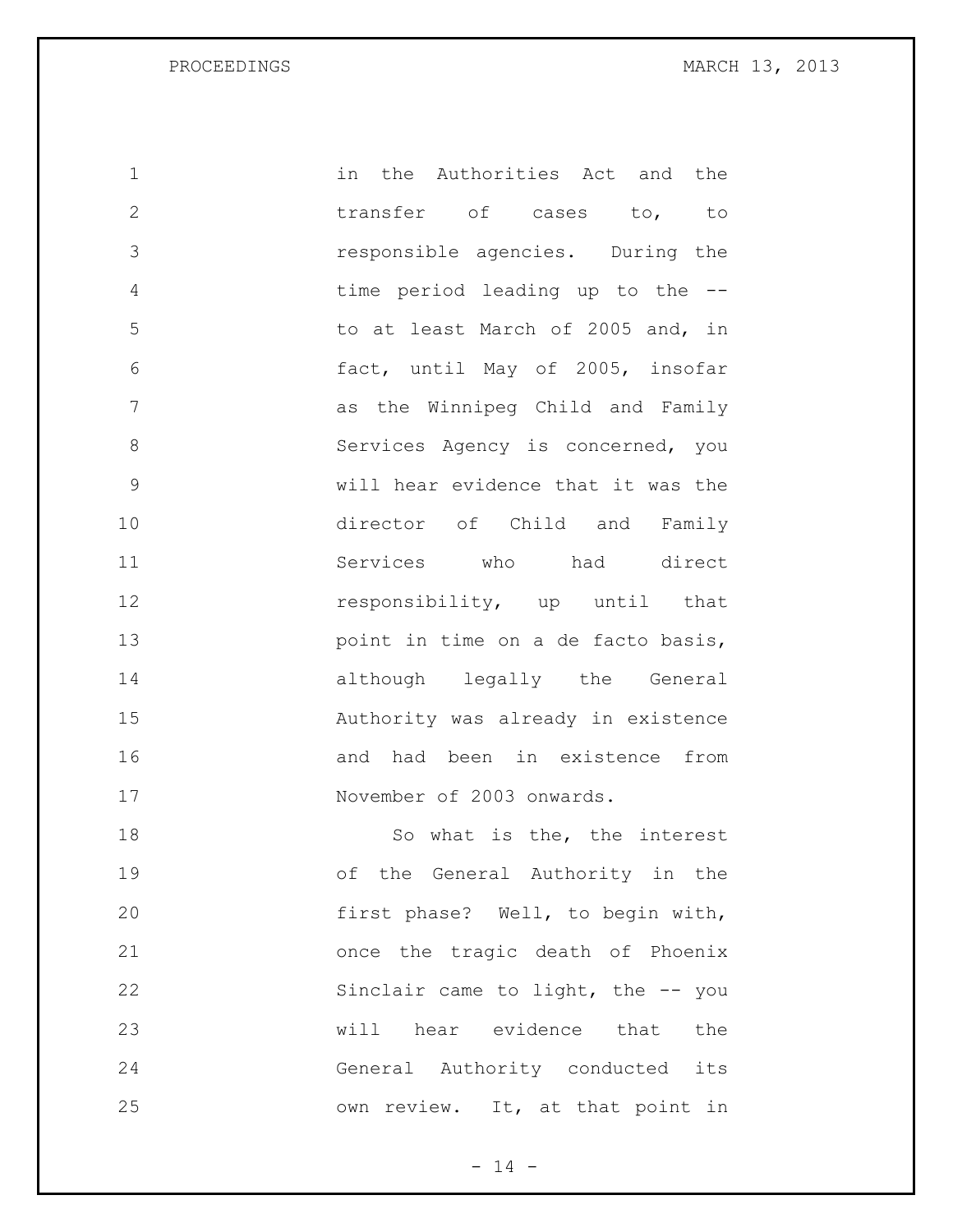1 time, posed a number of substantial questions to its mandated agency, the Winnipeg Child and Family Services Agency and detailed responses were obtained from its agency. So in 7 terms of the investigative stage, 8 although most of its fact finding, in fact almost all of its fact finding, was after the death came 11 to light, that is relevant, I 12 would respectfully submit, to the 13 investigative stage. You will hear from the General Authority, and it's more germane to the second and third **phases** of this inquiry, the 18 various initiatives, policy directives, et cetera, that went into place after the death of Phoenix Sinclair and certainly in light of the various reports that 23 are already before this Commission, as well as, I believe, other reports that will be

 $- 15 -$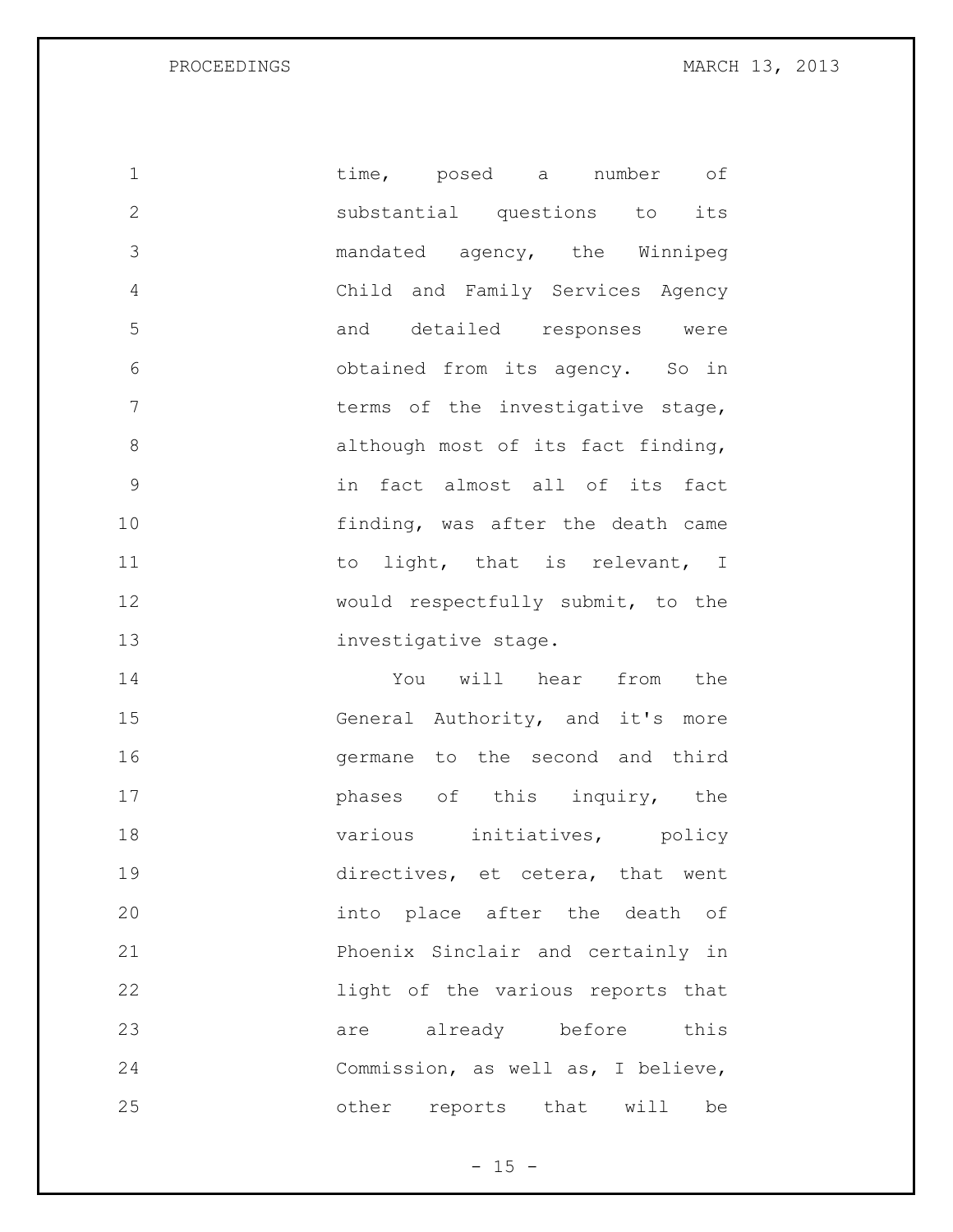forthcoming.

2 To deal with those recommendations and the implement of -- implementation of those recommendations, it's my submission that you have to do 7 this on a contextual -- in a contextual basis, you have to look at the facts giving to those -- to that -- to those recommendations 11 in order to properly deal with the **recommendations**, themselves, and 13 their implementation. And so 14 that's another reason, Mr. 15 Commissioner, why the General **Authority** is applying for full 17 standing with respect to all three phases."

 Now, I turn to tab 2, which is my ruling on standing that was made on June the 29th, 2011, and I read firstly from page 13, in the middle of the page:

 "Because they pour, four parties whose applications I am now

 $- 16 -$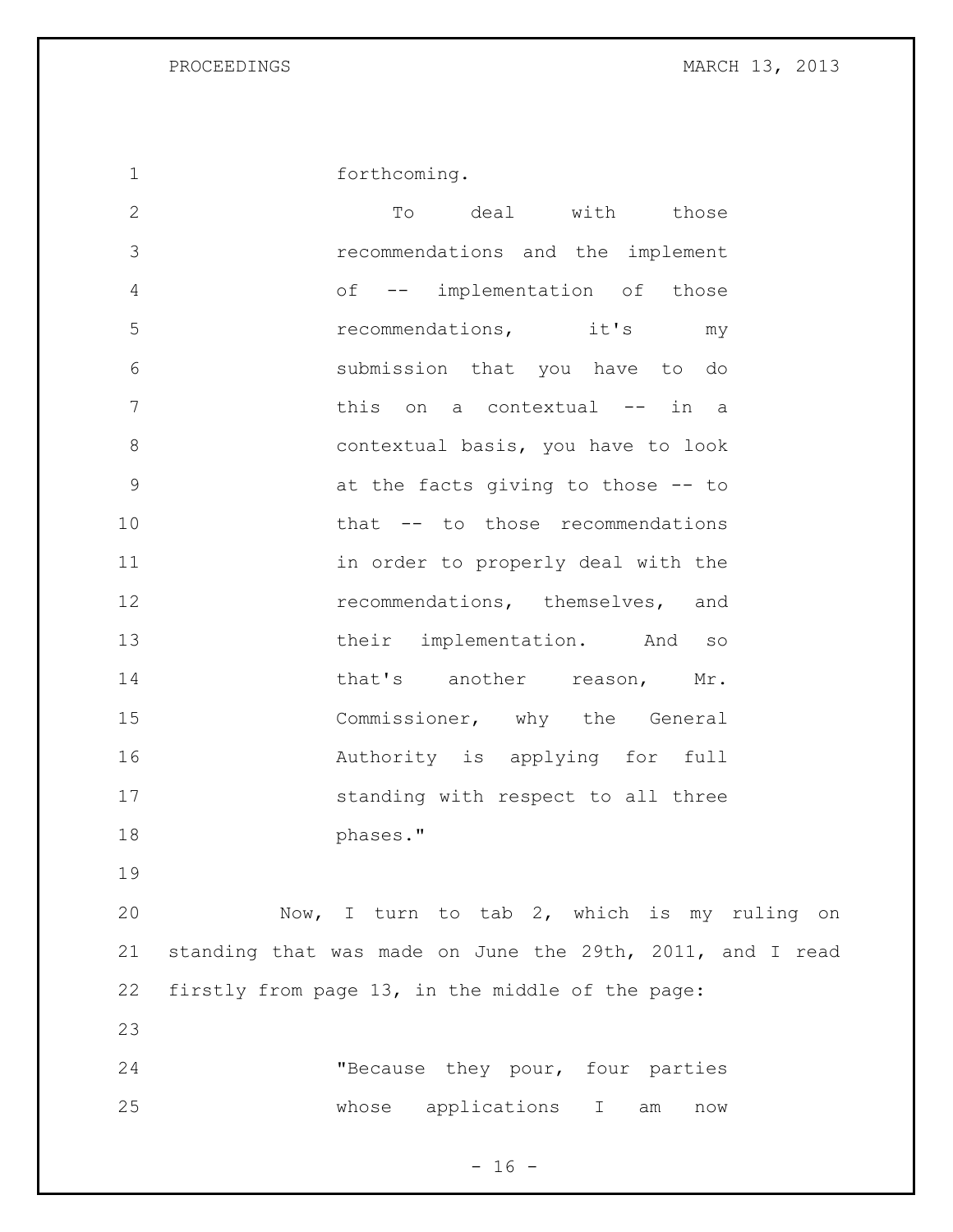| $\mathbf 1$  | addressing<br>had<br>neither                      |  |
|--------------|---------------------------------------------------|--|
| $\mathbf{2}$ | responsibility for nor other                      |  |
| 3            | involvement in the<br>life<br>оf                  |  |
| 4            | Phoenix, I limit their involvement                |  |
| 5            | to that aspect of the foregoing                   |  |
| 6            | aspect of the inquiry's work. I                   |  |
| 7            | say that with the expectation that                |  |
| $8\,$        | life and death and<br>her<br>the                  |  |
| $\mathsf 9$  | involvement of Phoenix and her                    |  |
| 10           | family with the delivery of family                |  |
| 11           | welfare services will be, will be                 |  |
| 12           | fully explored by the Commission                  |  |
| 13           | counsel and by those who had                      |  |
| 14           | responsibility for her care and                   |  |
| 15           | welfare. If circumstances should                  |  |
| 16           | arise indicating that there is a                  |  |
| 17           | need for the relaxing of that                     |  |
| 18           | limitation, that can be dealt with                |  |
| 19           | by application to me<br>at<br>the                 |  |
| 20           | appropriate time."                                |  |
| 21           |                                                   |  |
| 22           | And then I move over to the bottom of page 14 and |  |
| 23           | read further from my ruling:                      |  |
| 24           |                                                   |  |
| 25           | "I"<br>see no reason why these four               |  |
|              |                                                   |  |

- 17 -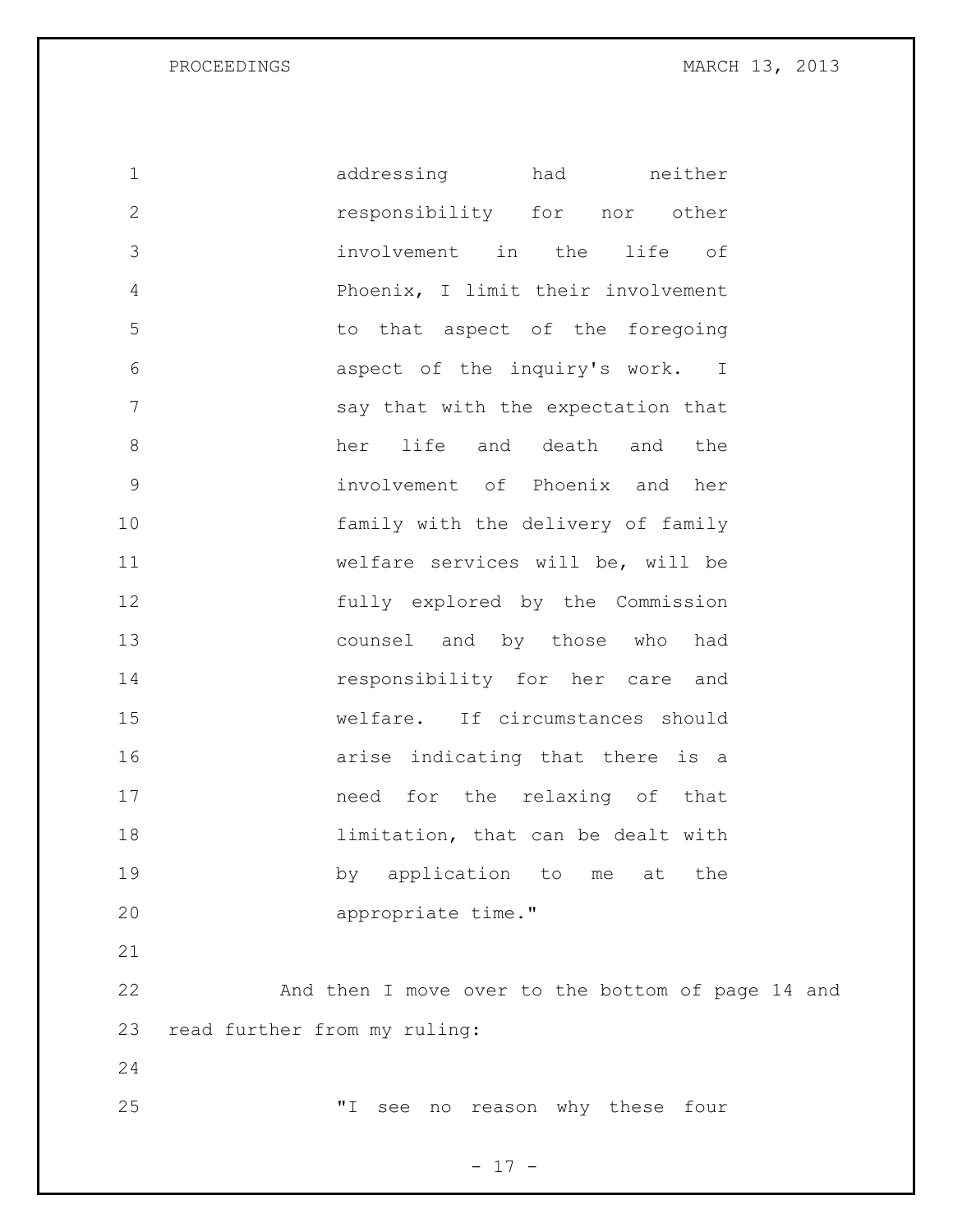applicants should have separate standing. It is a clear instance where there should be a sharing of a single grant. The interests of the parties are not divergent in any substantial way. They will make a significant contribution to 8 blue work of the Commission as consideration is given to the protection and welfare of children who are and who become the **responsibility** of the authorities and of ANCR."

15 Then I move to tab 3, which is, references with respect to the authorities' and ANCR's application for reconsideration of standing. And this is a letter from Mr. Saxberg dated the 28th day of February, 2012, and I will read extensively from this letter, beginning on the third paragraph on the first page. And as I say, this is the, an application for reconsideration when the full standing was given to phases two and three but a restricted standing as an intervenor presumably or, as it was called, in phase one. So this is the reapplication to please could we, could the clients represented by those parties receive full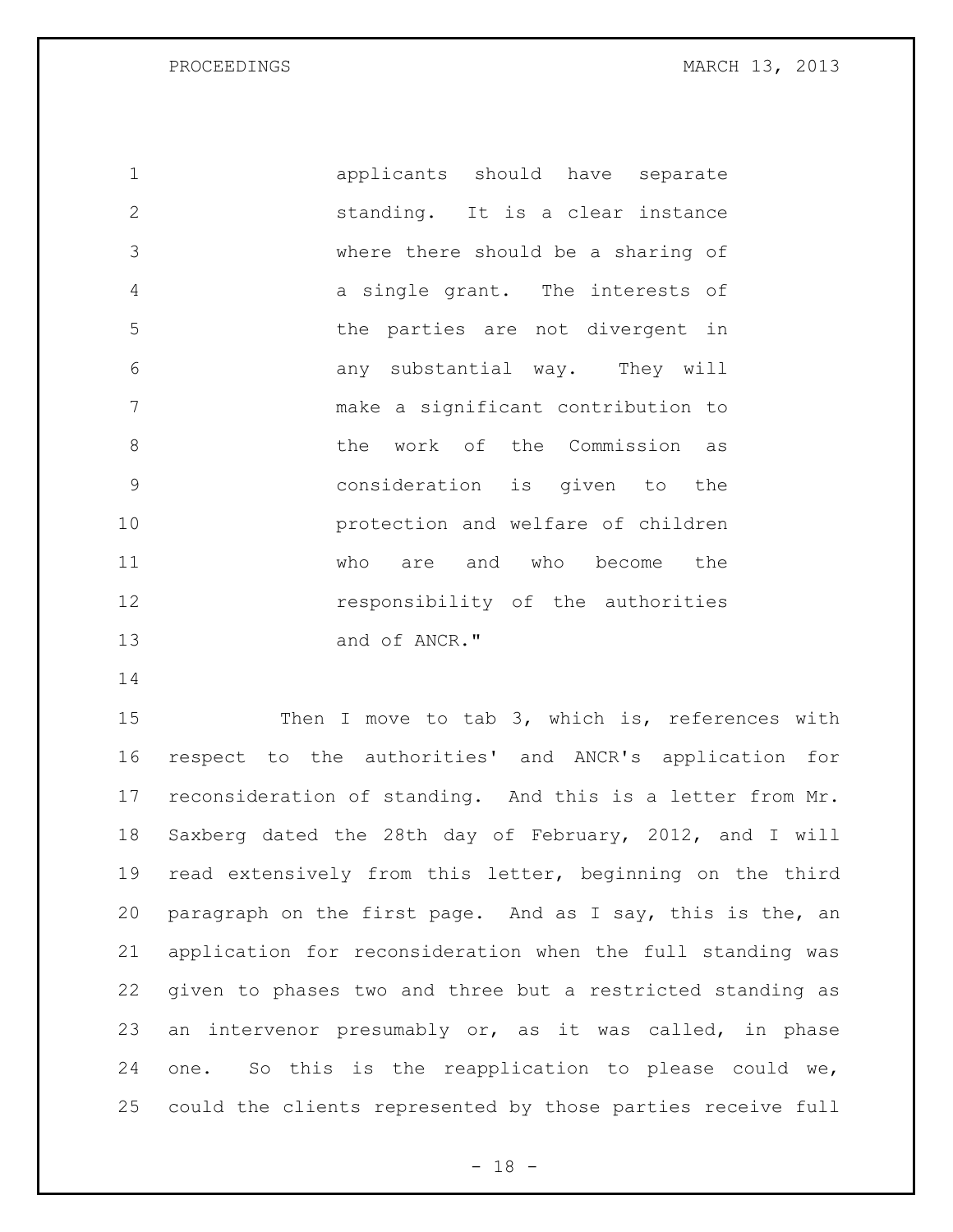standing for phase one. And in his request for that, Mr. Saxberg says: "Specifically, the Authorities and ANCR request that they be provided with full party standing with **respect to all three Phases of the**  Inquiry. The Honourable Commissioner granted standing as a party to the 11 Authorities and ANCR on June 29, 12 2011. However, the Honourable Commissioner limited the involvement of the Authorities and ANCR with respect to the foregoing **aspects** of the Inquiry: **•** The factual circumstances surrounding the death of **Phoenix Sinclair**; **The child welfare services**  provided or not provided to Phoenix Sinclair and her 23 family; **any** other circumstances **relating** to Phoenix

 $- 19 -$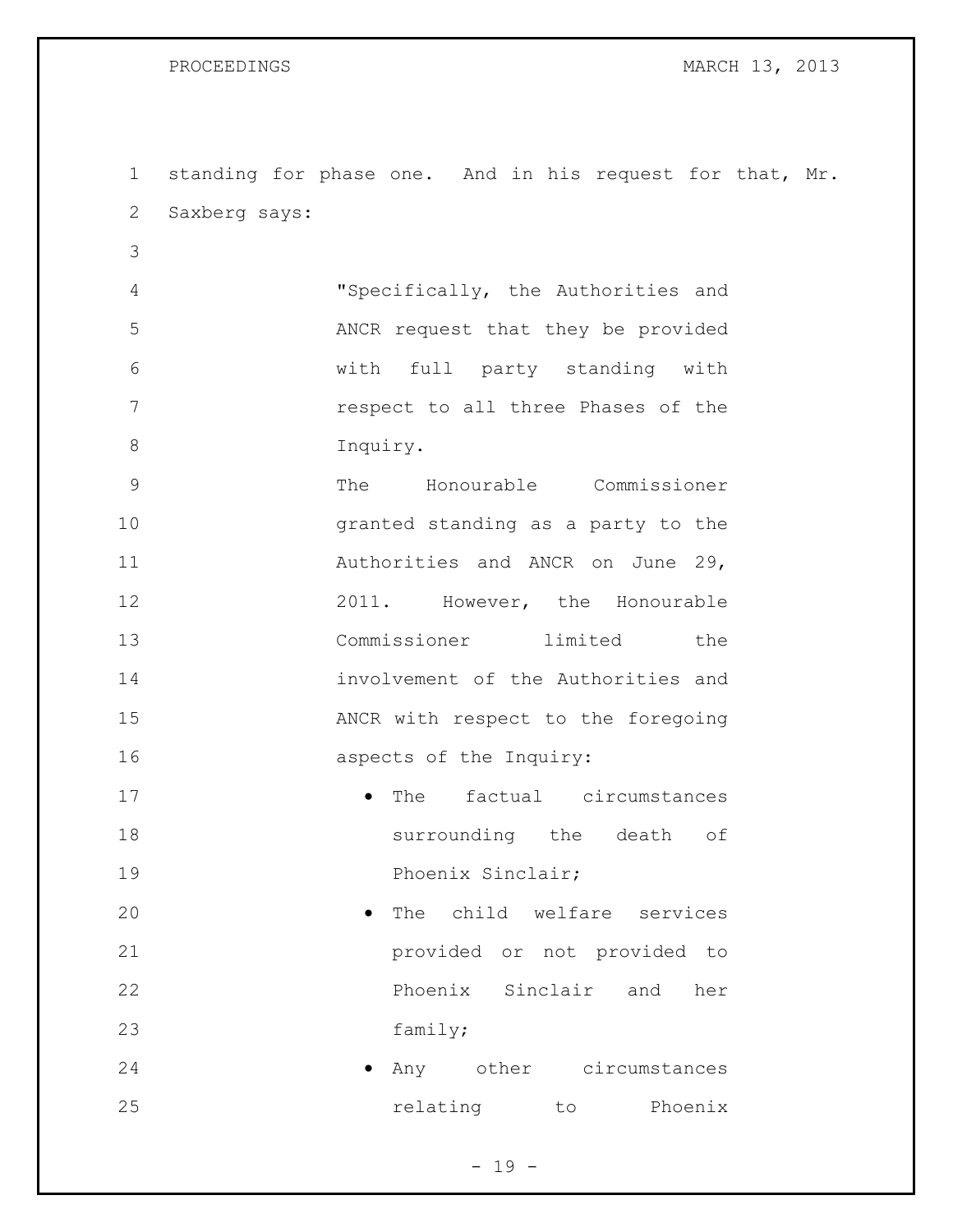| 1            | Sinclair's death and how her       |
|--------------|------------------------------------|
| $\mathbf{2}$ | death remained undiscovered        |
| 3            | for nine months.                   |
| 4            | ('Phase 1' of the Inquiry).        |
| 5            | The Honourable Commissioner        |
| 6            | premised his decision in this      |
| 7            | regard on the assumption that      |
| 8            | neither the Authorities nor ANCR   |
| $\mathsf 9$  | had responsibility or involvement  |
| 10           | in any aspect of Phase 1.          |
| 11           | The Authorities and ANCR have now  |
| 12           | identified eight (8) individuals   |
| 13           | that were directly involved in     |
| 14           | important matters related to Phase |
| 15           | 1 of the Inquiry. Commission       |
| 16           | Counsel is aware of these          |
| 17           | individuals and has indicated that |
| 18           | be interviewed and<br>they will    |
| 19           | perhaps summoned to testify during |
| 20           | Phase 1 of the Inquiry.            |
| 21           | These individuals fall under the   |
| 22           | auspice of the Authorities and     |
| 23           | ANCR due to the fact that they     |
| 24           | were either employees of the       |
| 25           | Authorities or ANCR during the     |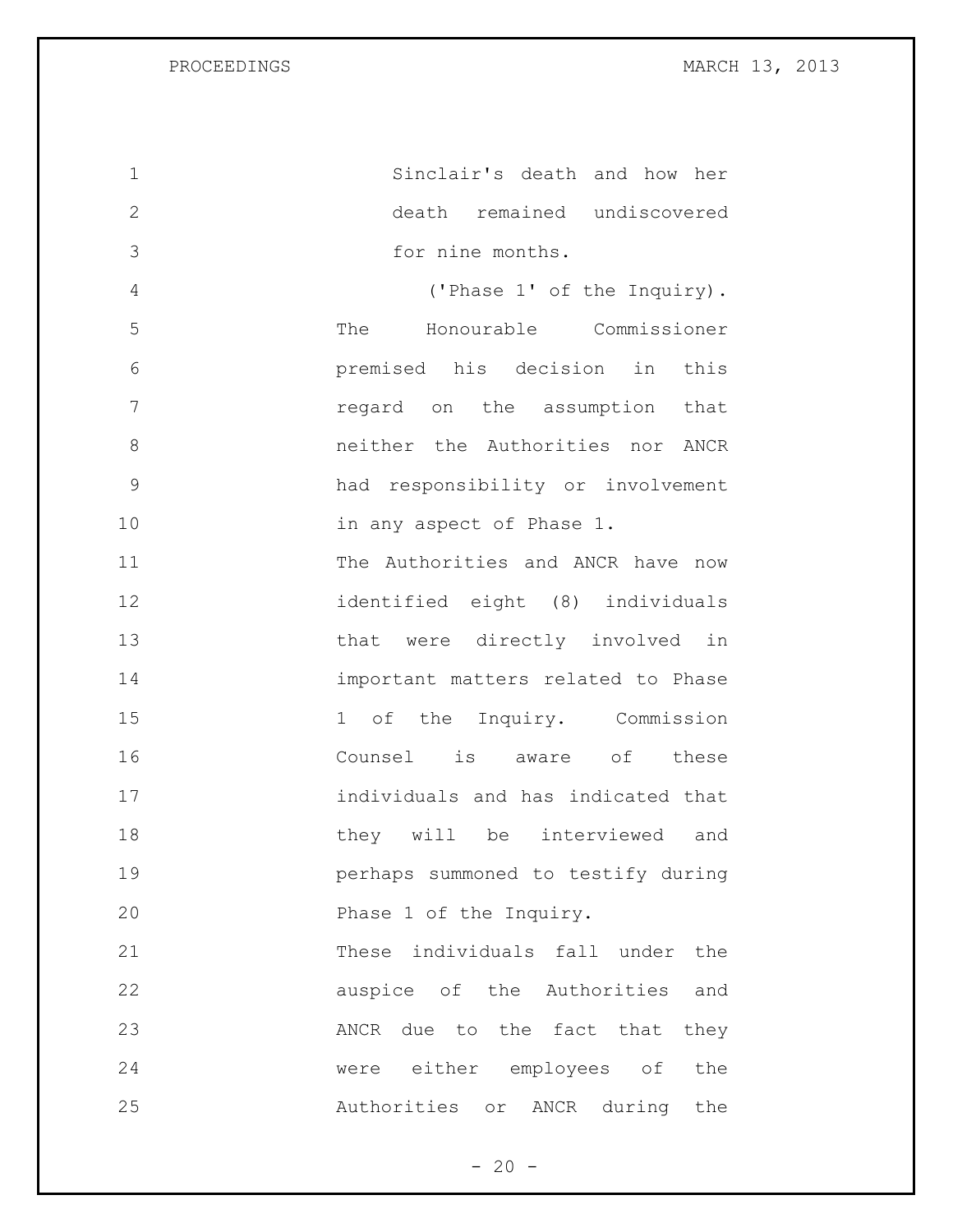| $\mathbf 1$    | time period in which they were     |
|----------------|------------------------------------|
| $\mathbf{2}$   | involved in Phase 1 matters, or    |
| 3              | they were employees of Agencies    |
| $\overline{4}$ | for which the Authorities are      |
| 5              | ultimately responsible, or they    |
| 6              | are now currently employees of the |
| 7              | Authorities or ANCR.               |
| 8              | It is expected that these          |
| $\mathcal{G}$  | individuals will provide crucial   |
| 10             | first hand evidence with respect   |
| 11             | to the following:                  |
| 12             | • The child welfare services       |
| 13             | provided or not provided to        |
| 14             | Phoenix Sinclair and her           |
| 15             | family; and                        |
| 16             | · Circumstances related to         |
| 17             | Phoenix Sinclair's death and       |
| 18             | how it remained undiscovered       |
| 19             | for nine months.                   |
| 20             | These individuals, along with the  |
| 21             | Authorities and ANCR as their      |
| 22             | employers and/or regulators, have  |
| 23             | a direct and substantial interest  |
| 24             | in Phase 1 of the Inquiry for the  |
| 25             | following reasons:                 |

- 21 -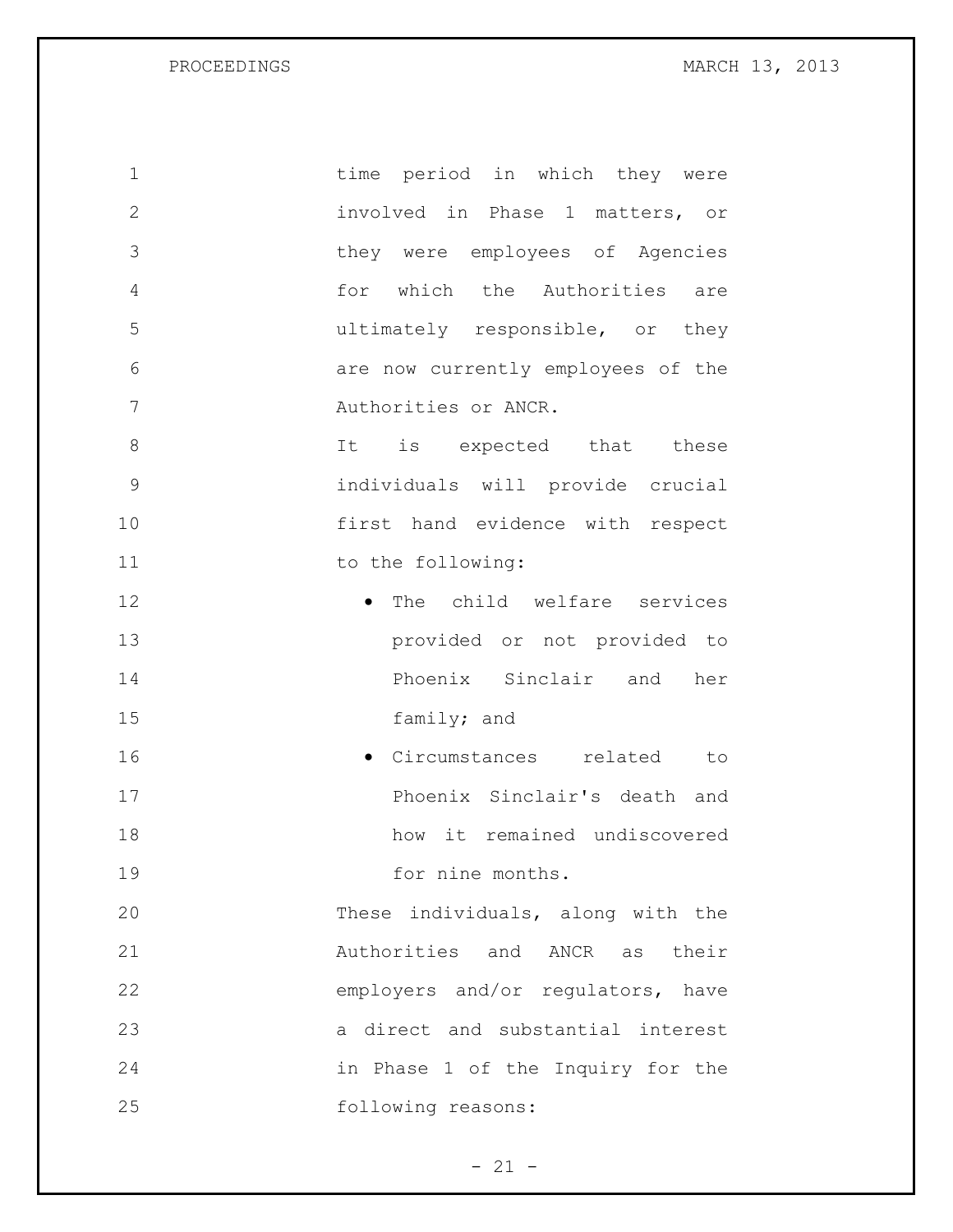| $\mathbf 1$  | The legal interests of these           |
|--------------|----------------------------------------|
| $\mathbf{2}$ | individuals and thereby the            |
| 3            | Authorities and ANCR may be            |
| 4            | affected as a result of their          |
| 5            | involvement in Phase 1 of the          |
| 6            | Inquiry;                               |
| 7            | These individuals and thereby          |
| 8            | the Authorities and ANCR may           |
| 9            | be subject to adverse                  |
| 10           | findings during Phase 1 of             |
| 11           | the Inquiry which would have           |
| 12           | adverse affects on their               |
| 13           | reputations;                           |
| 14           | These individuals and the<br>$\bullet$ |
| 15           | Authorities and ANCR may be            |
| 16           | seriously affected by their            |
| 17           | involvement in Phase 1 of the          |
| 18           | inquiry."                              |
| 19           |                                        |
| 20           | The letter then goes on to provide:    |
| 21           |                                        |
| 22           | "As the Honourable Commissioner        |
| 23           | stated in his June 29, 2011 ruling     |
| 24           | with respect to the various            |
| 25           | applications for standing, these       |

- 22 -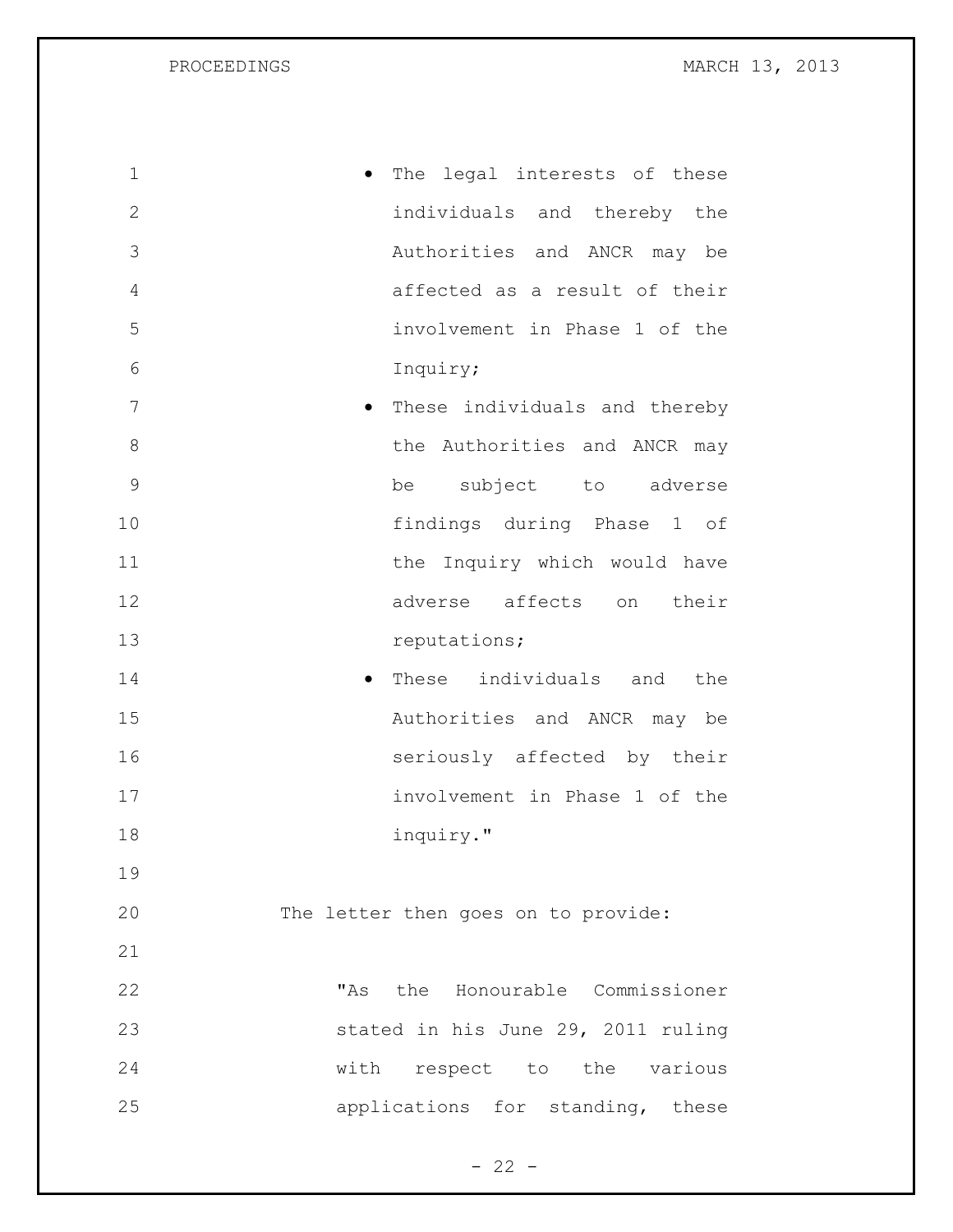| 1            | above factors are relevant in      |
|--------------|------------------------------------|
| $\mathbf{2}$ | establishing a direct and          |
| 3            | substantial interest necessitating |
| 4            | full party status (see:            |
| 5            | Transcript of Proceedings before   |
| 6            | the Commission, Volume 2, June 29, |
| 7            | 2011, pages 2-3 and 8-10).         |
| 8            | Further, and apart from the above, |
| $\mathsf 9$  | the findings of fact with respect  |
| 10           | to Phase 1 of the Inquiry will     |
| 11           | necessarily affect the validity    |
| 12           | and perceived effectiveness of the |
| 13           | recommendations and the            |
| 14           | implementation of those            |
| 15           | recommendations by the Authorities |
| 16           | and ANCR since the death of        |
| 17           | Phoenix Sinclair. These matters    |
| 18           | will be dealt with in Phases 2 and |
| 19           | 3 of the Inquiry, which the        |
| 20           | Authorities and ANCR already have  |
| 21           | standing in.                       |
| 22           | It is therefore crucial that the   |
| 23           | Authorities and ANCR have standing |
| 24           | with respect to Phase 1, so that   |
| 25           | they may ensure that the factual   |

- 23 -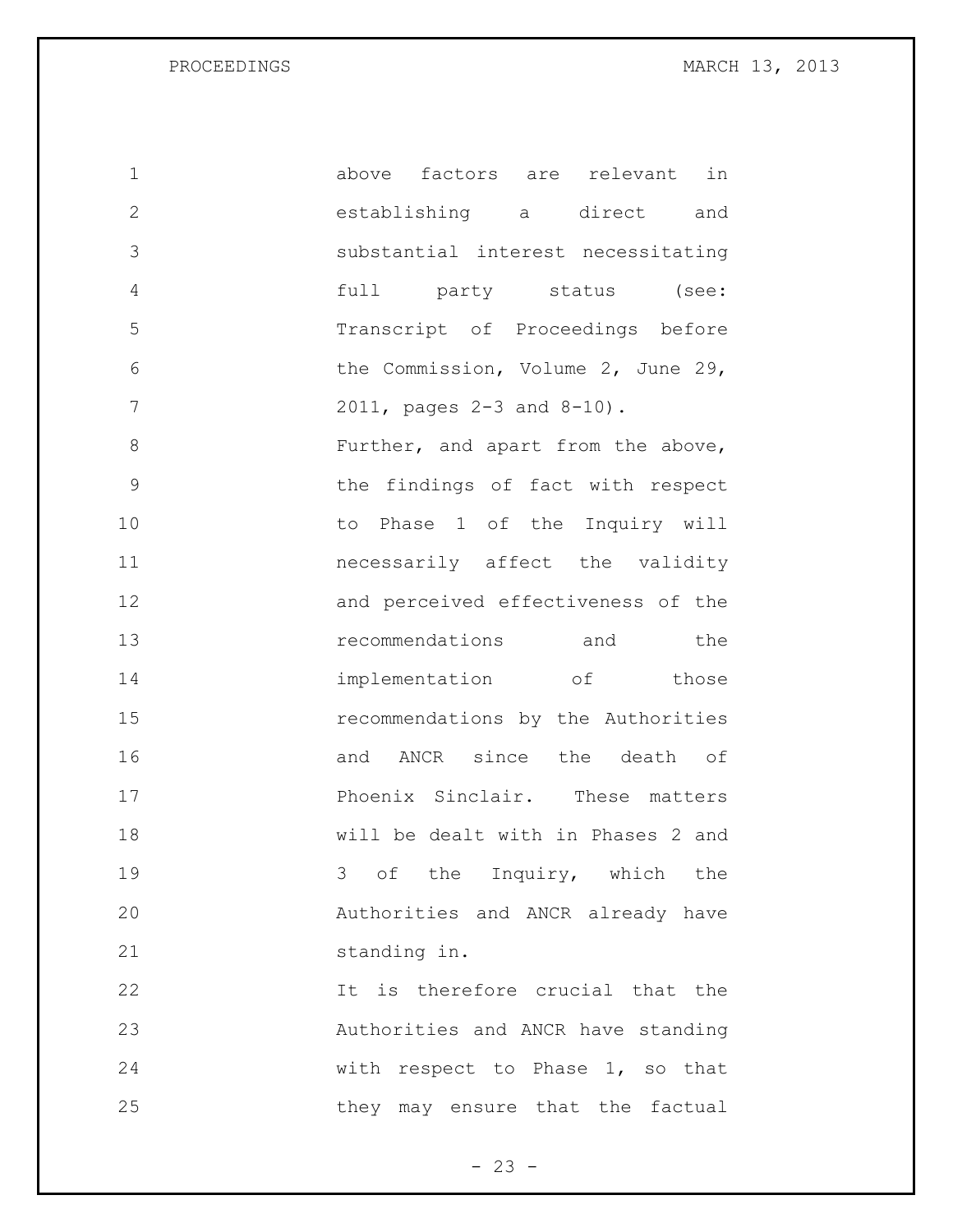underpinnings that relate directly 2 to the recommendations are properly before the Commission. An important role that the Authorities and ANCR will play in Phase 3 is providing details of 7 the implementation of the **8 recommendations.** We understand that the Commission will be inquiring as to whether the  $\blacksquare$   $\blacksquare$   $\blacksquare$   $\blacksquare$   $\blacksquare$   $\blacksquare$   $\blacksquare$   $\blacksquare$   $\blacksquare$   $\blacksquare$   $\blacksquare$   $\blacksquare$   $\blacksquare$   $\blacksquare$   $\blacksquare$   $\blacksquare$   $\blacksquare$   $\blacksquare$   $\blacksquare$   $\blacksquare$   $\blacksquare$   $\blacksquare$   $\blacksquare$   $\blacksquare$   $\blacksquare$   $\blacksquare$   $\blacksquare$   $\blacksquare$   $\blacksquare$   $\blacksquare$   $\blacksquare$   $\$  system after Phoenix Sinclair's death would have influenced the services delivered to Phoenix and her family'. Another important role will be to 'provide relevant information to 18 the Commissioner and to the public regarding the changes to the child welfare system and how they better protect Manitoba children, in light of the lessons learned from 23 the facts of Phoenix's case. These opinions could change as a result of the Commission's finding

 $- 24 -$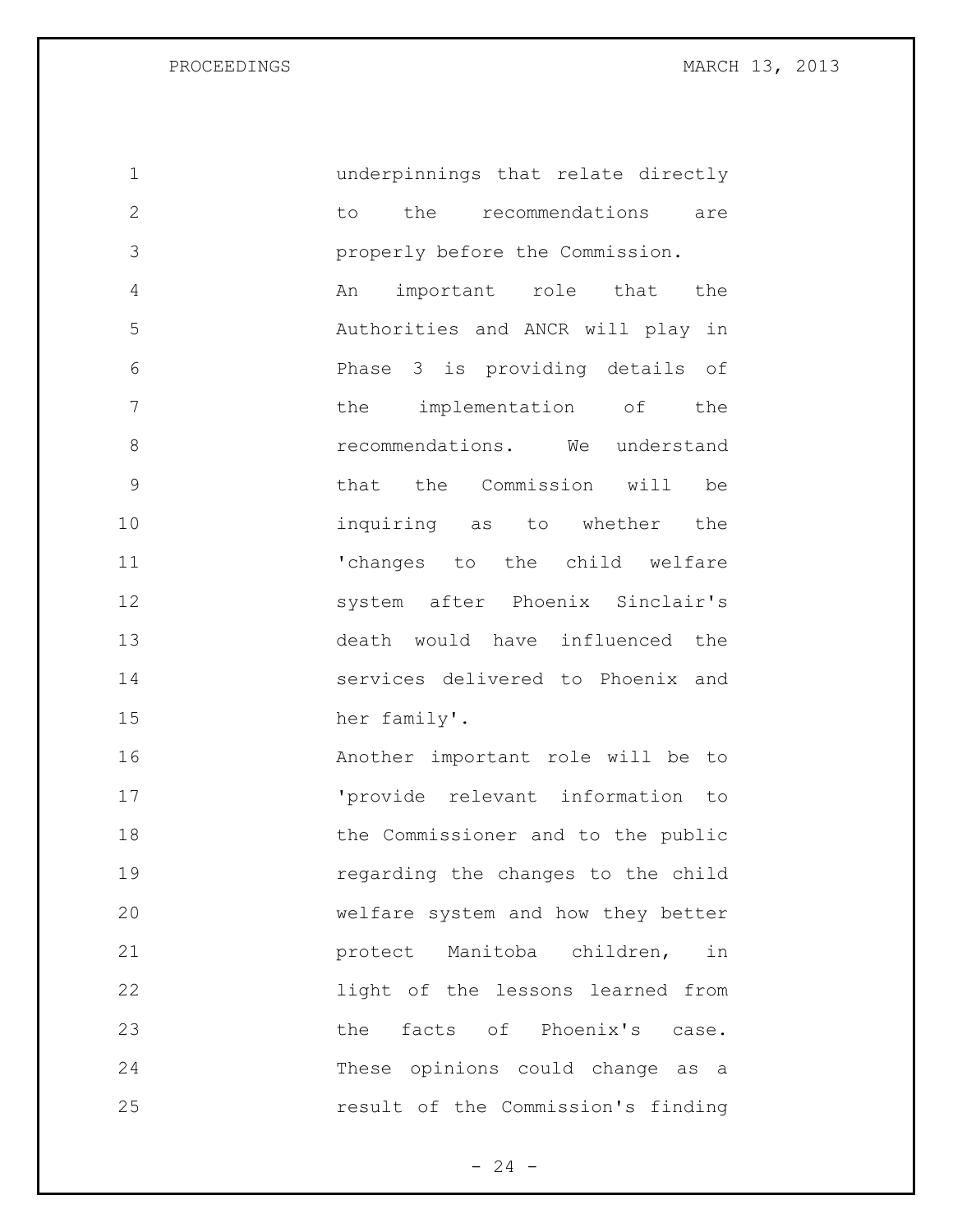of fact in Phase 1. It is thus imperative that the Authorities and ANCR be allowed to participate in Phase 1 to ensure that proper factual context is laid for the opinions and evidence we expect **that they will provide in Phase 3.**  Therefore, Phases 1, 2 and 3 are inextricably intertwined and cannot be hived off into 11 watertight compartments."

13 Now, that, then, takes me to tab 4 where there are extensive readings that I wish to put into the record this afternoon, and these are the transcript dealing with the application pursuant to that letter that was made by the authorities and ANCR for the full standing in phase one. And I read initially from page 15, starting at line 3 with Mr. Saxberg speaking:

 "So we have two matters before you. The first, which was set out 23 in Exhibit 4, is an application by the authorities and ANCR to remove the restriction on standing that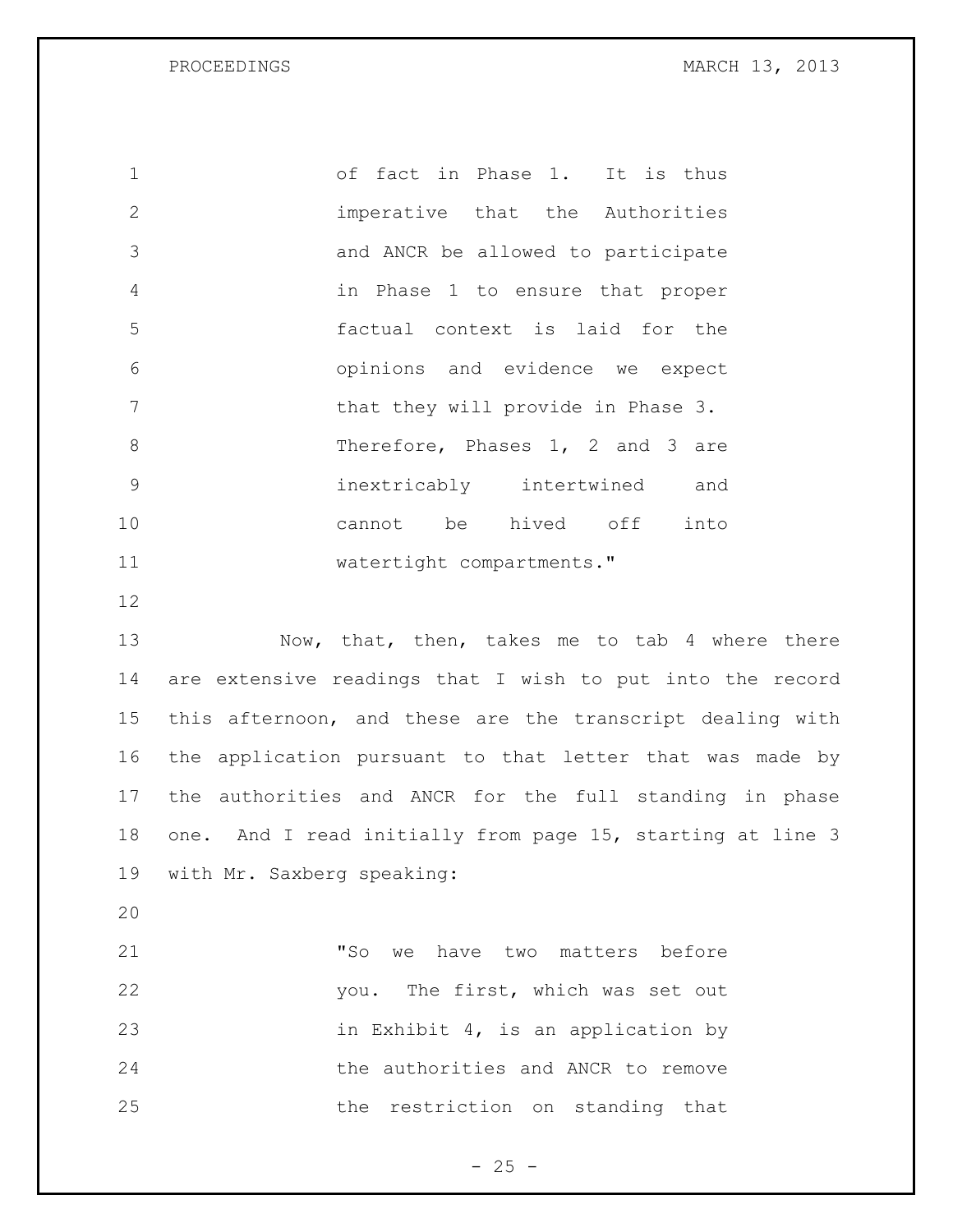| $\mathbf 1$  | you, Mr. Commissioner, made when                        |
|--------------|---------------------------------------------------------|
| $\mathbf{2}$ | you granted standing as a party to                      |
| 3            | the authorities and to ANCR on                          |
| 4            | June 29th, 2011. That limit was                         |
| 5            | with respect to the following                           |
| 6            | aspects of the inquiry; the                             |
| 7            | factual circumstances surrounding                       |
| 8            | the death of Phoenix Sinclair, the                      |
| 9            | child welfare services provided or                      |
| 10           | not provided to Phoenix Sinclair                        |
| 11           | and her family and any other                            |
| 12           | circumstances related to Phoenix                        |
| 13           | Sinclair's death and how her death                      |
| 14           | remained undiscovered for nine                          |
| 15           | months.                                                 |
| 16           | Mr. Commissioner, it's our                              |
| 17           | submission that your decision was                       |
| 18           | premised on the assumption that                         |
| 19           | neither the authorities nor<br>ANCR                     |
| 20           | had responsibility or involvement,                      |
| 21           | importantly, would<br>most<br>be<br>$\circ$ $\,$        |
| 22           | acting for witnesses in any aspect                      |
| 23           | of phase 1."                                            |
| 24           |                                                         |
| 25           | bottom of page 16, with<br>And<br>then at<br>the<br>Mr. |

 $- 26 -$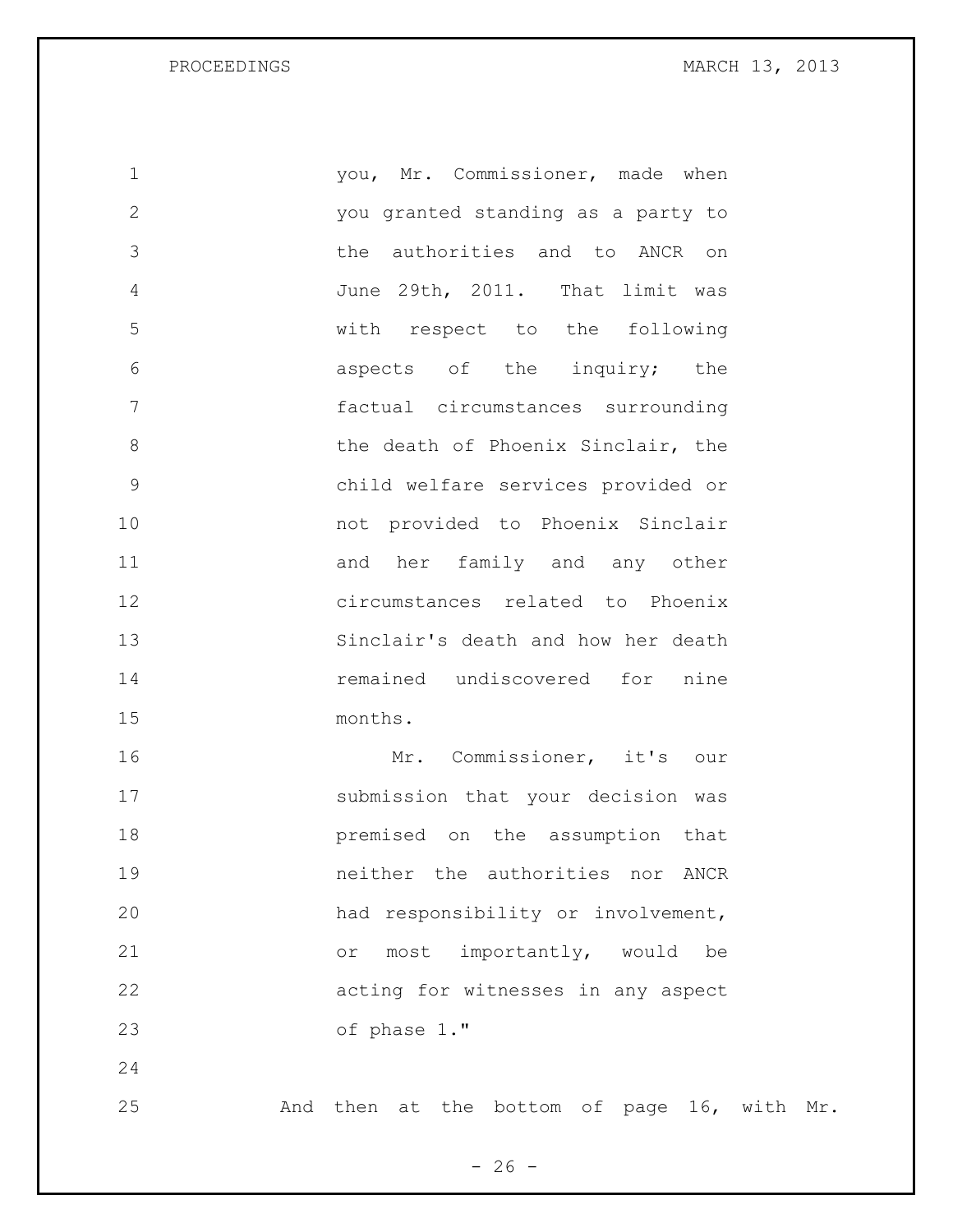Saxberg still speaking: "So what's changed since June of 2011? There are two points to make here. First, eight important phase 1 witnesses have been identified so far by the authorities and ANCR and the law firm of Darcy and Deacon Will be acting for those eight individuals, whose interests **are aligned with the authorities'**  and ANCR. 14 Number 2 -- so that's the **first point, is the witnesses.** 16 The second point really relates to the observation that 18 the factual findings as to the services provided or not provided to Phoenix Sinclair are what will inform the appropriateness of the recommendations that were made and 23 the implementation of those recommendations in the past and 25 they, and the, those factual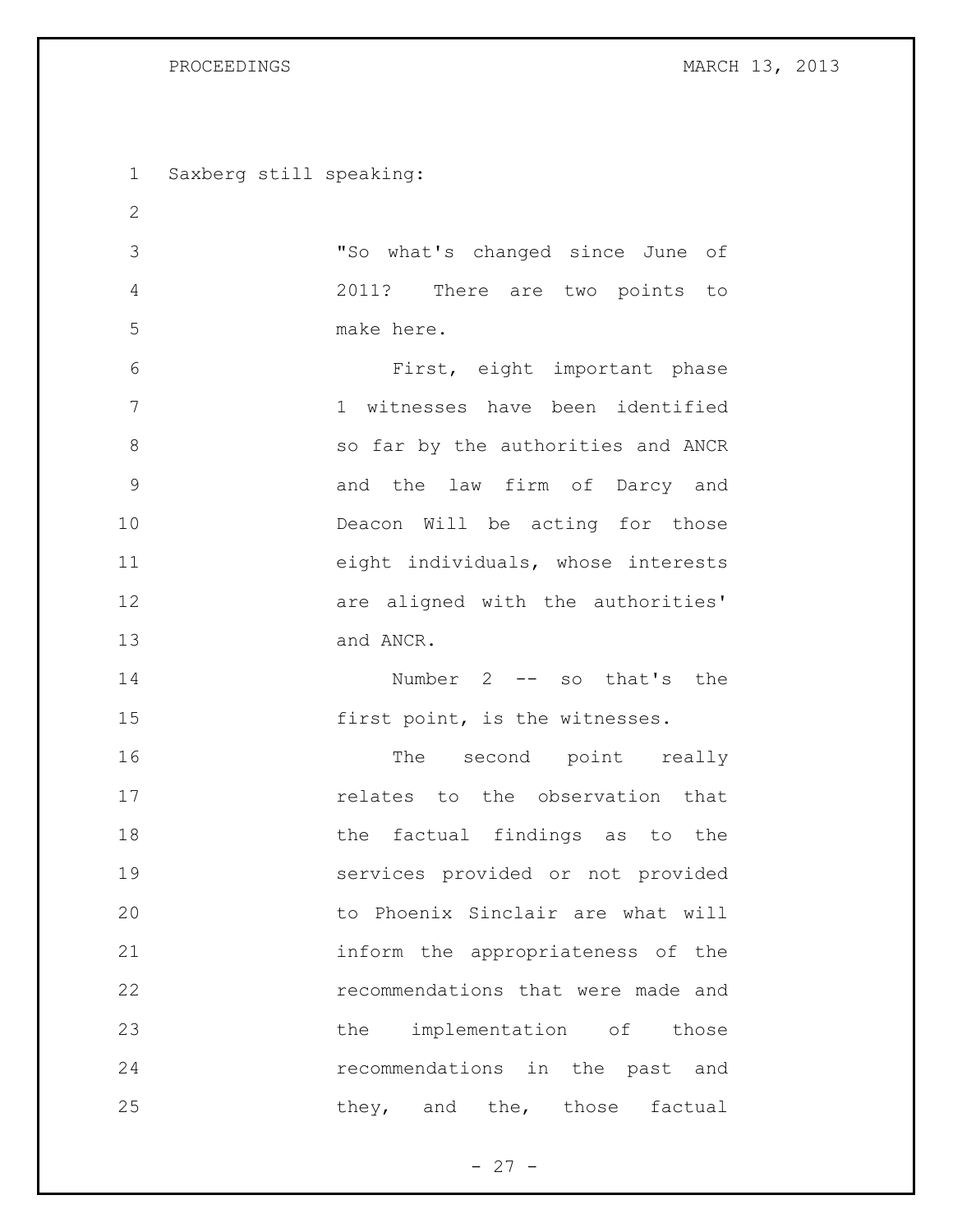findings will also inform the recommendations that this inquiry makes. So therefore, really, the facts and the recommendations are two sides of the same coin. And as we say in our submission, they are inextricably intertwined and 8 are not separable. So let me expand on the first **point**, with respect to the witnesses. As I said, there are eight witnesses that have been identified and they are known to Commission counsel. She is aware of the importance of the evidence of those witnesses, so I'm, I'm not going to get into, even in a **general** way, to describe the evidence that's expected of these witnesses, other than to say that

**two of them were directly involved**  with the delivery of services to Phoenix Sinclair and decisions 24 that were made with respect to whether that care would continue

 $- 28 -$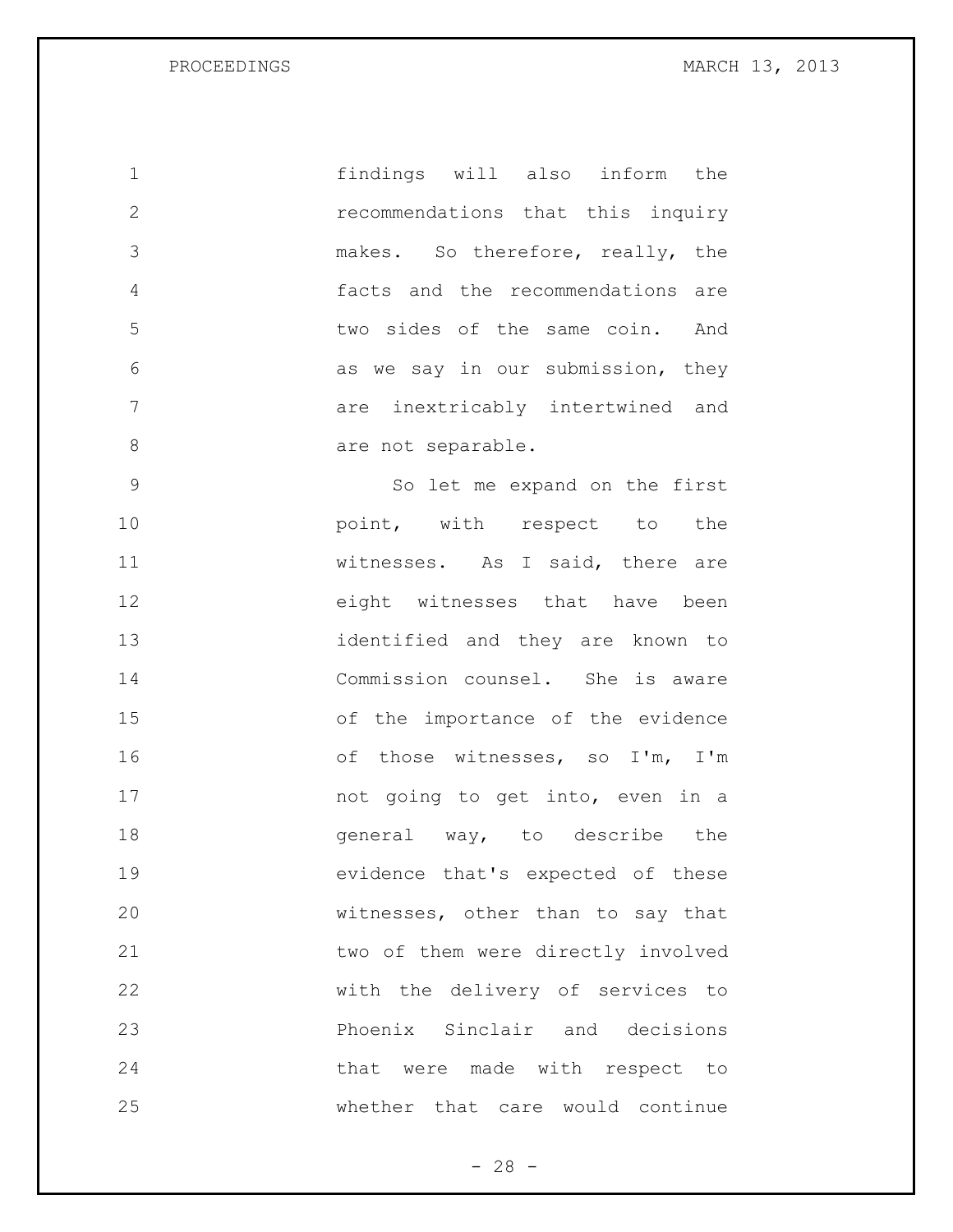or not. They were involved in the intake aspect of the delivery of child welfare services. Other important witnesses relate to the allegation that certain information was provided to other child welfare agencies 8 and that that information, the allegation that that information should have been acted on in some fashion. So there are witnesses 12 that are going to be testifying 13 with respect to those matters. They were employees of an agency 15 that, at the time, was under the 16 authority and regulation of the 17 Southern Authority. Can also 18 indicate that Mr. Jay Rodgers, who's the CEO, or who was the CEO of Winnipeg CFS at the time of, that services were being provided to Phoenix Sinclair and her family, is a witness, one of those eight witnesses and he's also an instructing client, because at, at

 $- 29 -$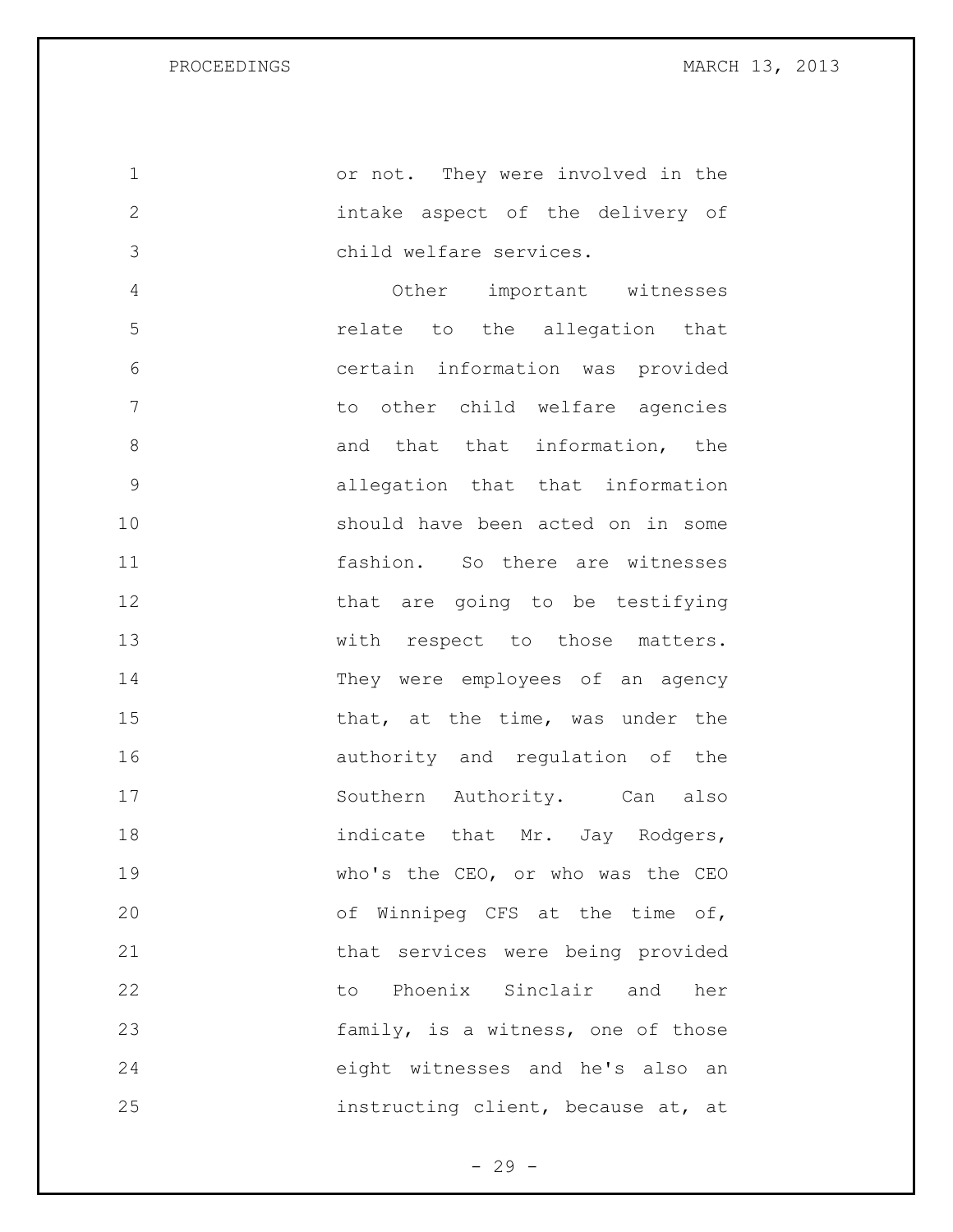| $\mathbf 1$    | present, he is the CEO of the                   |
|----------------|-------------------------------------------------|
| $\mathbf{2}$   | General Authority."                             |
| 3              |                                                 |
| 4              | And then picking up further, on page 18 at line |
| 5              | 26, Mr. Saxberg continued:                      |
| 6              |                                                 |
| $7\phantom{.}$ | 11<br>And I think it's important,               |
| $\,8\,$        | in this case, to, to appreciate                 |
| $\mathsf 9$    | that there have been significant                |
| 10             | changes to the system. But from a               |
| 11             | simplified perspective, if you're               |
| 12             | looking at the function of intake               |
| 13             | services, child welfare services                |
| 14             | provided in Winnipeg, those                     |
| 15             | services are still provided out of              |
| 16             | the same building, by many of the               |
| 17             | same people. The name of the                    |
| 18             | organization has changed, but the               |
| 19             | function and many of the employees              |
| 20             | haven't.<br>Those employees<br>are              |
| 21             | testifying, will be testifying                  |
| 22             | about important matters at this                 |
| 23             | inquiry, then they're going to go               |
| 24             | back to work for ANCR, which is                 |
| 25             | of the parties that<br>one<br>we                |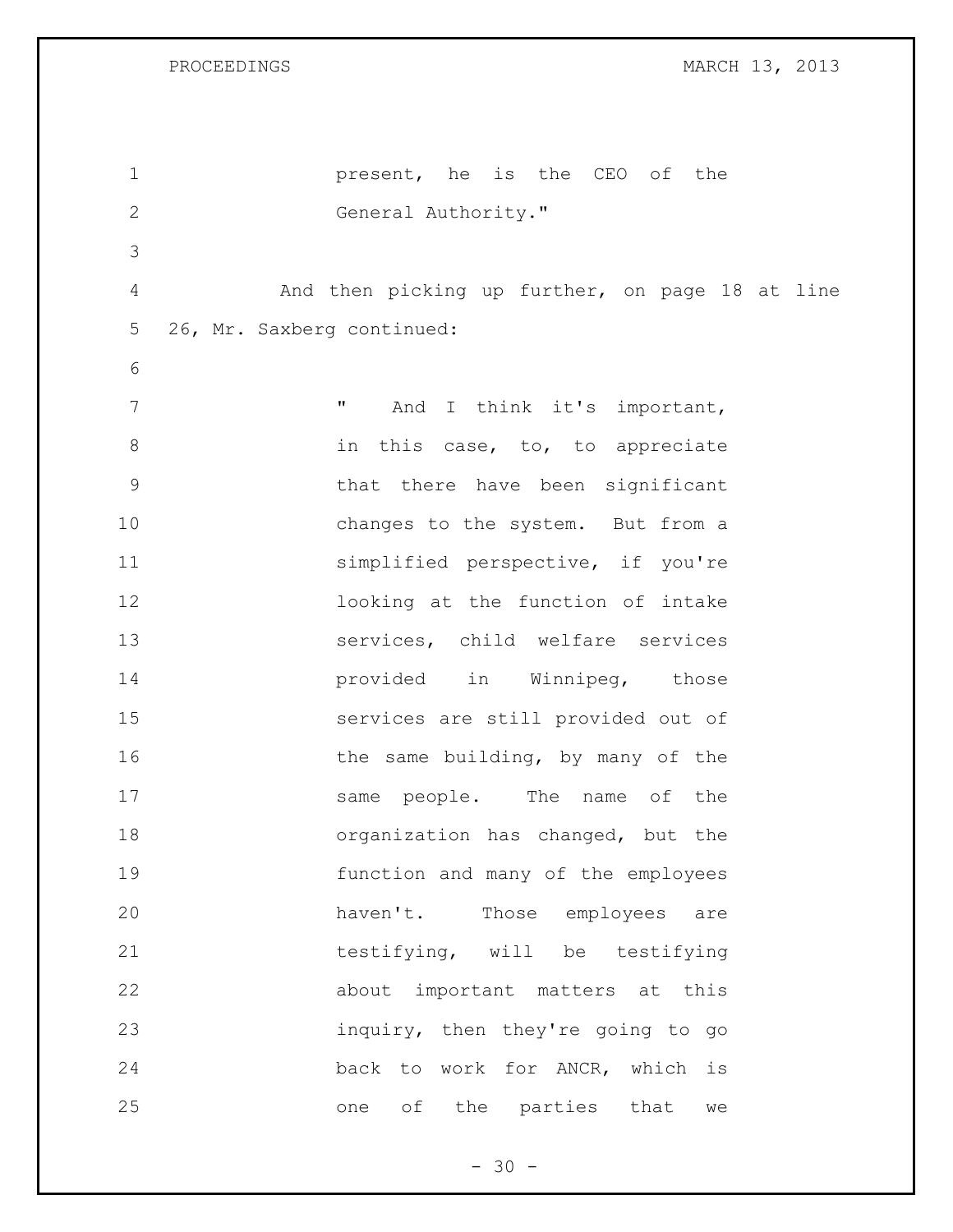represent.

2 So in that sense, the fact 3 that, for instance, with ANCR, that ANCR is the entity that's providing these services today and many of the employees that are there were providing the services during the time in question here, I can say, without being overly bold, that ANCR and the authorities are probably the best placed of any party in this inquiry to appreciate the evidence 14 of phase 1, what happened and what didn't happen. And I think that 16 it's, it's been made apparent, 17 through the interview process, 18 and, and just through the, the 19 thought process, I suppose, of all counsel, as they're preparing for 21 this hearing, that questions relating to phase 3 are going to have to be asked of the witnesses in phase 1."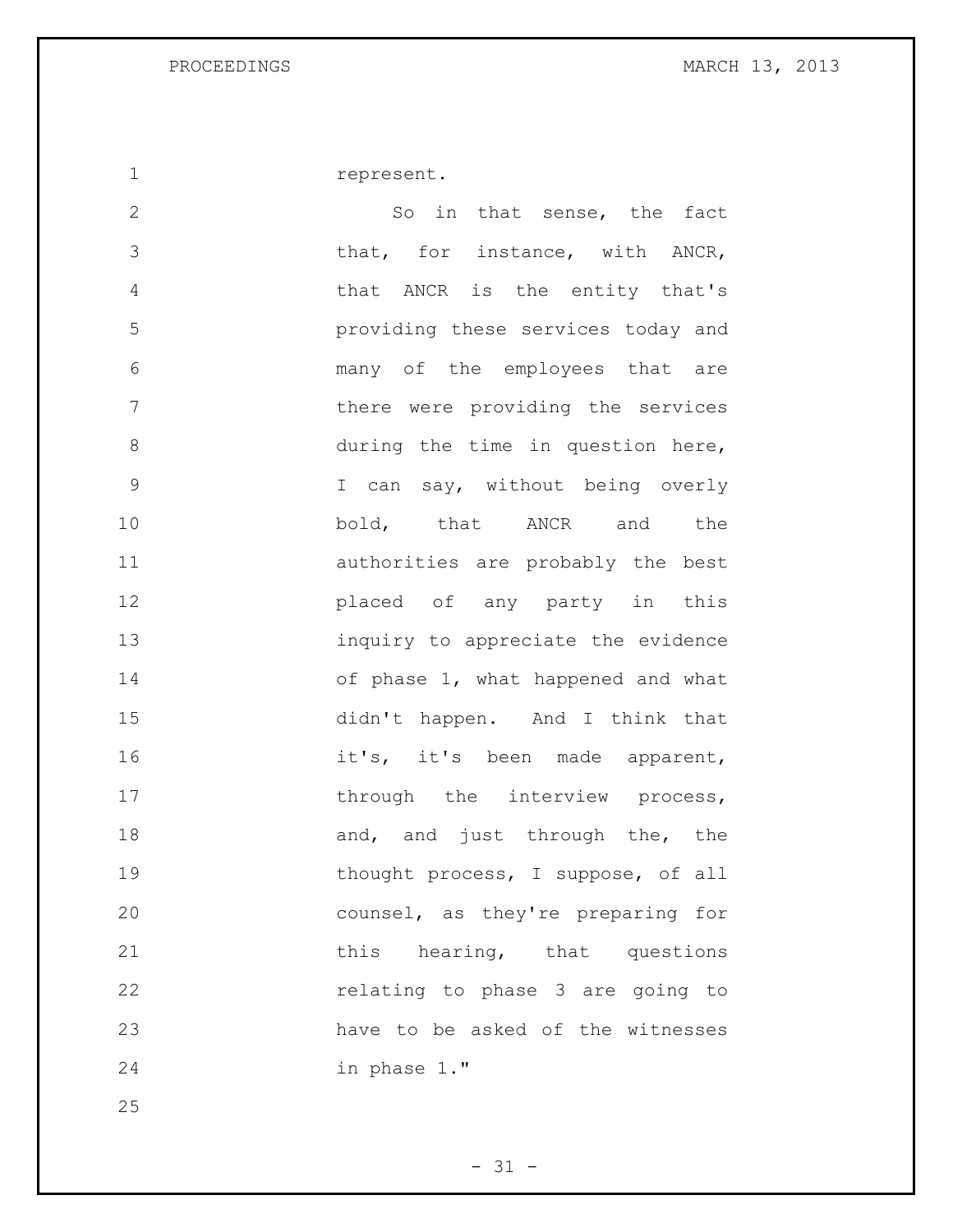1 And then, going over to page 21 with Mr. Saxberg speaking at line, at line 21 on page 21: "Yeah. So as you know, Mr. Commissioner, the test is the test of whether there is a direct or substantial interest and I would **but** out there that the authorities, and ANCR, insofar as 10 the intake function in Winnipeg, **11** are really the primary respondents 12 to this inquiry. It's those organizations that are going to be 14 rolling up their sleeves, when 15 this inquiry's done, and implementing what comes out of 17 this inquiry. They're the party most affected, in terms of the work of this inquiry. And so, with that, there shouldn't be any restrictions on their involvement in any phase of this inquiry and we would ask that you reconsider your earlier decision."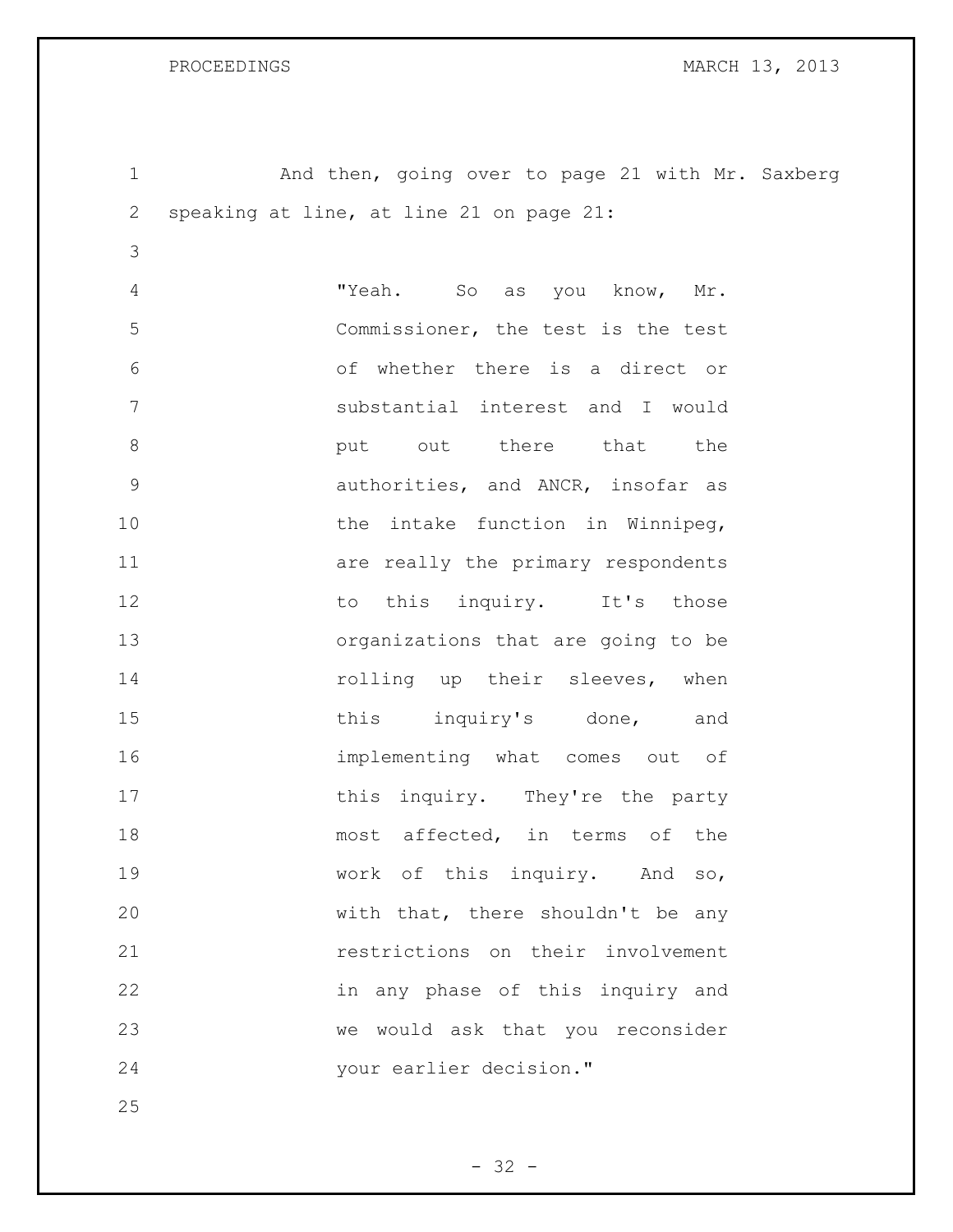1 And then at page 22, I make the ruling and say: "Having said that, I've heard you. You've made a good point with respect to the, the clients that you represent, the workers in, at 7 The authorities and, and at ANCR 8 and I'm prepared to grant your request." Then the next in the booklet is the transcript of proceedings on February 6, which is the day when I raised the question as to whether we might be in a situation of conflict of interest that had to be addressed, and Mr. Saxberg briefly responded to that. That's very recent and it's in the, in the booklet and I don't intend to read from it, nor do I intend to read from, from the next transcript, which was the following day when further discussion on the conflict matter took place. And everyone, I think, is appreciative of how that day went and so recent, it's recorded there. And that set the stage for us continuing

on to where we are today.

 So that takes us to tab number 7, which is the letter that I directed the Commission counsel to send to the Law Society of Manitoba enquiring as to whether there

- 33 -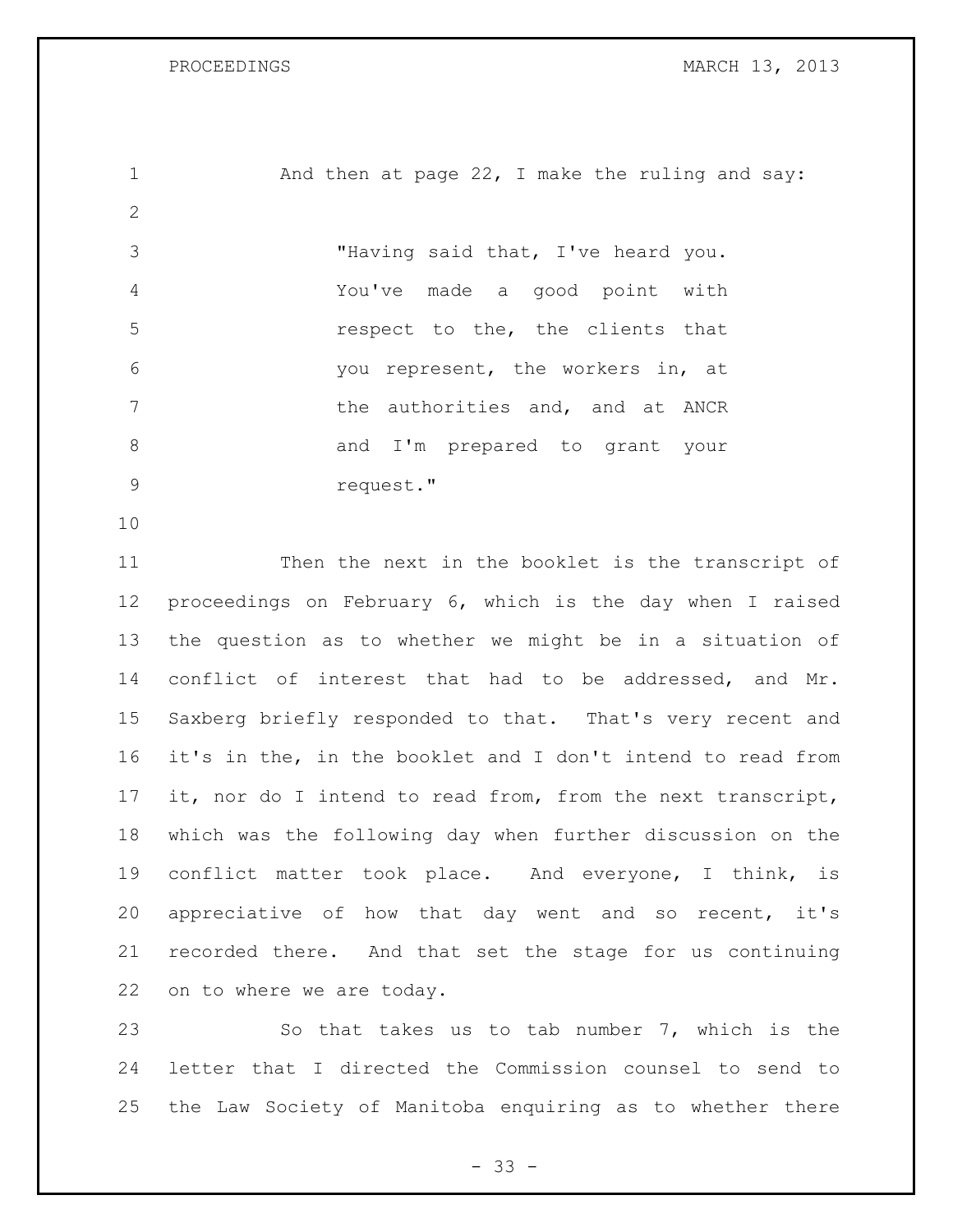| $\mathbf 1$     | may be a conflict of interest here, and that was<br>as     |
|-----------------|------------------------------------------------------------|
| $\mathbf{2}$    | directed in my remarks on the 7th of February. And I don't |
| 3               | intend to read from that letter other than to indicate the |
| 4               | list of clients of D'Arcy Deacon that were referred to in  |
| 5               | that letter. And I go to page 3 of 8 of the letter:        |
| 6               |                                                            |
| $7\phantom{.0}$ | "The law firm of D'Arcy & Deacon                           |
| $\,8\,$         | LLP represents a number of parties                         |
| $\mathcal{G}$   | and individuals as follows:                                |
| 10              | 1. The General Child and family                            |
| 11              | Services Authority ('the General                           |
| 12              | Authority'), First Nations of                              |
| 13              | Northern Manitoba Child and Family                         |
| 14              | Services Authority ('the Northern                          |
| 15              | Authority'), First Nations<br>оf                           |
| 16              | Southern Manitoba Child and Family                         |
| 17              | Services Authority ('the Southern                          |
| 18              | Authority') and Child and Family                           |
| 19              | All Nations Coordinated Response                           |
| 20              | Network ('ANCR'), have a shared                            |
| 21              | grant of full party standing in                            |
| 22              | the Inquiry and are specifically                           |
| 23              | represented by Kris Saxberg of                             |
| 24              | D'Arcy & Deacon LLP.                                       |
| 25              | Roberta Dick, who was a child<br>2.                        |

- 34 -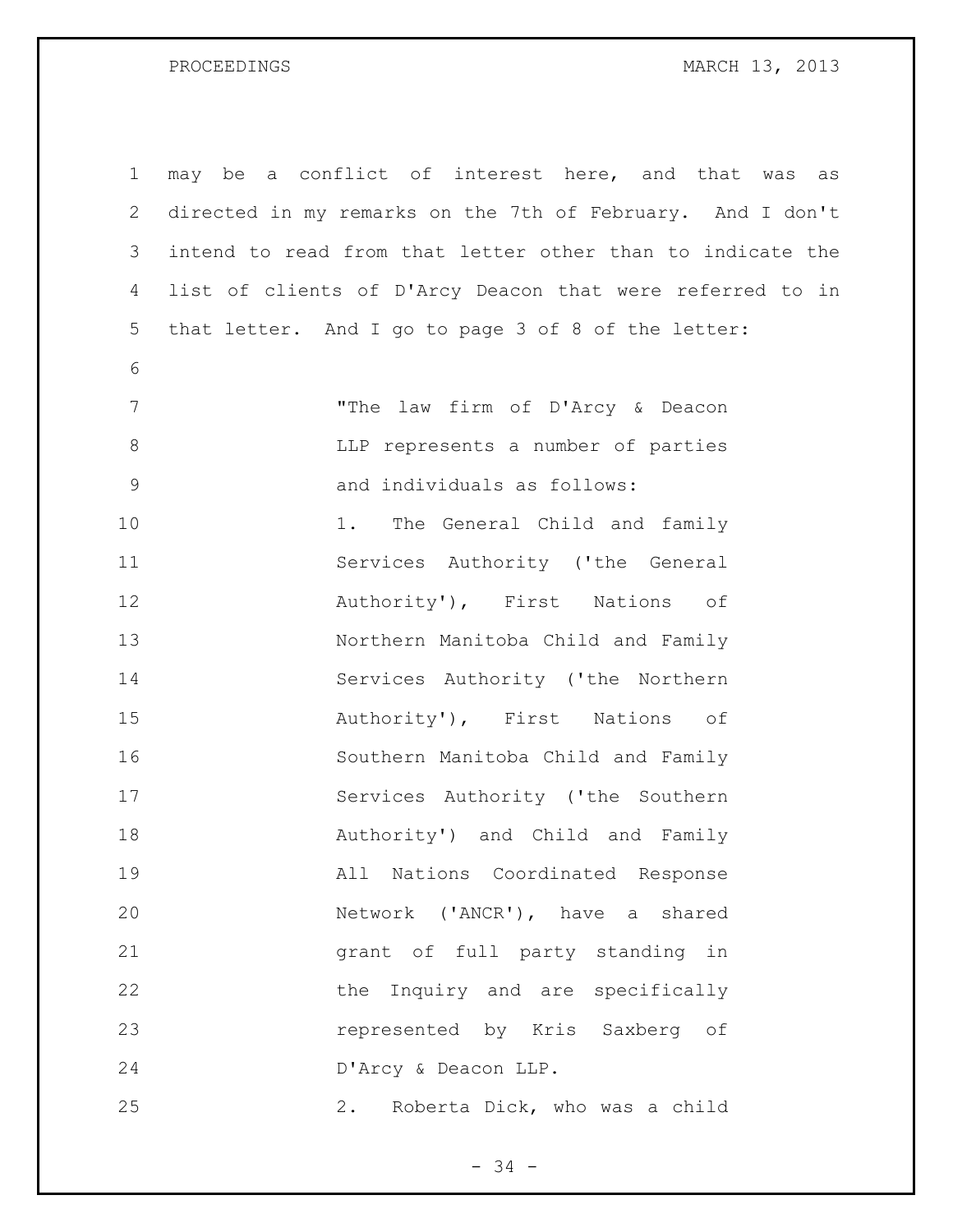| $\mathbf 1$   | protection worker employed by      |
|---------------|------------------------------------|
| $\mathbf{2}$  | Winnipeg Child and Family Services |
| 3             | during the time that services were |
| 4             | provided to Phoenix Sinclair and   |
| 5             | her family.                        |
| 6             | 3. Diva Faria and Diana Verrier,   |
| 7             | who were supervisors employed by   |
| 8             | Winnipeg Child and Family Services |
| $\mathcal{G}$ | in the Crisis Response Unit during |
| 10            | the time that services were        |
| 11            | provided to Phoenix Sinclair and   |
| 12            | her family. Ms. Faria was Ms.      |
| 13            | Dick's supervisor.                 |
| 14            | 4. Della Fines, a social worker    |
| 15            | employed by Winnipeg Child and     |
| 16            | Family Services in the Family      |
| 17            | Service Unit.                      |
| 18            | 5. Dan Berg and Rob Wilson, who    |
| 19            | were employed as Assistant Program |
| 20            | Managers with Winnipeg Child and   |
| 21            | Family Services during the time    |
| 22            | that services were provided to     |
| 23            | Phoenix Sinclair and her family.   |
| 24            | Mr. Berg was Ms. Faria's and Ms.   |
| 25            | Fines' supervisor.                 |

- 35 -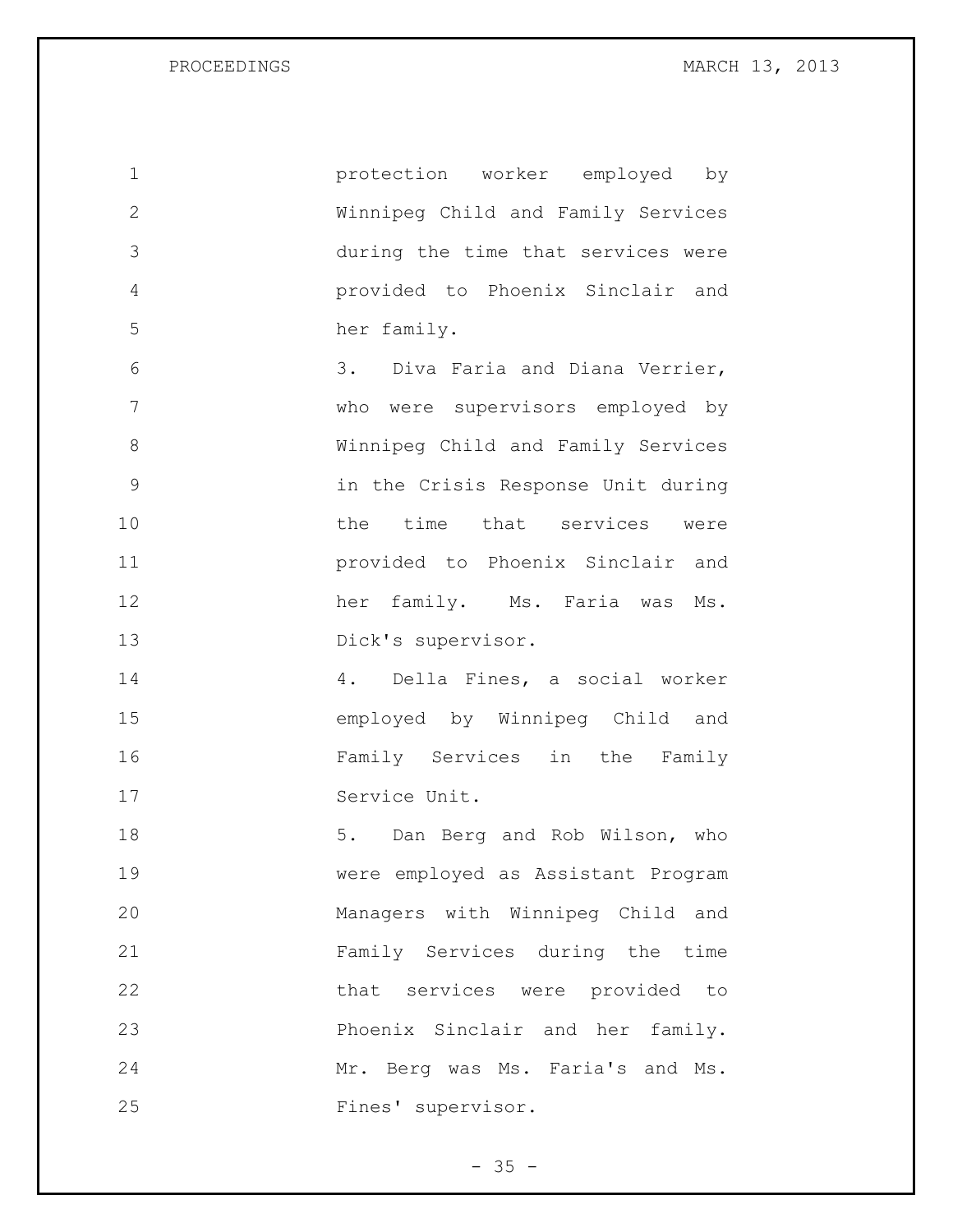| 1            | Trudy Carpenter, an<br>6.          |
|--------------|------------------------------------|
| $\mathbf{2}$ | administrative support worker      |
| 3            | employed by Winnipeg Child and     |
| 4            | Family Services during the time    |
| 5            | that services were provided to     |
| 6            | Phoenix Sinclair and her family.   |
| 7            | 7. Jan Christianson-Wood,          |
| 8            | formerly employed by the           |
| 9            | Department of Justice, Office of   |
| 10           | the Chief Medical Examiner         |
| 11           | ('OCME'), is represented by Mr.    |
| 12           | Saxberg in her capacity as a       |
| 13           | current employee of the General    |
| 14           | Authority. As noted above, Ms.     |
| 15           | Christianson-Wood wrote a report   |
| 16           | dated September 18th, 2006, which  |
| 17           | looked into the child welfare      |
| 18           | services provided to Phoenix       |
| 19           | Sinclair and her family.<br>Ms.    |
| 20           | Christianson-Wood is represented   |
| 21           | by Alan Ladyka of Manitoba         |
| 22           | Justice, Civil Legal Services, in  |
| 23           | her former capacity as an employee |
| 24           | of the OCME. Ms. Christianson-     |
| 25           | Wood is expected to testify at the |

- 36 -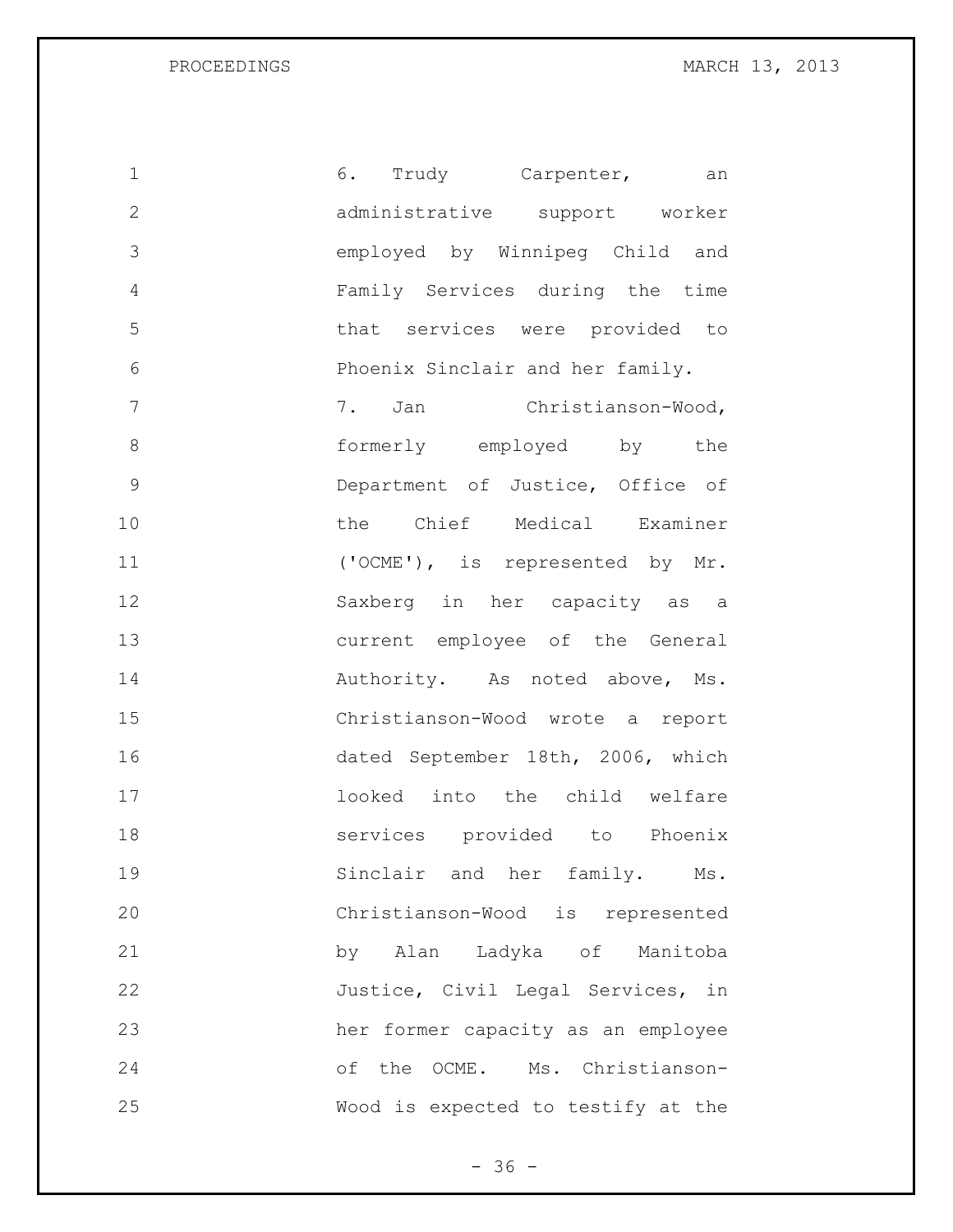Inquiry in both her former and current capacities. 8. Angela Murdoch, Shirley Cochrane, Darlene Garson, Keith Murdock, Cindy Hart, Allison Kakewash, Davin Dumas, Source of Referral #8, Elsie Flette and Elsie Flett. These witnesses are represented by Harold Cochrane and **are primarily from the Fisher** 11 River First Nation." The rest of the letter is in the tab and I will not be making reference to it. Then we go to tab 8, which is the response from the Law Society of Manitoba, which was sent to assist me in reply to the request that Commission counsel had made on my behalf. And from that letter I simply go to page 9 and reference that the Law Society has said to me: "... we have concluded that Mr. Saxberg's representation of multiple parties has given rise to conflicting interests and that his duty of loyalty to his clients is

 $- 37 -$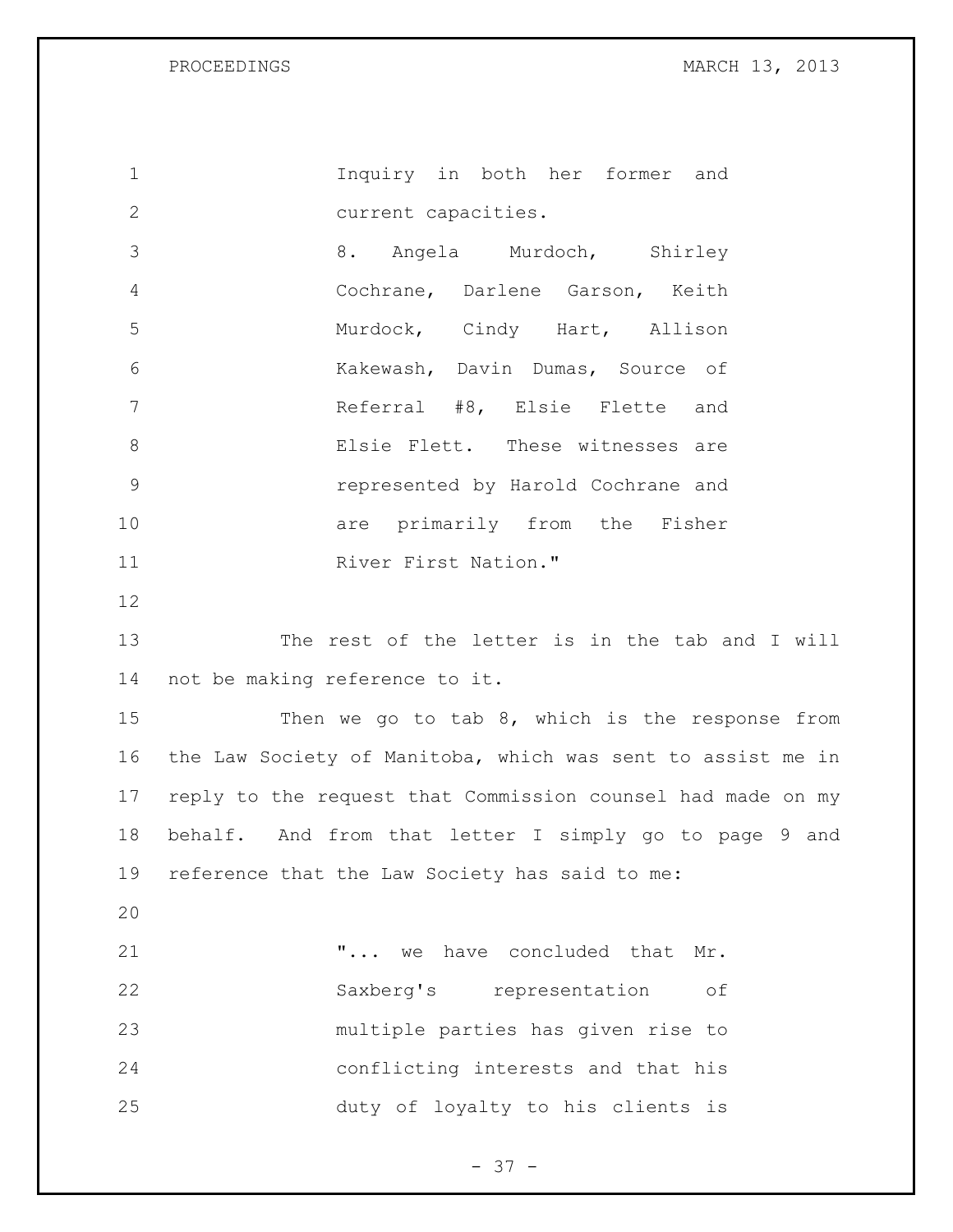compromised, ..."

 And then in tab number 9 is the letter that was received by Commission counsel late last week from Mr. Saxberg's firm in which they respond to the letter from the Law Society and by way of assisting this Commission in its 7 work, and I'll read from -- firstly, from pages -- some paragraphs towards the bottom of page 1 and onto the top of page 2 from this letter dated March the 7th, 2013 addressed to this Commission:

12 "By way of background, and as the Commission has acknowledged, The Child and Family Services Authorities Act established the Authorities in November of 2003. Due to delays in transferring **files** and resources, the Authorities had no direct responsibility or involvement in providing services to Phoenix Sinclair and her family. Similarly, ANCR did not 'go live' until February, 2007. As a **result**, the Authorities/ANCR are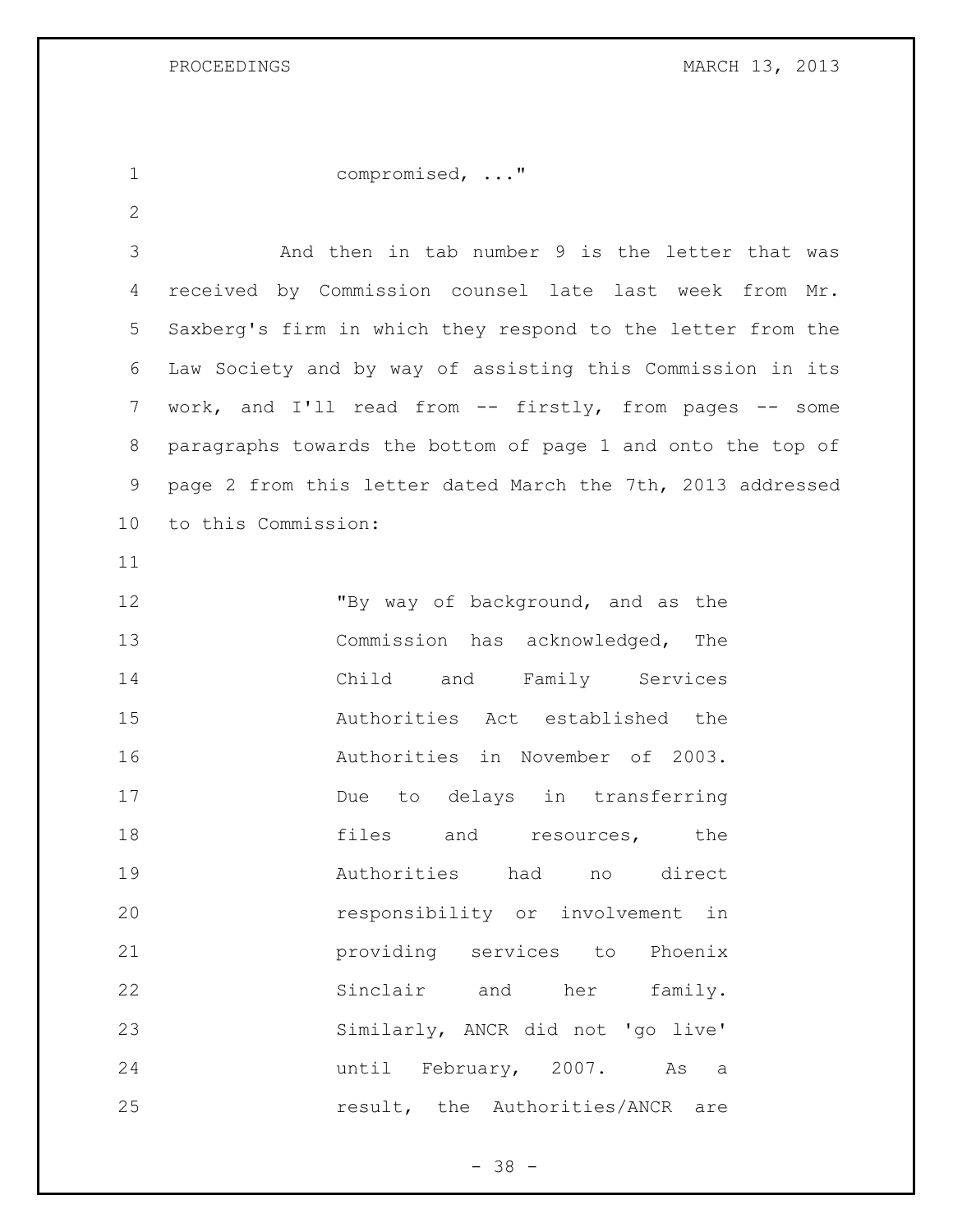not giving evidence or taking a position in Phase 1 of the Inquiry. These organizations wanted to participate in Phase 1 cross examinations to ensure that evidence relating to the current 7 system was accurate. 8 The evidence of the Authorities/ANCR in the Phoenix Sinclair Inquiry is limited to the work done by the Authorities/ANCR to implement recommendations from 13 the Reports and to provide evidence on the current functioning of the Child Welfare System. After D'Arcy & Deacon LLP (the

 'Firm') was formally retained by 19 the Authorities/ANCR, it was approached by witnesses who did not feel comfortable with the choice of counsel available to them, i.e. counsel for the Department or counsel for the Union.

- 39 -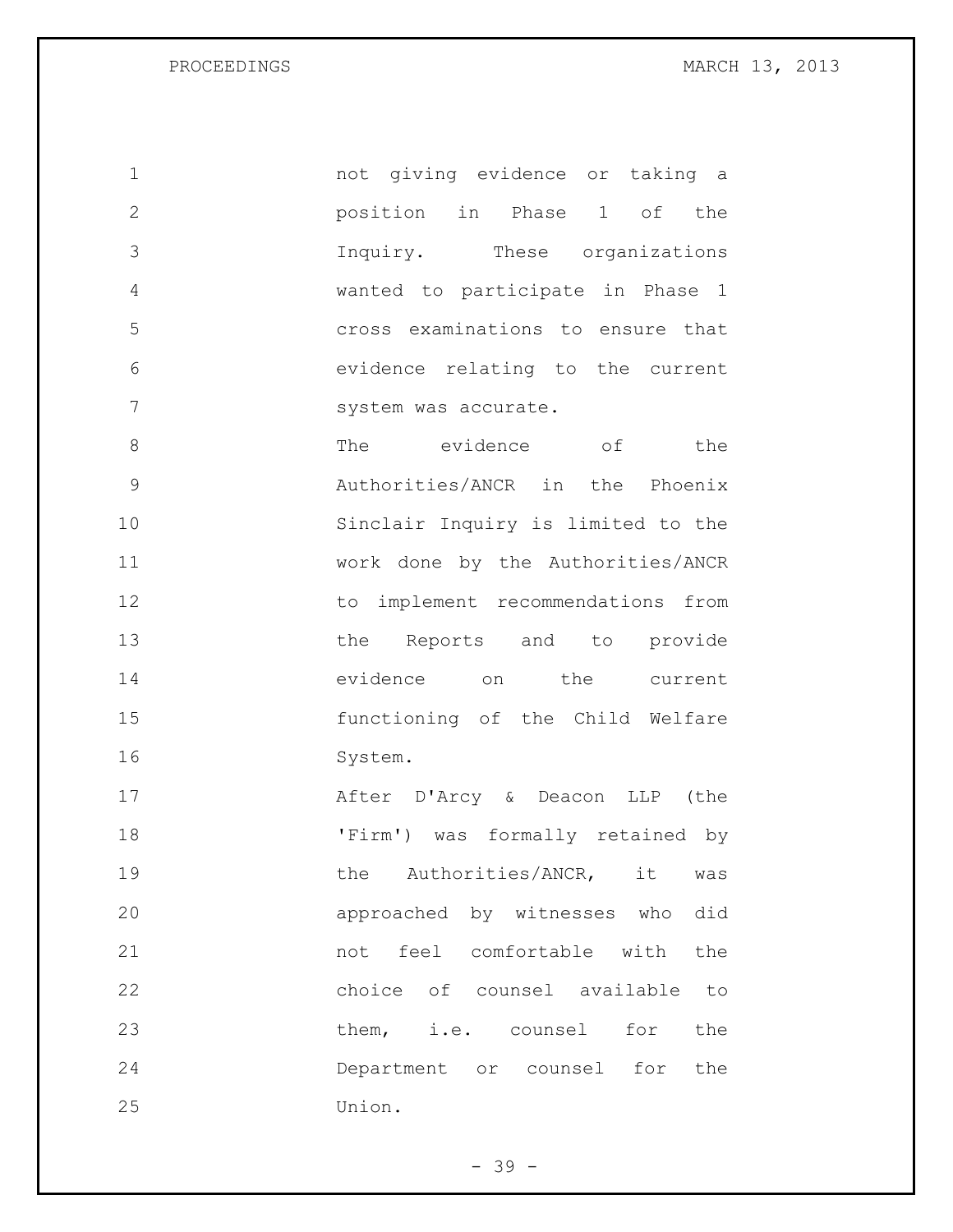| $\mathbf 1$  | Since the firm was acting for                    |
|--------------|--------------------------------------------------|
| $\mathbf{2}$ | entities that had 'no involvement                |
| 3            | in delivering services to Phoenix                |
| 4            | Sinclair', the Firm's view was                   |
| 5            | that we could also represent                     |
| 6            | individual witnesses in Phase 1 of               |
| 7            | the Inquiry without the risk of a                |
| $8\,$        | conflict arising."                               |
| 9            |                                                  |
| 10           | And then from pages 4 and 5 in that letter, down |
| 11           | towards the bottom of page 4:                    |
| 12           |                                                  |
| 13           | "In order to remedy the appearance               |
| 14           | of conflict with Mr. Rodgers and                 |
| 15           | Ms. Christianson-Wood vis-à-vis                  |
| 16           | their relationship with the                      |
| 17           | General Authority, the General                   |
| 18           | Authority has instructed us<br>to                |
| 19           | individual grant<br>seek<br>оf<br>an             |
| 20           | standing so it can<br>retain<br>new              |
| 21           | counsel. Preliminary discussions                 |
| 22           | with the Department of Justice                   |
| 23           | concerning funding for new counsel               |
| 24           | received a positive response.                    |
| 25           | Our proposal for separate standing               |

 $- 40 -$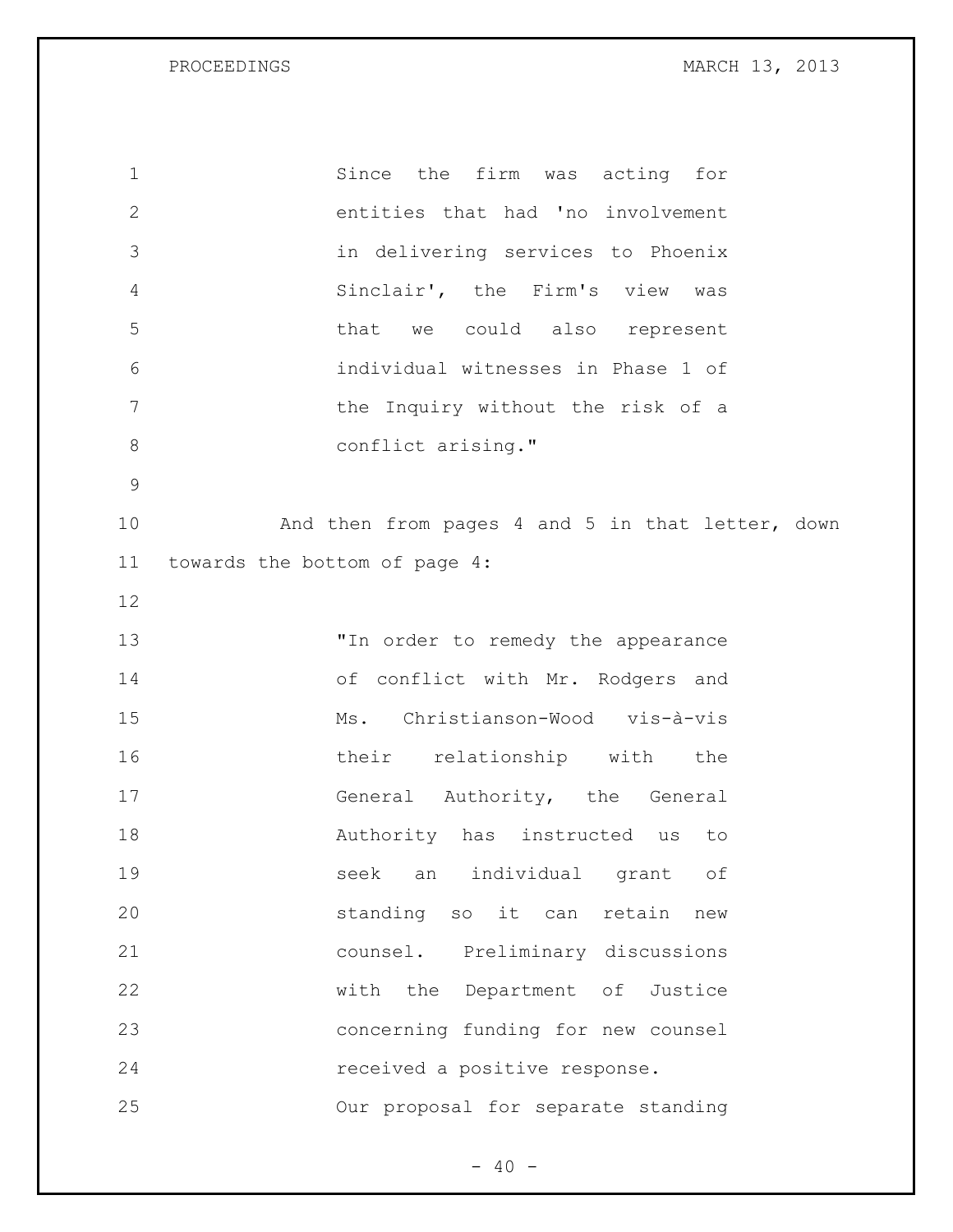| 1             | for<br>the<br>General Authority    |
|---------------|------------------------------------|
| $\mathbf{2}$  | effectively removes any appearance |
| 3             | of conflict while maintaining the  |
| 4             | fairness of the proceeding in that |
| 5             | each of the above referenced       |
| 6             | witnesses and parties will have    |
| 7             | maintain full<br>legal<br>and      |
| 8             | representation at the Inquiry to   |
| $\mathcal{G}$ | protect and advance their          |
| 10            | interests. With respect to the     |
| 11            | individual witnesses, their        |
| 12            | testimony is complete.<br>The      |
| 13            | evidence of the General Authority  |
| 14            | in Phase II has already been       |
| 15            | developed. Therefore, the role of  |
| 16            | new counsel would be limited to    |
| 17            | cross examination and closing      |
| 18            | argument. For these reasons, we    |
| 19            | are of the view that the above     |
| 20            | proposal will result in little if  |
| 21            | any delay to the Inquiry.          |
| 22            | be clear, the Northern<br>Tо       |
| 23            | Authority, the Southern Authority  |
| 24            | and ANCR were not involved in the  |
| 25            | delivery of services to Phoenix    |

- 41 -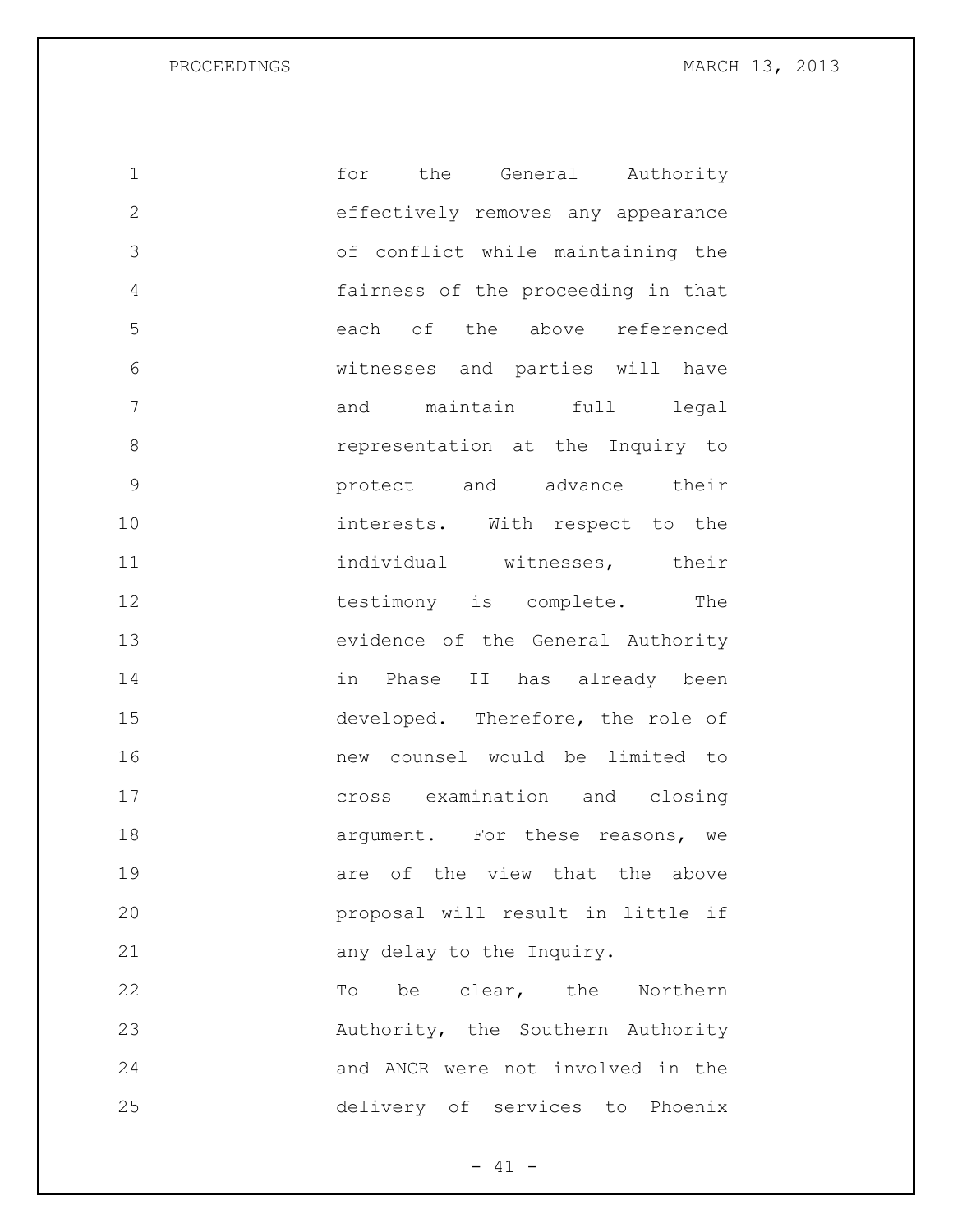1 Sinclair. As such, they will not be taking a position with respect to the conduct of any of the individual social workers that have testified in Phase 1 of this proceeding. Our clients have asked us to communicate to the Commission their strong desire to have the Firm continue to **represent** them at this Inquiry."

12 Now, those are the passages that I think bear on the matter that I ultimately have to decide as to whether or what the extent is of the conflict that has been referenced by the Law Society and what we shall do about it at this Commission. And to that end I have, and indicated earlier, a series of questions that I'd like you now, Commission counsel, to pass out, firstly to Mr. Saxberg and his associate and to others, and I'm going to read them into the record because they, they arise from the portions of the document that I read from extensively today.

 The heading here is, Questions to be Answered by Mr. Saxberg.

 With respect to your representation of the authorities and ANCR:

 $- 42 -$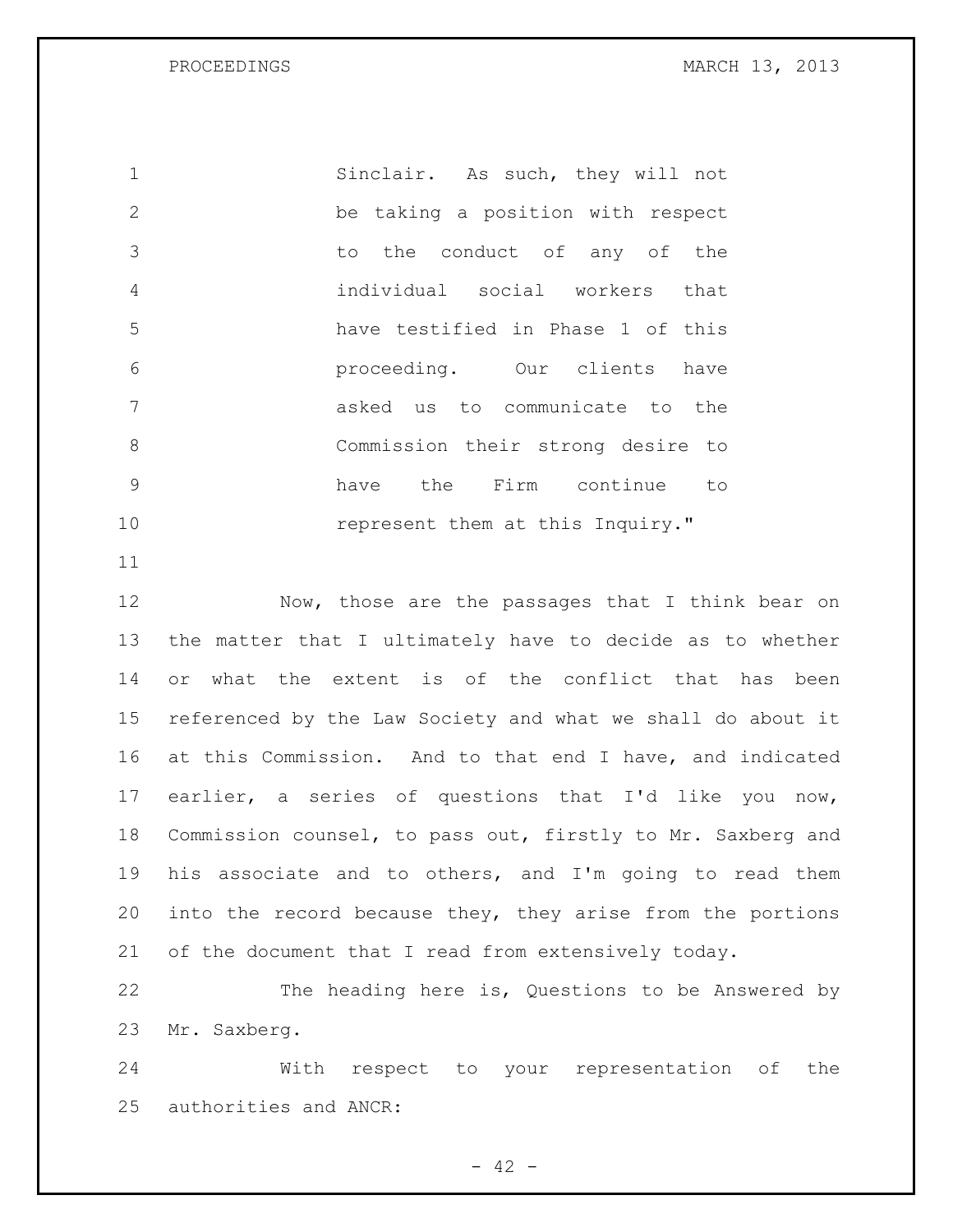(a) You propose to remedy what you call the appearance of conflict with Mr. Rodgers and Ms. Christianson-Wood vis-à-vis their relationship with the general authority by the general authority seeking an individual grant of standing so that it can retain new counsel.

 (b) You are also proposing that your firm would continue to act for the northern authority, the southern authority and ANCR on a restricted basis as compared to their participation to date. Specifically, in your letter you say that

13 T... the Northern Authority, the Southern Authority and ANCR were not involved in the delivery of services to Phoenix Sinclair. As 17 such, they will not be taking a position with respect to the conduct of any of the individual social workers that have testified **in Phase 1 of this proceeding."**  My first question is, do I have your proposals

right?

Two: Having heard me read out your submissions

 $- 43 -$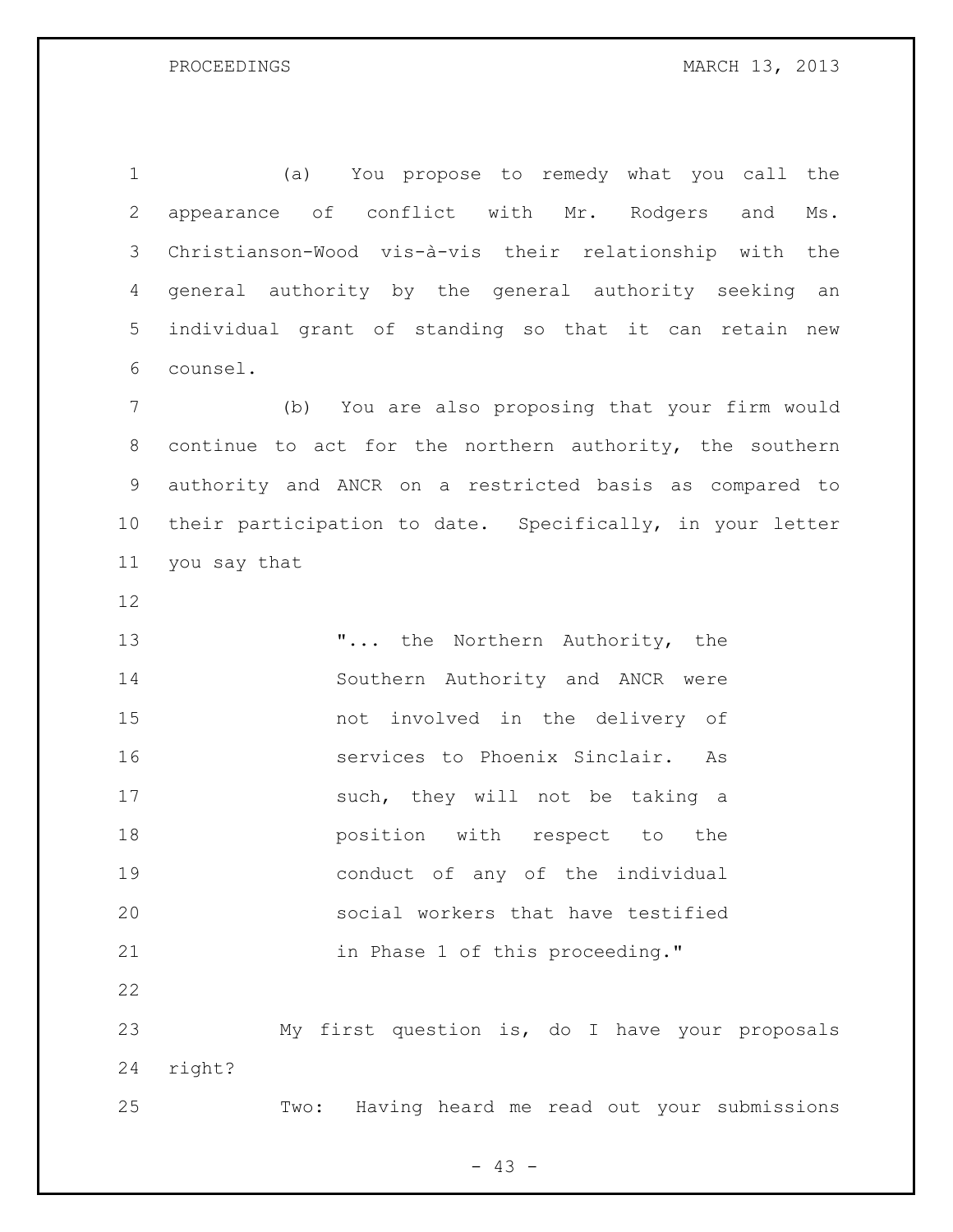made on behalf of three authorities and ANCR in February and March 2012 for extended standing to participate fully in phase 1, how do you reconcile the proposals you are now making for limited participation with the application for extended standing that I granted last March and upon which this Commission has proceeded ever since?

 Three: How will the limited participation you propose protect and further the interests of the two authorities and ANCR and the interests of the inquiry in having all relevant evidence adduced at this inquiry? In particular

 (a) What do you say are the interests of the northern authority, the southern authority and ANCR with respect to their participation in this inquiry?

 (b) What do you say is the contribution those two authorities and ANCR bring to the mandate of this inquiry?

 Four: I made a single grant of standing for the three authorities and ANCR, which your proposal, if accepted, would undo. Were I to accept your proposal, it would result in a duplication of lawyers and costs. Is my understanding correct?

 Five: With respect to your proposal to continue to act for the northern authority, southern authority and ANCR, I take it you have, consistent with your

 $-44 -$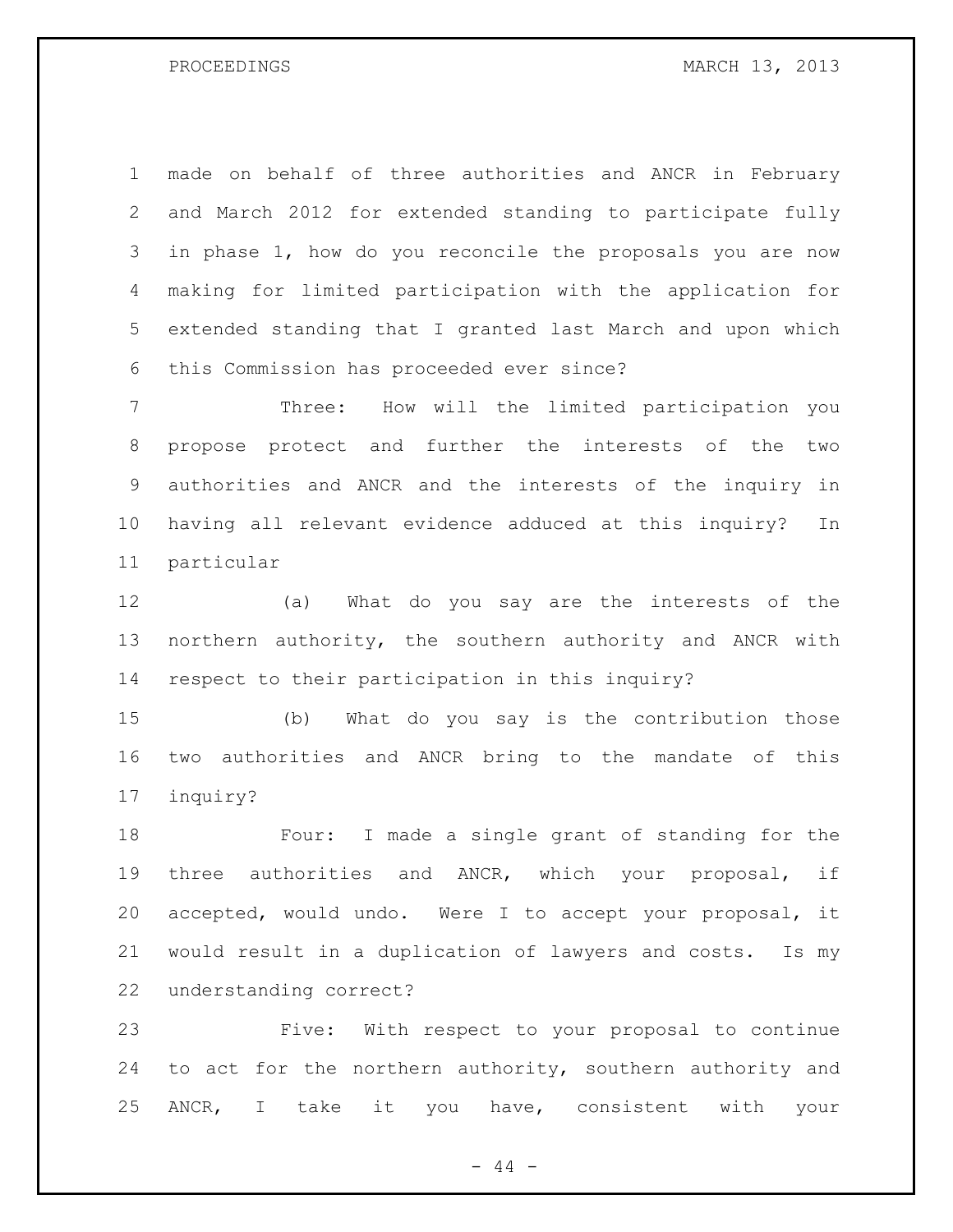responsibilities under the Code of Professional Conduct, received informed consent after full disclosure from all your clients you represented of the nature of the conflicting interest, including the relevant circumstances and the reasonably foreseeable way the conflict of interest could adversely affect the clients' interests.

 Six: If you have obtained those clients' informed consent, do you reasonably believe the clients' representation will not be jeopardized by your continuing to act in the manner you propose?

 Seven: I note your letter is silent with respect to the continuing representation of the following witnesses: Diana Verrier, Rob Wilson, Trudy Carpenter, Della Fines and the clients from Fisher River represented by Mr. Cochrane. What are you proposing in terms of these witnesses' continued representation?

 Eight: With respect to Jan Christianson-Wood you indicate that she has her own legal counsel at this inquiry, being Mr. Ladyka, that he has responded to that letter by advising me in his letter of March the 8th that he acts for Ms. Christianson-Wood in this inquiry only in her former capacity as the employee of the Office of the Chief Medical Examiner who wrote the Section 10 report in this matter. What is your proposal with respect to Ms. Christianson-Wood's continued representation?

 $- 45 -$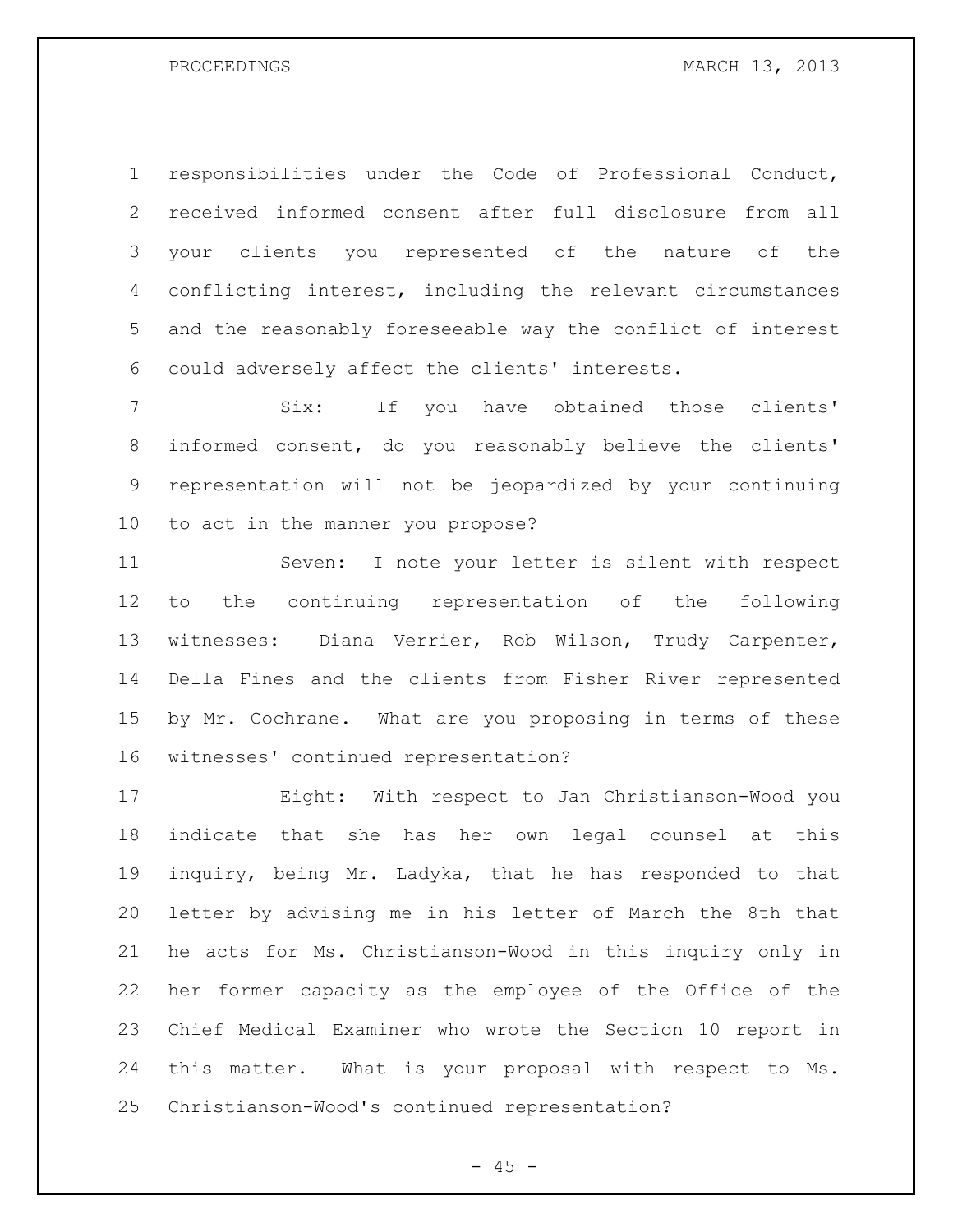1 Nine: With respect to your proposal (a) Are you arranging for Ms. Dyck to retain separate counsel? Is that correct? (b) You are also arranging for Ms. Faria and Mr. Berg to retain new counsel? Will that be separate counsel for each of them?

 I would like your written response to these questions by 4:00 p.m. Friday, March the 15th. I will reconvene on Tuesday, March the 19th, at 9:30 a.m. to provide my decision, which, of course, will be based, to a large part, on the response that Mr. Saxberg makes to these questions.

13 I want to say that there is no doubt that we're delayed somewhat by what has occurred on this conflict issue. I think none of us want that delay to be long, but there certainly has to be time for new counsel to get up to speed and, and be in a position to carry on with the balance of the evidence that's ready to be given in phase 19 one before the other two phases, and I can tell you that my objective is to reconvene hearings on Monday the 15th of April. Believe me, I wish it was a lot sooner but I have to be reasonable and practical and realize that new counsel need time. And in the interim, between now and then, if you want to confer with Commission counsel, she is aware of my choice of that date to get going again, and if you have

 $- 46 -$